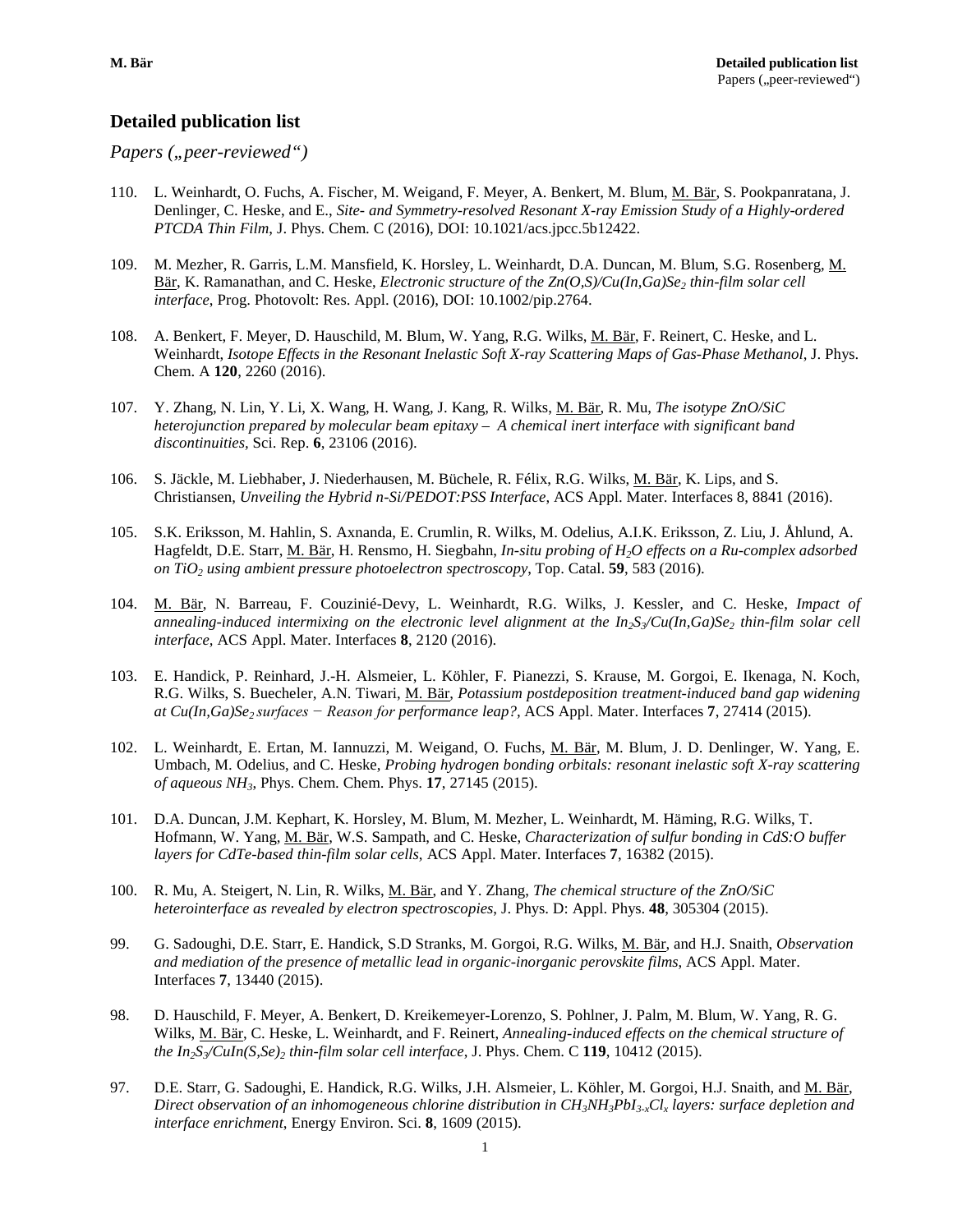- 96. C.J. Hages, S. Levcenco, C.K. Miskin, J.H. Alsmeier, D. Abou-Ras, R.G. Wilks, M. Bär, T. Unold, and R. Agrawal, *Improved performance of Ge-alloyed CZTGeSSe thin-film solar cells through control of elemental losses*, Prog. Photovolt. **23**, 376 (2015).
- 95. J. Lehmann, S. Lehmann, I. Lauermann, T. Rissom, C.A. Kaufmann, M.Ch. Lux-Steiner, M. Bär, and S. Sadewasser, *Reliable wet-chemical cleaning of natively oxidized high-efficiency Cu(In,Ga)Se<sub>2</sub> thin-film solar cell absorbers*, J. Appl. Phys. **116**, 233502 (2014).
- 94. F. Meyer, M. Blum, A. Benkert, D. Hauschild, S. Nagarajan, R.G. Wilks, J. Andersson, W. Yang, M. Zharnikov, M. Bär, C. Heske, F. Reinert, and L. Weinhardt,*"Building-block picture" of the electronic structure of aqueous cysteine derived from resonant inelastic soft x-ray scattering*, J. Phys. Chem. B **118**, 13142 (2014).
- 93. Y.L. Jeyachandran, F. Meyer, S. Nagarajan, A. Benkert, M. Bär, M. Blum, W. Yang, F. Reinert, C. Heske, L. Weinhardt, and M. Zharnikov, *Ion-solvation-induced molecular reorganization in liquid water probed by resonant inelastic soft x-ray scattering*, J. Phys. Chem. Lett. **5**, 4143 (2014).
- 92. D. Gerlach, M. Wimmer, R.G. Wilks, R. Félix, B. Rech, F. Kronast, and M. Bär, *Oxidization and species intermixture at the ZnO:Al / thin film silicon interface upon solid phase crystallization revealed with photoemission electron microscopy*, Phys. Chem. Chem. Phys. **16**, 26266 (2014).
- 91. K. Horsley, R. J. Beal, R. G. Wilks, M. Blum, M. Häming, D. A. Hanks, M. G. Weir, T. Hofmann, L. Weinhardt, M. Bär, B. G. Potter Jr., and C. Heske, *Impact of annealing on the chemical structure and morphology of the thin-film CdTe/ZnO interface*, J. Appl. Phys. **116**, 024312 (2014)
- 90. A. Benkert, M. Blum, F. Meyer, R.G. Wilks, W. Yang, M. Bär, F. Reinert, C. Heske, and L. Weinhardt, *Setup for in situ investigation of gases and gas/solid interfaces by soft x-ray emission and absorption spectroscopy,*  Rev. Sci. Instr. **85**, 015119 (2014).
- 89. M. Wimmer, D. Gerlach, R.G Wilks, S. Scherf; R. Félix, C. Lupulescu, F. Ruske, G. Schondelmaier, K. Lips, J. Hüpkes, M. Gorgoi, W. Eberhardt, B. Rech, and M. Bär, *Chemical interaction at the buried silicon/zinc oxide thin-film solar cell interface as revealed by hard x-ray photoelectron spectroscopy*, J. Electron. Spectrosc. Rel. Phenom. **190**, 309 (2013).
- 88. L. Weinhardt, M. Blum, O. Fuchs, S. Pookpanratana, K. George, B. Cole, B. Marsen, N. Gaillard, E. Miller, K.- S. Ahn, S. Shet, Y. Yan, M.M. Al-Jassim, J.D. Denlinger, W. Yang, M. Bär, C. Heske, *Soft X-ray and electron spectroscopy to determine the electronic structure of materials for photoelectrochemical hydrogen production*, J. Electron. Spectrosc. Relat. Phenom. **190**, 106 (2013).
- 87. M. Bär, S. Pookpanratana, L. Weinhardt, R.G. Wilks, B.A. Schubert, B. Marsen, T. Unold, M. Blum, S. Krause, Y. Zhang, A. Ranasinghe, K. Ramanathan, I. Repins, M.A. Contreras, S. Nishiwaki, X. Liu, N.R. Paudel, O. Fuchs, T.P. Niesen, W. Yang, F. Karg, A.D. Compaan, W.N. Shafarman, R. Noufi, H.-W. Schock, C. Heske, *Soft X-rays shedding light on thin-film solar cell surfaces and interfaces*, J. Electron. Spectrosc. Relat. Phenom. **190**, 47 (2013).
- 86. L. Weinhardt, M. Blum, O. Fuchs, A. Benkert, F. Meyer, M. Bär, J.D. Denlinger, W. Yang, F. Reinert, C. Heske, *RIXS investigations of liquids, solutions, and liquid/solid interfaces*, J. Electron. Spectrosc. Relat. Phenom. **188**, 111 (2013).
- 85. D. Gerlach, R. G. Wilks, D. Wippler, M. Wimmer, M. Lozac'h, R. Félix, A. Mück, M. Meier, S. Ueda, H. Yoshikawa, M. Gorgoi, K. Lips, B. Rech, M. Sumiya, J. Hüpkes, K. Kobayashi, and M. Bär, *The silicon/zinc oxide interface in amorphous silicon-based thin-film solar cells: Understanding an empirically optimized contact*, Appl. Phys. Lett. **103**, 023903 (2013).
- 84. M. Bär, J. Klaer, L. Weinhardt, R.G. Wilks, S. Krause, M. Blum, W. Yang, C. Heske, and H.-W. Schock, *Cu2-xS surface phases and their impact on the electronic structure of CuInS2 thin films – a hidden parameter in solar cell optimization*, Adv. Energy Mater. **3**, 777 (2013).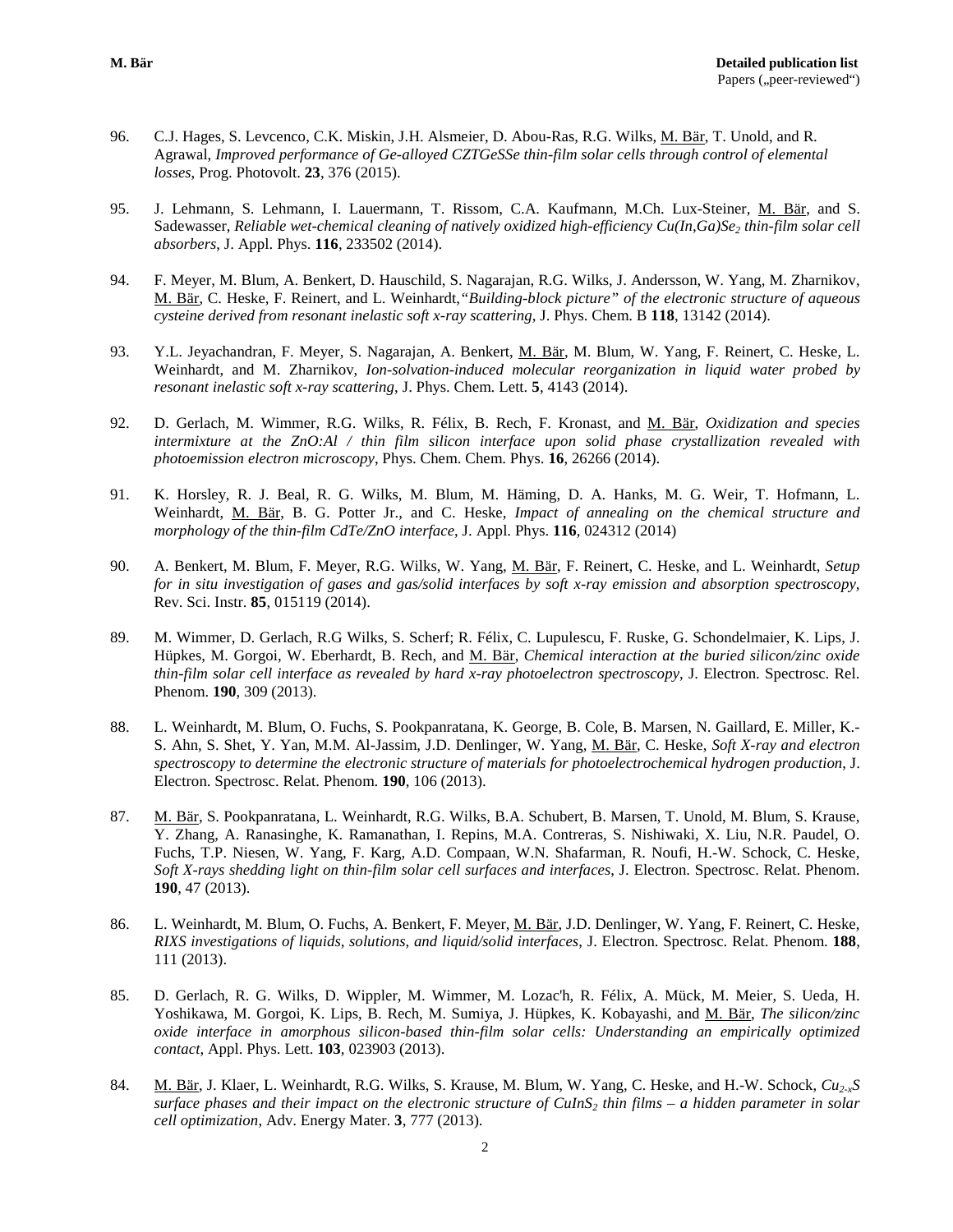- 83. M. Bär, J.-P. Theisen, R.G. Wilks, F. Erfurth, R. Félix, D. Gerlach, S. Haas, L. Tati Bismaths, F. Reinert, F. Kronast, T.P. Niesen, J. Palm, S. Visbeck, and L. Weinhardt, *Lateral inhomogeneity of the Mg/(Zn+Mg) composition at the (Zn,Mg)O/CuIn(S,Se)2 thin-film solar cell interface revealed by photoemission electron microscopy*, J. Appl. Phys. **113**, 193709 (2013).
- 82. T. Hofmann, T.H. Yu, M. Folse, L. Weinhardt, M. Bär, Y. Zhang, B. V. Merinov, D.J. Myers, W.A. Goddard, III, and C. Heske, *Reply to "Comment on* '*Using Photoelectron Spectroscopy and Quantum Mechanics to Determine d-Band Energies of Metals for Catalytic Applications'"*, J. Phys. Chem. C **117**, 6916 (2013).
- 81. M. Bär, J. Klaer, R. Félix, N. Barreau, L. Weinhardt, R.G. Wilks, C. Heske, and H.-W. Schock, *Surface offstoichiometry of CuInS<sub>2</sub> thin-film solar cell absorbers*, J. Photovolt. 3, 828 (2013).
- 80. D. Gerlach, D. Wippler, R.G. Wilks, M. Wimmer, M. Lozac'h, R. Félix, S. Ueda, H. Yoshikawa, K. Lips, B. Rech, M. Sumiya, K. Kobayashi, M. Gorgoi, J. Hüpkes, and M. Bär, *p-type a-Si:C:H/ZnO:Al and µc-Si:C:H/ZnO:Al thin-film solar cell structures – a comparative hard x-ray photoelectron spectroscopy study,* J. Photovolt. **3**, 483 (2013).
- 79. F. Meyer, L. Weinhardt, M. Blum, M. Bär, R. G. Wilks, W. Yang, C. Heske, and F. Reinert, *Non-equivalent carbon atoms in the resonant inelastic soft X-ray scattering map of cysteine*, J. Chem. Phys. **138**, 034306 (2013).
- 78. T. Hofmann, T.H. Yu, M. Folse, L. Weinhardt, M. Bär, Y. Zhang, B. V. Merinov, D.J. Myers, W.A. Goddard, III, and C. Heske, *Using Photoelectron Spectroscopy and Quantum Mechanics to Determine d-Band Energies of Metals for Catalytic Applications*, J. Phys. Chem. C **116**, 24016 (2012).
- 77. M. Blum, M. Odelius, L. Weinhardt, S. Pookpanratana, M. Bär, Y. Zhang, O. Fuchs, W. Yang, E. Umbach, and C. Heske, *Ultrafast Proton Dynamics in Aqueous Amino Acid Solutions Studied by Resonant Inelastic Soft X*‑*ray Scattering*, J. Chem. Phys. B **116**, 13757 (2012).
- 76. R.G. Wilks, I. Repins, M.A. Contreras, R. Félix, J. Herrero-Albillos, L. Tati-Bismaths, F. Kronast, R. Noufi, and M. Bär, *Intergrain variations of the chemical and electronic surface structure of polycrystalline Cu(In,Ga)Se<sub>2</sub> thin-film solar cell absorbers*, Appl. Phys. Lett. **101**, 103908 (2012).
- 75. S. Schorr, R. Mainz, H. Mönig, I. Lauermann, M. Bär, *The complex material properties of chalcopyrite and kesterite thin-film solar cell absorbers tackled by synchrotron-based analytics*, Prog. Photovolt.: Res. Appl. **20**, 557 (2012).
- 74. L. Weinhardt, A. Benkert, F. Meyer, M. Blum, R.G. Wilks, W. Yang, M. Bär, F. Reinert, and C. Heske, *Nuclear dynamics and spectator effects in resonant inelastic soft x-ray scattering of gas-phase water molecules*, J. Chem. Phys. **136**, 144311 (2012).
- 73. M. Bär, B.-A. Schubert, B. Marsen, R.G. Wilks, M. Blum, S. Krause, S. Pookpanratana, Y. Zhang, T. Unold, W. Yang, L. Weinhardt, C. Heske, and H.-W. Schock, *Cu2ZnSnS4 thin-film solar cell absorbers illuminated by soft x-rays*, J. Mater. Res. **27**, 1097 (2012).
- 72. S. Pookpanratana, R. France, R. Félix, R. Wilks, L. Weinhardt, T. Hofmann, L. Tati Bismaths, S. Mulcahy, F. Kronast, T. D. Moustakas, M. Bär, and C. Heske, *Microstructure of vanadium-based contacts on n-type GaN*, J. Phys. D: Appl. Phys. **45**, 105401 (2012).
- 71. X. Song, R. Caballero, R. Félix, D. Gerlach, C.A. Kaufmann, H.-W. Schock, R.G. Wilks, and M. Bär, *Na incorporation into Cu(In,Ga)Se<sub>2</sub> thin-film solar cell absorbers deposited on polyimide: Impact on the chemical and electronic surface structure*, J. Appl. Phys. **111**, 034903 (2012).
- 70. M. Bär, B.-A. Schubert, B. Marsen, R. G. Wilks, S. Pookpanratana, M. Blum, S. Krause, T. Unold, W. Yang, L. Weinhardt, C. Heske, and H.-W. Schock, *Cliff-like conduction band offset and KCN-induced recombination barrier enhancement at the CdS/Cu2ZnSnS4 thin-film solar cell heterojunction*, Appl. Phys. Lett. **99**, 222105 (2011).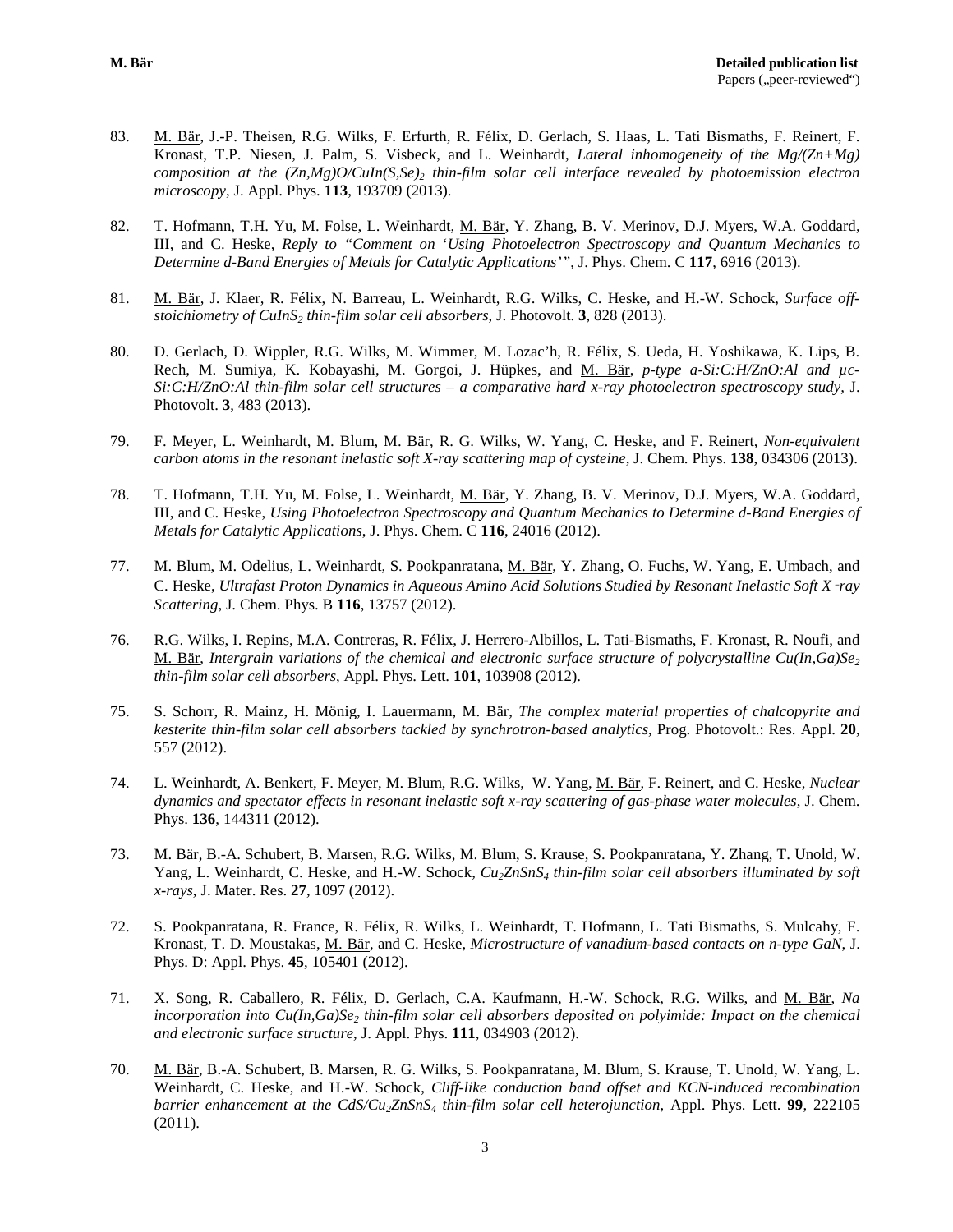- 69. M. Bär, B.-A. Schubert, B. Marsen, S. Krause, S. Pookpanratana, T. Unold, L. Weinhardt, C. Heske, and H.-W. Schock, *Impact of KCN etching on the chemical and electronic surface structure of Cu<sub>2</sub>ZnSnS<sub>4</sub> <i>thin-film solar cell absorbers*, Appl. Phys. Lett. **99**, 152111 (2011).
- 68. M. Wimmer, M. Bär, D. Gerlach, R.G. Wilks, S. Scherf, C. Lupulescu, F. Ruske, R. Félix, J. Hüpkes, G. Gavrila, M. Gorgoi, K. Lips, W. Eberhardt, and B. Rech*, Hard x-ray photoelectron spectroscopy study of the buried Si/ZnO thin-film solar cell interface: Direct evidence for the formation of Si-O at the expense of Zn-O bonds*, Appl. Phys. Lett. **99**, 152104 (2011).
- 67. J.T. Sullivan, R.G. Wilks, M.T. Winkler, L. Weinhardt, D. Recht, A.J. Said, B.K. Newman, Y. Zhang, M. Blum, S. Krause, W.L. Yang, C. Heske, M.J. Aziz, M. Bär, and T. Buonassisi, *Soft x-ray emission spectroscopy studies of the electronic structure of silicon supersaturated with sulfur*, Appl. Phys. Lett. **99**, 142102 (2011).
- 66. L. Weinhardt, O. Fuchs, D. Batchelor, M. Bär, M. Blum, J.D. Denlinger, W. Yang, A. Schöll, F. Reinert, E. Umbach, and C. Heske, *Electron-hole correlation effects in core-level spectroscopy: The resonant inelastic soft x-ray scattering map of C60*, J. Chem. Phys. **135**, 104705 (2011).
- 65. M. Bär, B.-A. Schubert, B. Marsen, S. Krause, S. Pookpanratana, T. Unold, L. Weinhardt, C. Heske, and H.-W. Schock *Native oxidation and Cu-poor surface structure of thin film Cu2ZnSnS4 solar cell absorbers*, Appl. Phys. Lett. **99**, 112103 (2011).
- 64. M. Rusu, M. Bär, D. Fuertes Marrón, S. Lehmann, Th. Schedel-Niedrig, M.Ch. Lux-Steiner*, Transport properties of CuGaSe2-based thin-film solar cells as a function of absorber composition*, Thin Solid Films **519**, 7304 (2011).
- 63. L. Weinhardt, M. Weigand, O. Fuchs, M. Bär, M. Blum, J.D. Denlinger, W. Yang, E. Umbach, and C. Heske, *Nuclear dynamics in the core-excited state of aqueous ammonia probed by resonant inelastic soft x-ray scattering*, Phys. Rev. B **84**, 104202 (2011).
- 62. M. Bär, B.-A. Schubert, B. Marsen, S. Schorr, R. G. Wilks, L. Weinhardt, S. Pookpanratana, M. Blum, S. Krause, Y. Zhang, W. Yang, T. Unold, C. Heske, and H.-W. Schock, *Electronic structure* of Cu<sub>2</sub>ZnSnS<sub>4</sub> probed *by soft x-ray emission and absorption* spectroscopy, Phys. Rev. B **84**, 035308 (2011).
- 61. D.W. Hatchett, N.M. Millick, J.M. Kinyanjui, S. Pookpanratana, M. Bär, T. Hofmann, A. Luinetti, and C. Heske, *The electrochemical reduction of PdCl4 2− and PdCl6 2− in polyaniline: Influence of Pd deposit morphology on methanol oxidation in alkaline solution*, Electrochimica Acta **56**, 6060 (2011).
- 60. M. Rusu, S. Wiesner, R. Würz, S. Lehmann, S. Doka-Yamigno, A. Meeder, D. Fuertes Marrón, M. Bär, V. Koteski, H.-E. Mahnke, E. Arushanov, J. Beckmann, K. Höhn, W. Fritsch, W. Bohne, P. Schubert-Bischoff, M. Heuken, A. Jäger-Waldau, A. Rumberg and Th. Schedel-Niedrig, *CuGaxSey chalcopyrite-related thin films grown by chemical close-spaced vapor transport (CCSVT) for photovoltaic application: Surface- and bulk material properties, oxidation and surface Ge-doping*, Sol. Energy Mater. Sol. Cells **95**, 1555 (2011)*.*
- 59. I. Lauermann, M. Bär, Ch.-H. Fischer, *Synchrotron-based spectroscopy for the characterization of surfaces and interfaces in chalcopyrite thin-film solar cells*, Sol. Energy Mater. Sol. Cells **95**, 1495 (2011)*.*
- 58. Y. Zhang, G. Gajjala, T. Hofmann, L. Weinhardt, M. Bär, C. Heske, M. Seelmann-Eggebert, and P. Meisen, *Xray photoelectron spectroscopy study of the chemical interaction at the Pd/SiC interface*, J. Appl. Phys. **108**, 093702 (2010).
- 57. S. Pookpanratana, X. Liu, N. R. Paudel, L. Weinhardt, M. Bär, Y. Zhang, A. Ranasinghe, F. Khan, M. Blum, W. Yang, A. D. Compaan, and C. Heske*, Effects of postdeposition treatments on surfaces of CdTe/CdS solar cells*, Appl. Phys. Lett. **97**, 172109 (2010).
- 56. S. Pookpanratana, I. Repins, M. Bär, L. Weinhardt, Y. Zhang, R. Félix, M. Blum, W. Yang, and C. Heske, *CdS/Cu(In,Ga)Se2 interface formation in high-efficiency thin film solar cells*, Appl. Phys. Lett. **97**, 074101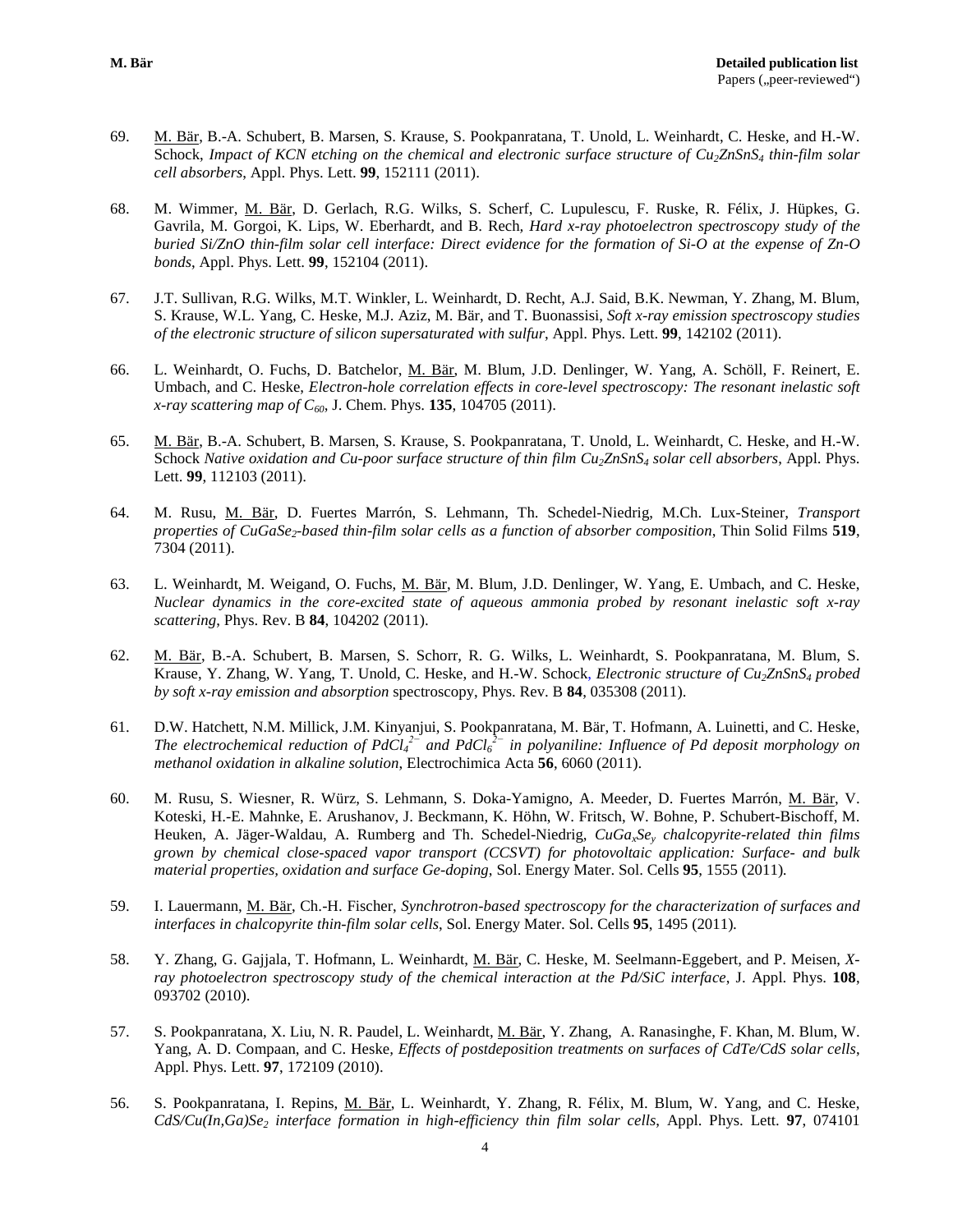(2010).

- 55. M. Bär, M. Wimmer, R. G. Wilks, M. Roczen, D. Gerlach, F. Ruske, K. Lips, B. Rech, L. Weinhardt, M. Blum, S. Pookpanratana, S. Krause, Y. Zhang, C. Heske, W. Yang, and J. D. Denlinger, *Impact of solid-phase crystallization of amorphous silicon on the chemical structure of the buried Si/ZnO thin film solar cell interface*, Appl. Phys. Lett. **97**, 072105 (2010).
- 54. S. Pookpanratana, R. France, M. Blum, A. Bell, M. Bär, L. Weinhardt, Y. Zhang, T. Hofmann, O. Fuchs, W. Yang, J. D. Denlinger, S. Mulcahy, T. D. Moustakas, and C. Heske, *Chemical structure of vanadium-based contact formation on n-AlN*, J. Appl. Phys. **108**, 024906 (2010).
- 53. M. Bär, N. Barreau, F. Couzinié-Devy, S. Pookpanratana, J. Klaer, M. Blum, Y. Zhang, W. Yang, J. D. Denlinger, H.-W. Schock, L. Weinhardt, J. Kessler, and C. Heske, *Nondestructive depth-resolved spectroscopic investigation of the heavily intermixed*  $In_2S\sqrt{Cu(In,Ga)Se_2}$  *<i>interface*, Appl. Phys. Lett. **96**, 184101 (2010).
- 52. L. Weinhardt, M. Bär, S. Pookpanratana, M. Morkel, T. P. Niesen, F. Karg, K. Ramanathan, M. A. Contreras, R. Noufi, E. Umbach, and C. Heske, *Sulfur gradient-driven Se diffusion at the CdS/CuIn(S,Se)<sub>2</sub> solar cell interface*, Appl. Phys. Lett. **96**, 182102 (2010).
- 51. I. Tran, R. Félix, M. Bär, L. Weinhardt, Y. Zhang, and C. Heske, *Oxidation of titanium-decorated single-walled carbon nanotubes and subsequent reduction by lithium,* J. Am. Chem. Soc. **132**, 5789 (2010).
- 50. L. Weinhardt, O. Fuchs, M. Blum, M. Bär, M. Weigand, J. D. Denlinger, Y. Zubavichus, M. Zharnikov, M. Grunze, C. Heske, and E. Umbach, *Resonant X-ray emission spectroscopy of liquid water: Novel instrumentation, high resolution, and the "map" approach*, J. Electron Spectrosc. Relat. Phenom. **177**, 206 (2010).
- 49. M. Bär, L. Weinhardt, B. Marsen, B. Cole, N. Gaillard, E.L. Miller, and C. Heske, *Mo incorporation in WO<sub>3</sub> thin film photoanodes: Tailoring the electronic structure for photoelectrochemical hydrogen production*, Appl. Phys. Lett. **96**, 032107 (2010).
- 48. N. Gaillard, B. Cole, J. Kaneshiro, E.L. Miller, B. Marsen, L. Weinhardt, M. Bär, C. Heske, K.-S. Ahn, Y. Yan, and M. Al-Jassim, *Improved current collection in WO3:Mo/WO3 bilayer Photoelectrodes*, J. Mater. Res. **25**, 45 (2010).
- 47. M. Blum, L. Weinhardt, O. Fuchs, M. Bär, Y. Zhang, M. Weigand, S. Krause, S. Pookpanratana, T. Hofmann, W. Yang, J. D. Denlinger, E. Umbach, and C. Heske, *Solid and liquid spectroscopic analysis (SALSA) – a soft xray spectroscopy endstation with a novel flow-through liquid cell*, Rev. Sci. Instrum. **80**, 123102 (2009).
- 46. M. Rusu, M. Bär, S. Lehmann, S. Sadewasser, L. Weinhardt, C. A. Kaufmann, E. Strub, J. Röhrich, W. Bohne, I. Lauermann, Ch. Jung, C. Heske, and M. Ch. Lux-*Steiner, Three-dimensional structure of the buffer/absorber interface in CdS/CuGaSe2 based thin film solar cells*, Appl. Phys. Lett. **95**, 173502 (2009).
- 45. F. Erfurth, B. Hußmann, A. Schöll, F. Reinert, A. Grimm, I. Lauermann, M. Bär, Th. Niesen, J. Palm, S. Visbeck, L. Weinhardt, and E. Umbach, *Chemical structure of the (Zn1−x,Mgx)O/CuIn(S,Se)2 interface in thin film solar cells*, Appl. Phys. Lett. **95**, 122104 (2009).
- 44. M. Bär, I. Repins, M.A. Contreras, L. Weinhardt, R. Noufi, and C. Heske, *Chemical and electronic surface structure of 20%-efficient Cu(In,Ga)Se<sub>2</sub> thin film solar cell absorbers, Appl. Phys. Lett. 95, 052106 (2009).*
- 43. O. Fuchs, L. Weinhardt, M. Blum, M. Weigand, E. Umbach, M. Bär, C. Heske, J. Denlinger, Y.-D. Chuang, W. McKinney, Z. Hussain, E. Gullikson, M. Jones, P. Batson, B. Nelles, and R. Follath, *High-resolution, hightransmission soft x-ray spectrometer for the study of biological samples*, Rev. Sci. Instrum. **80**, 063103 (2009).
- 42. L. Weinhardt, O. Fuchs, A. Fleszar, M. Bär, M. Blum, M. Weigand, J. D. Denlinger, W. Yang, W. Hanke, E. Umbach, and C. Heske, *Resonant inelastic soft x-ray scattering of CdS: A two-dimensional electronic structure map approach*, Phys. Rev. B**79**, 165305 (2009).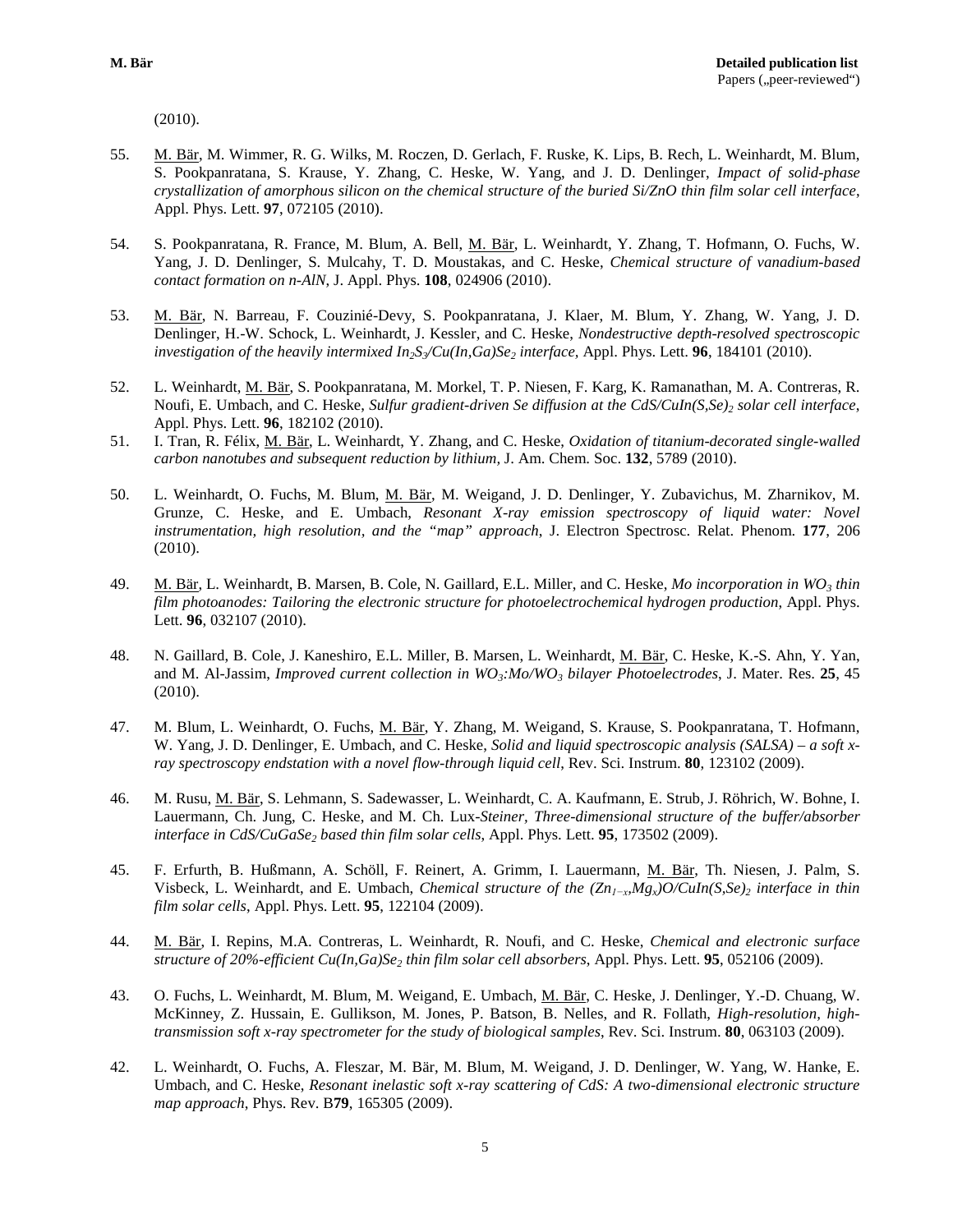- 41. M. Bär, K.-S. Ahn, S. Shet, Y. Yan, L. Weinhardt, O. Fuchs, M. Blum, S. Pookpanratana, K. George, W. Yang, J. D. Denlinger, M. Al-Jassim, and C. Heske, *Impact of air exposure on the chemical and electronic structure of ZnO:Zn3N2 thin films*, Appl. Phys. Lett. **94**, 012110 (2009).
- 40. M. Bär, S. Nishiwaki, L. Weinhardt, S. Pookpanratana, O. Fuchs, M. Blum, W. Yang, J.D. Denlinger, W.N. Shafarman, and C. Heske, *Depth-resolved band gap in Cu(In,Ga)(S,Se)<sub>2</sub> thin films*, Appl. Phys. Lett. 93, 244103 (2008).
- 39. M. Bär, M. Rusu, S. Lehmann, T. Schedel-Niedrig, I. Lauermann, and M.C. Lux-Steiner, *The chemical and electronic surface and interface structure of CuGaSe2 thin-film solar cell absorbers*, Appl. Phys. Lett. **93**, 232104 (2008).
- 38. S. Pookpanratana, R. France, M. Bär, L. Weinhardt, O. Fuchs, M. Blum, W. Yang, J. D. Denlinger, T. D. Moustakas, and C. Heske, *Intermixing and chemical structure at the interface between n-GaN and V-based contacts*, Appl. Phys. Lett. **93**, 172106 (2008).
- 37. M. Bär, L. Weinhardt, C. Heske, S. Nishiwaki, and W. N. Shafarman, *Chemical structures of the*   $Cu(In.Ga)Se\mathcal{N}$  and  $Cu(In.Ga)(SSe)\mathcal{N}$  interfaces, Phys. Rev. B **78**, 075404 (2008).
- 36. M. Bär, S. Nishiwaki, L. Weinhardt, S. Pookpanratana, W. N. Shafarman, and C. Heske, *Electronic level alignment at the deeply buried absorber/Mo interface in chalcopyrite-based thin film solar cells*, Appl. Phys. Lett. **93**, 042110 (2008).
- 35. O. Fuchs, M. Zharnikov, L. Weinhardt, M. Blum, M. Weigand, Y. Zubavichus, M. Bär, F. Maier, J. D. Denlinger, C. Heske, M. Grunze, and E. Umbach, REPLY to: *Isotope and Temperature Effects in Liquid Water Probed by X-Ray Absorption and Resonant X-Ray Emission Spectroscopy,* Phys. Rev. Lett. **100**, 249802 (2008).
- 34. L. Weinhardt, M. Blum, M. Bär, C. Heske, B. Cole, B. Marsen, and E. Miller, *Electronic Surface Level Positions of WO3 Thin Films for Photoelectrochemical Hydrogen Production,* J. Phys. Chem. C **112**, 3078 (2008).
- 33. O. Fuchs, M. Zharnikov, L. Weinhardt, M. Blum, M. Weigand, Y. Zubavichus, M. Bär, F. Maier, J. D. Denlinger, C. Heske, M. Grunze, and E. Umbach, *Isotope and Temperature Effects in Liquid Water Probed by X-Ray Absorption and Resonant X-Ray Emission Spectroscopy,* Phys. Rev. Lett. **100**, 027801 (2008).
- 32. L. Weinhardt, M. Blum, M. Bär, C. Heske, O. Fuchs, E. Umbach, J.D. Denlinger, K. Ramanathan, R. Noufi, *Chemical properties of the Cu(In,Ga)Se2/Mo/glass interfaces in thin film solar cells*, Thin Solid Films **515**, 6119 (2007).
- 31. M. Bär, N. Allsop, I. Lauermann, and Ch.-H. Fischer, *Deposition of In<sub>2</sub>S<sub>3</sub> on Cu(In,Ga)(S,Se)<sub>2</sub> thin film solar cell absorbers by spray ion layer gas reaction: Evidence of strong interfacial diffusion*, Appl. Phys. Lett. **90**, 132118 (2007).
- 30. M. Bär, J. Reichardt, I. Sieber, A. Grimm, I. Kötschau, I. Lauermann, S. Sokoll, M.C. Lux-Steiner, Ch.-H. Fischer, and T.P. Niesen, *ILGAR-ZnO on Cu(In,Ga)(S.Se)<sub>2</sub> thin film solar cell absorbers – Impact of 'dampheat' conditions on the layer properties*, Prog. Photovolt.: Res. Appl. **15**, 187 (2007).
- 29. M. Bär, A. Ennaoui, J. Klaer, R. Sáez-Araoz, T. Kropp, L. Weinhardt, C. Heske, H.-W. Schock, Ch.-H. Fischer, and M.C. Lux-Steiner, *The electronic structure of the [Zn(S,O)/ZnS]/CuInS<sub>2</sub> heterointerface – Impact of postannealing*, Chem. Phys. Lett. **433**, 71 (2006).
- 28. M. Bär, L. Weinhardt, C. Heske, H.-J. Muffler, E. Umbach, M.C. Lux-Steiner, T.P. Niesen, F. Karg, and Ch.-H. Fischer, *Chemical Insights into the Cd2+/NH3-Treatment – an Approach to Explain the Formation of Cd-Compounds on Cu(In,Ga)(S,Se)2 Absorbers*, Sol. Energy Mater. Sol. Cells **90**, 3151 (2006).
- 27. H.-J. Muffler, M. Bär, I. Lauermann, K. Rahne, M. Schröder, M.C. Lux-Steiner, Ch.-H. Fischer, T.P. Niesen, and F. Karg, *Colloid attachment by ILGAR-layers: Creating fluorescing layers to increase quantum efficiency of solar cells*, Sol. Energy Mater. Sol. Cells **90**, 3143 (2006).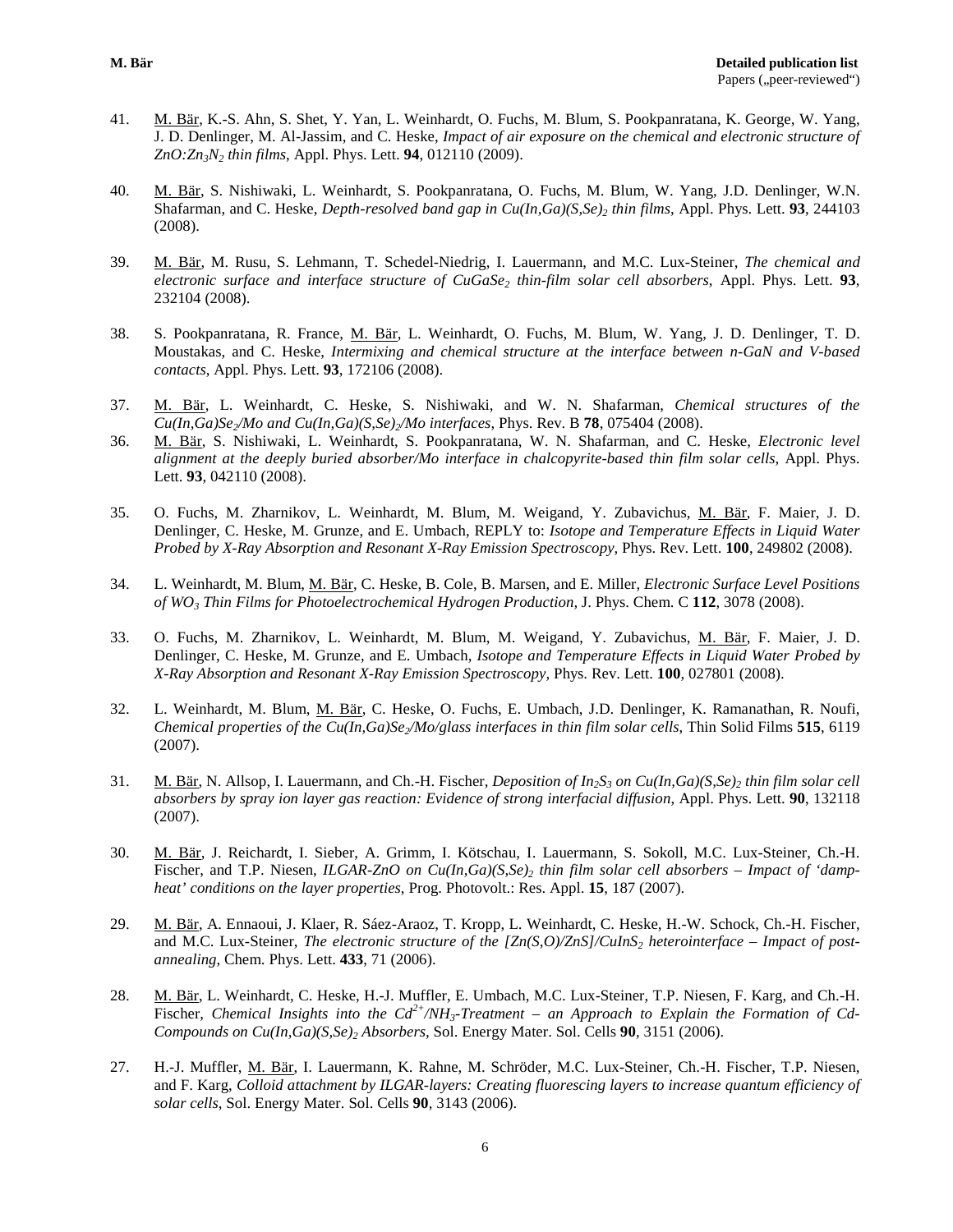- 26. M. Bär, A. Ennaoui, J. Klaer, T. Kropp, R. Sáez-Araoz, S. Lehmann, A. Grimm, I. Lauermann, Ch. Loreck, St. Sokoll, H.-W. Schock, Ch.-H. Fischer, M.C. Lux-Steiner, and Ch. Jung, *Intermixing at the heterointerface between ZnS/Zn(S,O) bilayer buffer and CuInS2 thin film solar cell absorber,* J. Appl. Phys. **100**, 064911 (2006).
- 25. R. Bayón, R. Musembi, A. Belaidi, M. Bär, T. Guminskaya, Ch.-H. Fischer, M. Ch. Lux-Steiner, and T. Dittrich, *Highly structured TiO2/In(OH)xSy/PbS/PEDOT:PSS to be used in photovoltaic applications*, C. R. Chimie **9**, 730 (2006).
- 24. S. Lehmann, M. Bär, D. Fuertes Marrón, P. Pistor, S. Wiesner, M. Rusu, I. Kötschau, I. Lauermann, A. Grimm, S. Sokoll, Ch.-H. Fischer, Th. Schedel-Niedrig, M.Ch. Lux-Steiner, and Ch. Jung, *CuGaSe<sub>2</sub>–CuGa<sub>3</sub>Se<sub>5</sub> phase transition in CCSVT-grown thin films*, Thin Solid Films **511-512**, 623 (2006).
- 23. A. Ennaoui, M. Bär, J. Klaer, T. Kropp, R. Sáez-Araoz, and M.Ch. Lux-Steiner, *Highly-Efficient Cd-free CuInS2 thin-film solar cells and mini-modules with Zn(S,O) buffer layers prepared by an alternative chemical bath process,* Prog. Photovolt.: Res. Appl. **14**, 499 (2006).
- 22. M. Bär, J. Reichardt, I. Sieber, A. Grimm, I. Kötschau, I. Lauermann, S. Sokoll, M.C. Lux-Steiner, Ch.-H. Fischer, and T.P. Niesen, *ILGAR-ZnO on Cu(In,Ga)(S,Se)<sub>2</sub> thin film solar cell absorbers – Morphology, growth mechanism and composition*, J. Appl. Phys. **100**, 023710 (2006)
- 21. M. Bär, A. Ennaoui, J. Klaer, T. Kropp, R. Sáez-Araoz, N. Allsop, I. Lauermann, H.-W. Schock, and M.C. Lux-Steiner, *Formation of a ZnS/Zn(S,O) bi-layer buffer on CuInS2 thin film solar cell absorbers by chemical bath deposition,* J. Appl. Phys. **99**, 123503 (2006).
- 20. Ch.-H. Fischer, M. Bär, Th. Glatzel, I. Lauermann, and M.Ch. Lux-Steiner, *Interface Engineering in Chalcopyrite Thin Film Solar Devices*, Sol. Energy Mater. Sol. Cells **90**, 1471 (2006).
- 19. L. Weinhardt, O. Fuchs, A. Peter, E. Umbach, C. Heske, J. Reichardt, M. Bär, I. Lauermann, I. Kötschau, A. Grimm, S. Sokoll, M.Ch. Lux-Steiner, T. P. Niesen, S. Visbeck, and F. Karg, *Spectroscopic investigation of the deeply buried Cu(In,Ga)(S,Se)2/Mo interface in thin film solar cells,* J. Phys. Chem. **124**, 074705 (2006).
- 18. N. A. Allsop, A. Schönmann, H.-J. Muffler, M. Bär, M. C. Lux-Steiner, and Ch.-H. Fischer, *Spray-ILGAR Indium Sulfide Buffers for Cu(In,Ga)(S,Se)2 Solar Cells*, Prog. Photovolt.: Res. Appl. **13**, 607 (2005).
- 17. M. Bär, L. Weinhardt, C. Heske, H.-J. Muffler, M.Ch. Lux-Steiner, E. Umbach, and Ch.-H. Fischer, *Cd2+/NH3 treatment of Cu(In,Ga)(S,Se)2 thin film solar cell absorbers – a model for the performance-enhancing processes in the partial electrolyte*, Prog. Photovolt.: Res. Appl. **13**, 571 (2005).
- 16. M. Bär, J. Reichardt, A. Grimm, I. Kötschau, I. Lauermann, K. Rahne, S. Sokoll, M. C. Lux-Steiner, Ch.-H. Fischer, L. Weinhardt, E. Umbach, C. Heske, Ch. Jung, T. P. Niesen, and S. Visbeck, *The Zn(O,OH) material system: Position of the valence band maximum vs. composition*, J. Appl. Phys. **98**, 053702 (2005).
- 15. R. Bayón, R. Musembi, A. Belaidi, M. Bär, T. Guminskaya, M.-Ch. Lux-Steiner, Th. Dittrich, *Highly structured TiO2 / In(OH)XSY / PbS / PEDOT:PSS for photovoltaic applications*, Sol. Energy Mater. Sol. Cells **89**, 13 (2005).
- 14. M. Bär, S. Lehmann, M. Rusu, A. Grimm, I. Kötschau, I. Lauermann, P. Pistor, S. Sokoll, Th. Schedel-Niedrig, M.Ch. Lux-Steiner, Ch.-H. Fischer, L. Weinhardt, C. Heske, and Ch. Jung, *Cd2+/NH3 – Treatment Induced Formation of a CdSe Surface Layer on CuGaSe2 Thin-Film Solar Cell Absorbers*, Appl. Phys. Lett. **86**, 222107 (2005).
- 13. J. Reichardt, M. Bär, A. Grimm, I. Kötschau, I. Lauermann, S. Sokoll, M.C. Lux-Steiner, Ch.-H. Fischer, C. Heske, L. Weinhardt, O. Fuchs, Ch. Jung, W. Gudat, T.P. Niesen, F. Karg, *Inducing and Monitoring Photoelectrochemical Reactions at Surfaces and Buried Interfaces in Cu(In,Ga)(S,Se)2 Thin Film Solar Cells*, Appl. Phys. Lett. **86**, 172102 (2005).
- 12. M. Bär, U. Bloeck, H.-J. Muffler, M.C. Lux-Steiner, Ch.-H. Fischer, M. Giersig, T.P. Niesen, F. Karg, *Cd2+/NH3-treatment of Cu(In,Ga)(S,Se)2: Impact on the properties of ZnO layers deposited by the ion layer gas*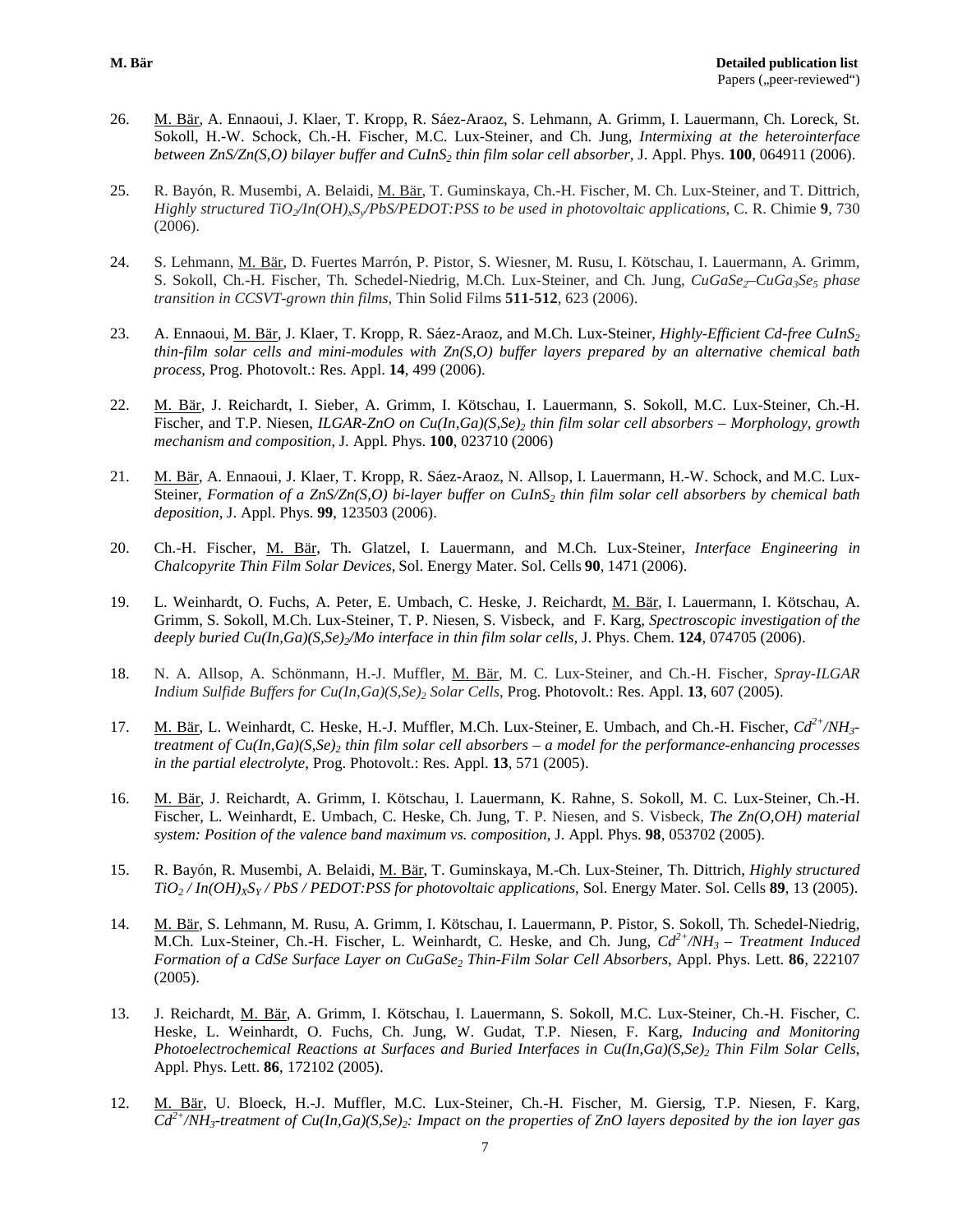*reaction method*, J. Appl. Phys **97**, 014905 (2005).

- 11. M. Bär, W. Bohne, J. Röhrich, E. Strub, S. Lindner, M.C. Lux-Steiner, Ch.-H. Fischer, T.P. Niesen, F. Karg, *Determination of the band gap depth profile of the penternary*  $Cu(\ln_{(1\cdot X)}Ga_X)(S_YSe_{(1\cdot Y)})_2$  *chalcopyrite from its composition gradient*, J. Appl. Phys. **96**, 3857 (2004).
- 10. E. Strub, M. Bär, W. Bohne, Ch.-H. Fischer, B. Leupolt, S. Lindner, J. Röhrich, B. Schöneich, *Intensity Calibration of an FT-IR spectrometer by Heavy-Ion ERDA,* Nucl. Instr. and Methods B **219-220**, 499 (2004).
- 9. Ch.-H. Fischer, H.-J. Muffler, M. Bär, T. Kropp, A. Schönmann, S. Fiechter, G. Barbar, and M.Ch. Lux-Steiner, *Spray - Ion Layer Gas Reaction (ILGAR) – a Novel Low-Cost Process for the Deposition of Chalcopyrite Layers up to the Micrometer Range for Photovoltaic Applications*, J. Phys. Chem. B **107**, 7516 (2003).
- 8. L. Weinhardt, M. Bär, H.-J. Muffler, Ch.-H. Fischer, M.Ch. Lux-Steiner, T.P. Niesen, F. Karg, Th. Gleim, C. Heske, and E. Umbach, *Impact of Cd<sup>2+</sup>-Treatment on the Band Alignment at the ILGAR-ZnO/ CuIn(S,Se)*<sub>2</sub> *Heterojunction,* Thin Solid Films **431-432**, 272 (2003)*.*
- 7. L. Weinhardt, Th. Gleim, O. Fuchs, C. Heske, E. Umbach, M. Bär, H.-J. Muffler, Ch.-H. Fischer, M.Ch. Lux-Steiner, Y. Zubavichus, T.P. Niesen, and F. Karg, *CdS- and Cd(OH)2-Formation During Cd-Treatments of Cu(In,Ga)(S,Se)2 Thin-Film Solar Cell Absorbers,* Appl. Phys. Lett. **82**, 571 (2003)*.*
- 6. M. Bär, Ch.-H. Fischer, H.-J. Muffler, S. Zweigart, F. Karg, and M.Ch. Lux-Steiner, *Replacement of the CBD-CdS Buffer and the Sputtered i-ZnO by an ILGAR-ZnO WEL: Optimisation of the WEL Deposition, Sol. Energy* Mater. Sol. Cells **75**, 101 (2003)*.*
- 5. Ch.-H. Fischer, H.-J. Muffler, M. Bär, S. Fiechter, B. Leupolt, and M.Ch. Lux-Steiner, *Ion Layer Gas Reaction (ILGAR) – Conversion, Thermodynamic Considerations and Related FTIR Analyses,* J. Cryst. Growth **241**, 151 (2002).
- 4. M. Rebien, W. Henrion, M. Bär, and Ch.-H. Fischer, *Optical Properties of ZnO Thin Films: Ion Layer Gas Reaction Compared to Sputter Deposition,* Appl. Phys. Lett. **80**, 3518 (2002).
- 3. M. Bär, H.-J. Muffler, Ch.-H. Fischer, S. Zweigart, F. Karg, and M.Ch. Lux-Steiner, *ILGAR-ZnO Window Extension Layer: An Adequate Substitution of the Conventional CBD-CdS Buffer in Cu(In,Ga)(S,Se)<sub>2</sub>-based Solar Cells with Superior Device Performance,* Prog. Photovolt.: Res. Appl. **10**, 173 (2002)*.*
- 2. H.-J. Muffler, Ch.-H. Fischer, M. Giersig, M. Bär, and M.Ch. Lux-Steiner, *Mechanics of the Ion Layer Gas Reaction – a Preparation Method of Nanocrystalline Thin Layers,* J. Appl. Phys. **91**, 6691 (2002).
- 1. M. Bär, H.-J. Muffler, Ch.-H. Fischer, and M.Ch. Lux-Steiner, *ILGAR Technology IV: ILGAR Thin Film Technology Extended to Metal Oxides*, Sol. Energy Mater. Sol. Cells **67**, 113 (2001).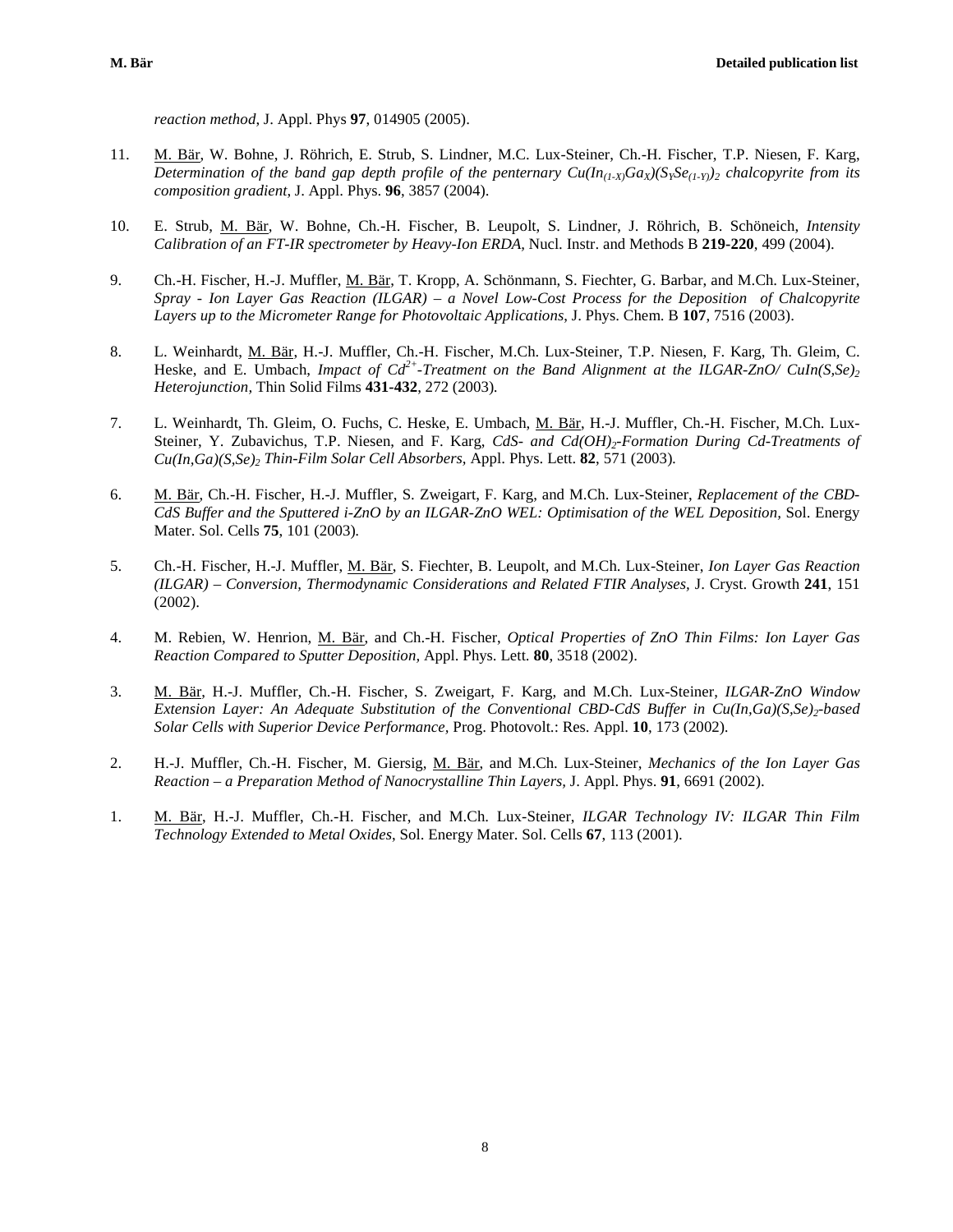## *Books/bookchapters*

- 3. M. Bär, L. Weinhardt, and C. Heske, *Advanced Characterization Techniques for Thin Film Solar Cells*, edited by D. Abou-Ras, T. Kirchartz, and U. Rau (Wiley VCH Verlag GmbH & Co KGaA, ISBN: 978-3-527-41003-3), Chap. 15.
- 2. C. Heske, L. Weinhardt, and M. Bär, *On Solar Hydrogen & Nanotechnology*, edited by L. Vayssieres (John Wiley & Sons (Asia) Pte Ltd. ISBN: 978-0-470-82397-2), Chap. 6.
- 1. M. Bär, H.-J. Muffler, N. Allsop, and Ch.-H. Fischer, *Thin films prepared by ion layer gas reaction (ILGAR)* in *Recent Research Developments in Crystal Growth Vol. 4*, Transworld Research Network, ISBN: 81-7895-172-X, p. 211-250.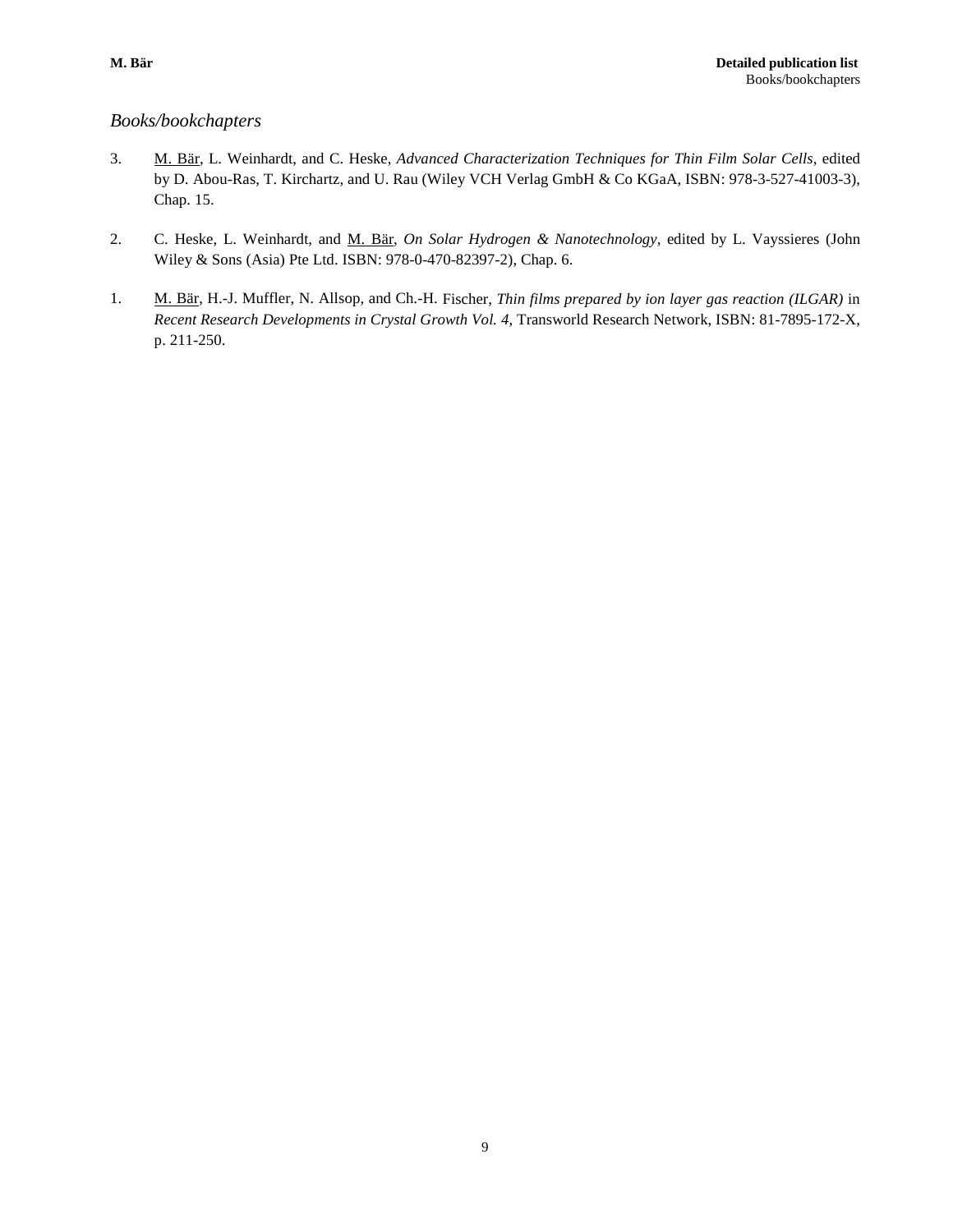## *Patents*

- 2. Patent No.: 103 39 824.4 Verfahren zur Immobilisierung von Partikeln durch Einbau in eine Chalkogenid-Abscheidung des Partikel/Matrix-Systems als Dünnschicht
- 1. Patent No.: 101 60 504.8 Herstellung dünner schwerlöslicher Beschichtungen mittels SPRAG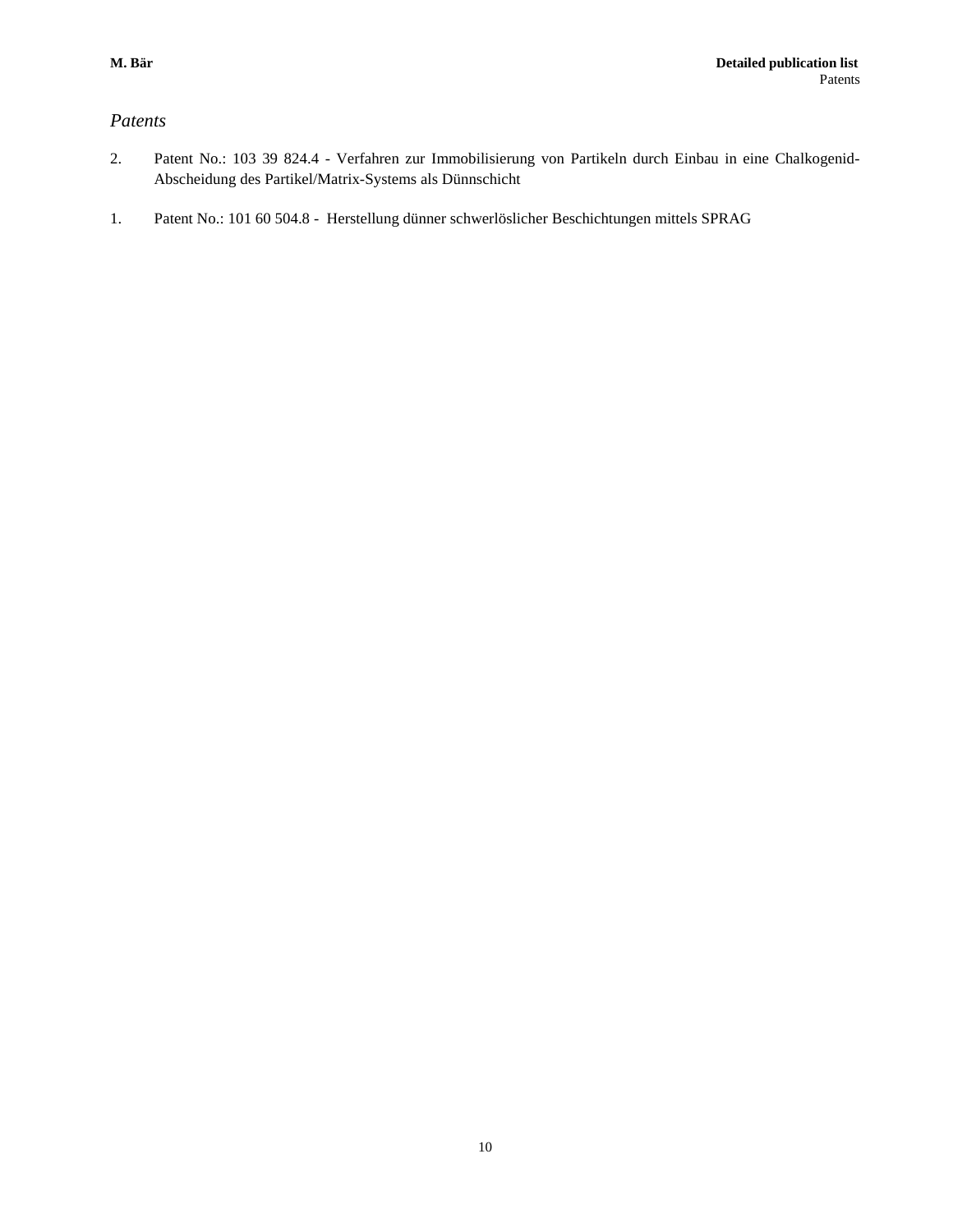### *Papers (conference proceedings)*

- 39. K. Lips, T.F. Schulze, D.E. Starr, M. Bär, R.G. Wilks, F. Fenske, F. Ruske, M. Reiche, R. van de Krol, G. Reichardt, F. Schäfers, S. Hendel, R. Follath, J. Bahrdt, S. Peredkov, S. DeBeer, M. Hävecker, A. Knop-Gericke, B. Rau, C.A. Kaufmann, R.Schlatmann, R. Schlögl, B. Rech, S. Raoux, *EMIL: The Energy Materials In-situ Laboratory Berlin – A novel characterization facility for photovoltaic and energy materials, Proc. 31<sup>st</sup> European* Photovoltaic Solar Energy Conference, Hamburg, Germany, September 14-18, 2015, p. 25.
- 38. M. Bär, D.E. Starr, A. Lambertz, B. Holländer, J.-H. Alsmeier, L. Weinhardt, M. Blum, M. Gorgoi, W. Yang, R.G. Wilks, and C. Heske, *Microcrystalline silicon oxides for silicon-based solar cells: Impact of the O/Si ratio on the electronic structure*, Thin Films for Solar and Energy Technology VI, edited by Louay A. Eldada, Michael J. Heben, Proc. of SPIE Vol. 9177, San Diego, CA, U.S.A:, August 17 – 21, 2014, DOI: 10.1117/12.2061902, 91770E (2014).
- 37. K. Lips, D.E. Starr, M. Bär, T. F. Schulze, F. Fenske, S. Christiansen, R. van de Krol, S. Raoux, G. Reichardt, F. Schäfers, S. Hendel, R. Follath, J. Bahrdt, M. Scheer, G. Wüstefeld, P. Kuske, M. Hävecker, A. Knop-Gericke, R. Schlögl, B. Rech, *EMIL: The Energy Materials In Situ Laboratory Berlin*, Proc.  $40^{th}$  IEEE Photovoltaic Specialists Conference, Denver, CO, USA, June 8-13, 2014, 10.1109/PVSC.2014.6925017, p. 698 (2014).
- 36. M. Bär, N. Barreau, F. Couzinié-Devy, R. Félix, J. Klaer, S. Pookpanratana, M. Blum, Y. Zhang, J.D. Denlinger, W. Yang, R.G. Wilks, L. Weinhardt, H.-W. Schock, J. Kessler, and C. Heske, *The Heavily Intermixed In<sub>2</sub>S<sub>3</sub>/Cu(In,Ga)Se<sub>2</sub> Interface as Revealed by Photoelectron and Soft X-ray Emission Spectroscopy*, Proc. 39<sup>th</sup> IEEE Photovoltaic Specialists Conference, Tampa, FL, USA, June 16-21, 2013, DOI: 10.1109/PVSC.2013.6744280, p. 857 (2013).
- 35. R.G. Wilks, R. Caballero, X. Song, R. Félix, A. Benkert, D. Gerlach, L. Weinhardt, M. Blum, W. Yang, C.A. Kaufmann, C. Heske, H.-W. Schock, and M. Bär, *X-ray spectroscopic analysis of the growth of CBD-CdS buffers on flexible Cu(In,Ga)Se2 thin-film solar cell structures,* Proc. 38th IEEE Photovoltaic Specialists Conference, Austin, TX, USA, June 3-8, 2012, DOI: 10.1109/PVSC.2012.6317919, p. 1682 (2012).
- 34. D. Hanks, M. Weir, K. Horsley, T. Hofmann, L. Weinhardt, M. Bär, K. Barricklow, P. Kobyakov, W. Sampath, and C. Heske, *Photoemission study of CdTe surfaces after low-energy ion treatments*, Proc. 38<sup>th</sup> IEEE Photovoltaic Specialists Conference, Austin, TX, USA, June 3-8, 2012, DOI: 10.1109/PVSC.2012.6317643, p. 396 (2012).
- 33. K. Horsley, R.G. Wilks, D. Hanks, S. Pookpanratana, M. Blum, W. Yang, N. Paudel, A. Compaan, M. Bär, L. Weinhardt, and C. Heske, *Chemical surface and interface properties of differently stressed (Au/Cu/)CdTe/CdS thin-film solar cell structures*, Proc. 38<sup>th</sup> IEEE Photovoltaic Specialists Conference, Austin, TX, USA, June 3-8, 2012, DOI: 10.1109/PVSC.2012.6317644, p. 400 (2012).
- 32. M. Bär, J. Perrenoud, R.G. Wilks, S. Buecheler, L. Kranz, C. Fella, J. Skarp, M. Blum, W. Yang, L. Weinhardt, C. Heske, and A.N. Tiwari,  $CdCl<sub>2</sub>$  activation-induced chemical interaction at the  $CdTe/ZnO<sub>1-X</sub>S<sub>X</sub>$  thin-film solar *cell interface*, Proc. 37th IEEE Photovoltaic Specialists Conference, Seattle, WA, USA, June 19-24, 2011, DOI: 10.1109/PVSC.2011.6186505, p. 2701 (2011).
- 31. R.G. Wilks, M.A. Contreras, S. Lehmann, J. Herrero-Albillos, L. Tati Bismaths, F. Kronast, R. Noufi, and M. Bär, *Surface modification of polycrystalline Cu(In,Ga)Se2 thin-film solar cell absorber surfaces for PEEM measurements*, Proc. 37<sup>th</sup> IEEE Photovoltaic Specialists Conference, Seattle, WA, USA, June 19-24, 2011, DOI: 10.1109/PVSC.2011.6186457, p. 2515 (2011).
- 30. K. Horsley, S. Pookpanratana, S. Krause, T. Hofmann, M. Blum, L. Weinhardt, M. Bär, K. George, J. Van Duren, D. Jackrel, and C. Heske, *Electronic and chemical properties of non-vacuum deposited chalcopyrite*  solar cells, Proc. 37<sup>th</sup> IEEE Photovoltaic Specialists Conference, Seattle, WA, USA, June19-24, 2011, DOI: 10.1109/PVSC.2011.6185972, p. 374 (2011).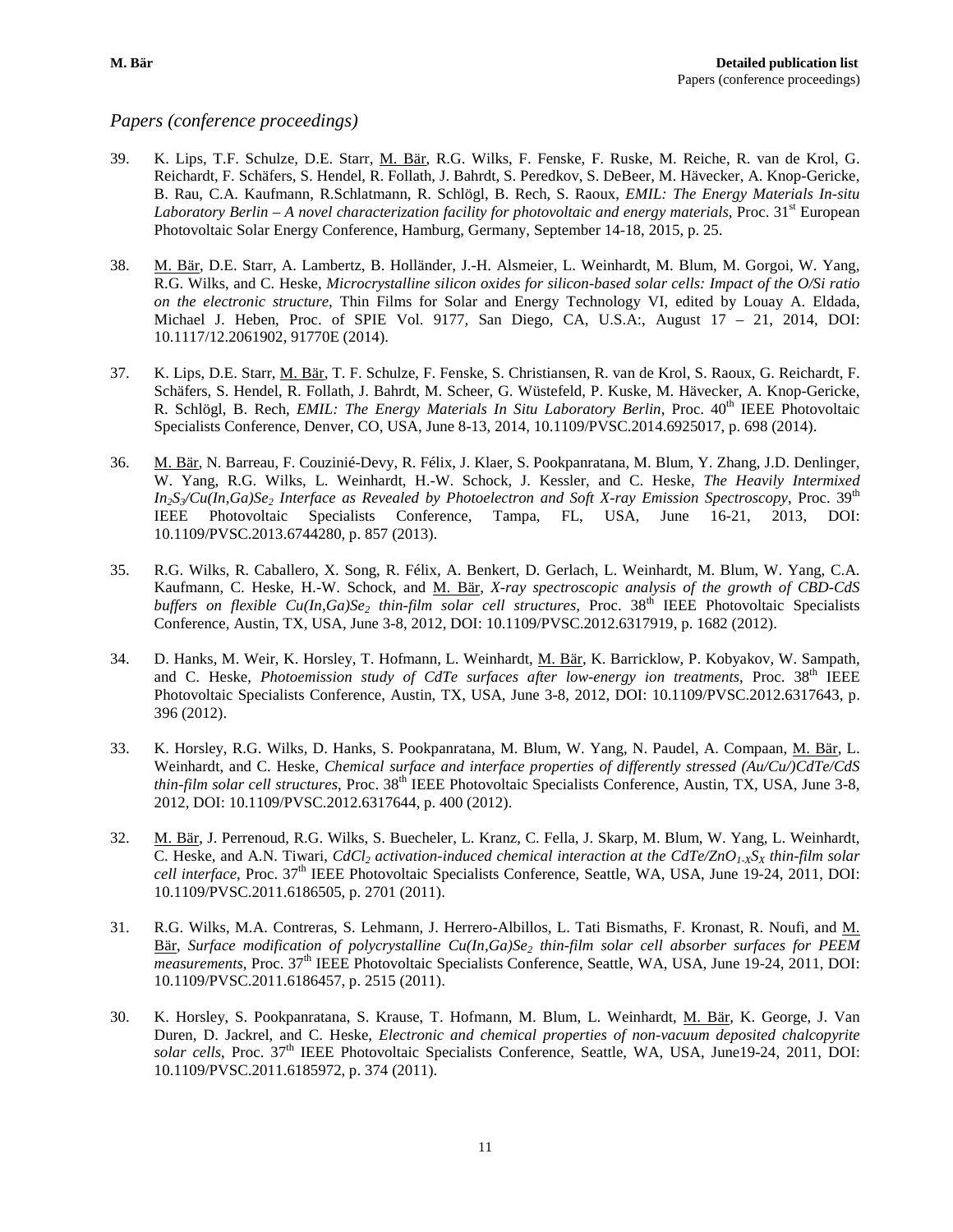- 29. M. Bär, B.-A. Schubert, R.G. Wilks, B. Marsen, Y. Zhang, M. Blum, S. Krause, W. Yang, T. Unold, L. Weinhardt, C. Heske, and H.-W. Schock*, Identification of Impurity Phases in Cu2ZnSnS4 Thin-film Solar Cell Absorber Material by Soft X-ray Absorption Spectroscopy*, Mater. Res. Soc. Symp. Proc., Vol. 1324, mrss11- 1324-d15-19, DOI:10.1557/opl.2011.842 (2011).
- 28. S. Pookpanratana, F. Khan, Y. Zhang, C. Heske, L. Weinhardt, M. Bär, X. Liu, N. Paudel, A. Compaan, *Chemical structure of buried interfaces in CdTe thin-film solar cells*, Proc. 35<sup>th</sup> IEEE Photovoltaic Specialists Conference, Honolulu, HI, USA, June 20-25, 2010, ISBN: 978-1-4244-5892-9, DOI: 10.1109/PVSC.2010.5614076, p. 24.
- 27. M. Bär, B. Schubert, B. Marsen, T. Unold, R.G. Wilks, H.-W. Schock, S. Pookpanratana, M. Blum, S. Krause, Y. Zhang, C. Heske, W. Yang, L. Weinhardt, *Cu2ZnSnS4 thin-film solar cell absorber composition revealed by energy-dispersive and soft x-ray emission spectroscopy*, Proc. 35<sup>th</sup> IEEE Photovoltaic Specialists Conference, Honolulu, HI, USA, June 20-25, 2010, ISBN: 978-1-4244-5892-9, DOI: 10.1109/PVSC.2010.5616878, p. 646.
- 26. X. Liu, N.R. Paudel, A.D. Compaan, K. Sun, L. Weinhardt, M. Bär, S. Pookpanratana, C. Heske, O. Fuchs, W. Yang and J.D. Denlinger, *Migration and Oxidation of Sulfur at the Back Contact in CdTe Cells*, Proc. 34<sup>th</sup> IEEE Photovoltaic Specialists Conference, Philadelphia, PA, USA, June 7-12, 2009, p. 002107.
- 25. S. Pookpanratana, I. Repins, M. Bär, R. Félix, M. Blum, L. Weinhardt, W. Yang, J. D. Denlinger M.A. Contreras, and C. Heske, *Spectroscopic Analysis of the Chemical Structure at the CdS/Cu(In,Ga)Se<sub>2</sub> Interface in High-Efficiency Solar Cell Devices*, Proc. 34<sup>th</sup> IEEE Photovoltaic Specialists Conference, Philadelphia, PA, USA, June 7-12, 2009, p. 001060.
- 24. N. Gaillard, E.L. Miller, J. Kaneshiro, L. Weinhardt, M. Bär, C. Heske, K.-S. Ahn, Y. Yan, M. Al-Jassim, *Surface modification of tungsten oxide-based photoanodes for solar-powered hydrogen production*, in Materials in Photocatalysis and Photoelectrochemistry for Environmental Applications and  $H<sub>2</sub>$  Generation, edited by A. Braun, P.A. Alivisatos, E. Figgemeier, J.A. Turner, J. Ye, E.A. Chandler (Mater. Res. Soc. Symp. Proc. Vol. **1171E**, Warrendale, PA, 2009), 1171-S02-01.
- 23. X. Wang, N.N. Kariuki, S. Niyogi, M. Smith, D.J. Myers, T. Hofmann, Y. Zhang, M. Bär, and C. Heske, *Bimetallic Palladium-Base Metal Nanoparticle Oxygen Reduction Electrocatalysts*, 214th Meeting of the Electrochemical Society, Honolulu (HI), USA, Oct. 12-17, 2008, ECS Transactions, 16 (2) 109-119 (2008).
- 22. M. Bär, L. Weinhardt, S. Pookpanratana, C. Heske, S. Nishiwaki, W. Shafarman, O. Fuchs, M. Blum, W. Yang, and J.D. Denlinger, *Depth-dependent band gap energies in chalcopyrite thin film solar cell absorbers*, Proc. 33rd IEEE Photovoltaic Specialists Conference, San Diego (CA), USA, May 11-16, 2008, ISBN: 978-1-4244-1640-0, Digital Object Identifier: 10.1109/PVSC.2008.4922728.
- 21. S. Lehmann, D. Fuertes Marrón, M. Bär, I. Lauermann, H. Mönig, and M. Ch. Lux-Steiner, *Tailoring the Work Function of Chalcopyrite Thin Films with Self-assembled Monolayers of Thiols*, in Thin-Film Compound Semiconductor Photovoltaics – 2007, edited by Timothy Gessert, Ken Durose, Clemens Heske, Sylvain Marsillac, Takahiro Wada (Mater. Res. Soc. Symp. Proc. Vol. **1012**, Warrendale, PA, 2007), 1012-Y13-08.
- 20. J. Zhou, X. Wu, Y. Yan, S. Asher, J. L. F. Da Silva, Su-Huai Wei, L. Weinhardt, M. Bär, and C. Heske, *The mechanism of J-V "roll-over" in CdS/CdTe devices,* in Thin-Film Compound Semiconductor Photovoltaics – 2007, edited by Timothy Gessert, Ken Durose, Clemens Heske, Sylvain Marsillac, Takahiro Wada (Mater. Res. Soc. Symp. Proc. Vol. **1012**, Warrendale, PA, 2007), 1012-Y13-03.
- 19. Ch.-H. Fischer, N. Allsop, M. Bär, H.-J. Muffler, and M.C. Lux-Steiner, ILGAR (Ion Layer Gas Reaction) A Versatile Low-cost Method for the Deposition of High Quality Thin Semiconductor and Insulator Layers, Proceedings of the 49th Annual Technical Conference of the Society of Vacuum Coaters, Washington, DC, USA, April 22-27, 2006. ISSN 0737-5921, 470 (2006).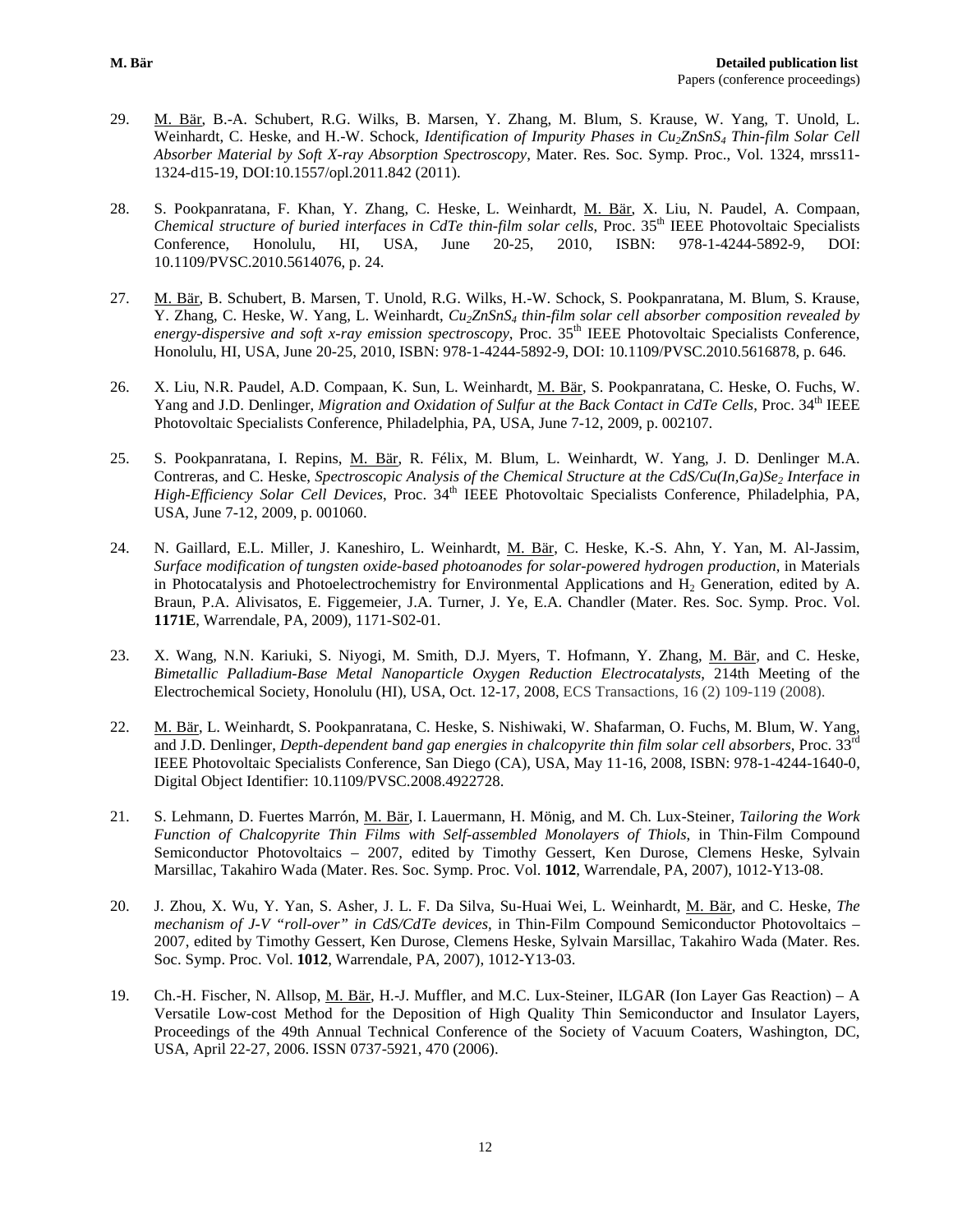- 18. A. Ennaoui, M. Bär, M. Rusu, R. Klenk, J. Klaer, T. Kropp, R. Saez-Araoz, H.-W. Schock, M.C. Lux-Steiner, *Highly Efficient CuInS<sub>2</sub> Based Solar Cell Devices With an Optimized Cd-free Window Structure*, Proc. 21<sup>st</sup> European Photovoltaic Solar Energy Conference, Dresden, Germany, Sept. 4-8, 2006, p. 1835.
- 17. Ch. Loreck, I. Lauermann, A. Grimm, R. Klenk, M. Bär, S. Lehmann, S. Sokoll, M. Ch. Lux-Steiner, F. Erfurth, L. Weinhardt, C. Heske, S. Visbeck, T. P. Niesen, Ch. Jung, and Ch.-H. Fischer, *Interface chemistry between the sputter–Zn<sub>1-x</sub>Mg<sub>x</sub>O buffer and the Cu(In,Ga)(S,Se)<sub>2</sub> <i>absorber*, Proc. 21<sup>st</sup> European Photovoltaic Solar Energy Conference, Dresden, Germany, Sep. 4-8, 2006, p. 1874.
- 16. M. Bär, L. Weinhardt, O. Fuchs, J. Klaer, J. Peiser, H.-W. Schock, and C. Heske, *Chemical Bath Deposition of CdS thin films on CuInS<sub>2</sub> and Si Substrates – A Comparative X-ray Emission Study*, Proc. 4<sup>th</sup> World Conference on Photovoltaic Energy Conversion, Waikoloa, HI, USA, May 7-12, 2006. IEEE Cat. No. 06CH37747, Vol. I, p. 416-419.
- 15. A. Ennaoui, M. Bär, J. Klaer, T. Kropp, R. Sáez-Araoz, and M.C. Lux-Steiner, *New chemical route for the*  deposition of ZnS buffer layers: Cd-free CuInS<sub>2</sub>-based thin film solar cells with efficiencies above 11%, 20<sup>th</sup> European Photovoltaic Solar Energy Conference, Barcelona, Spain, ISBN 3-936338-19-1, Munich, June 6-10, 2005, p. 1882.
- 14. I. Lauermann, P. Pistor, I. Kötschau, and M. Bär, *Synchrotron-spectroscopy for the characterization of surfaces and interfaces in chalcopyrite solar cells*, Mat. Res. Soc. Symp. Proc. Vol. 865, F. 2.1.1 (2005).
- 13. A. Grimm, R. Klenk, I. Lauermann, M. Bär, M.Ch. Lux-Steiner, T.P. Niessen, S. Visbeck, *Alternative Fesnterstruktur für Chalkopyrit-Dünnschichtsolarzellen,* In: K. Ellmer, G. Stadermann [Eds.], TCO für Dünnschichtsolarzellenund andere Anwendungen III, Workshop, April 10-12, 2005 in Freyburg/Unstrut. Berlin: Forschungsverbund Sonnenenergie c/o Hahn-Meitner-Institut, 2005, p. 122-125.
- 12. M. Bär, M. Rusu, S. Lehmann, S.Sokoll, A. Grimm, I.M. Kötschau, I. Lauermann, P. Pistor, L. Weinhardt, O. Fuchs, C. Heske, Ch. Jung, W. Gudat, Th. Schedel-Niedrig, M.Ch. Lux-Steiner, and Ch.H. Fischer, *Cd2+/NH3 – Treatment of High-Gap CuGaSe<sub>2</sub> Thin Film Solar Cell Absorbers.* Proc. 31<sup>st</sup> IEEE Photovoltaic Specialists Conference: Lake Buena Vista, FL, USA, Jan. 3-7, 2005. Piscataway, NJ (USA): IEEE, 2005. ISBN 0-7803- 8708-2, p. 307-310.
- 11. H.-J. Muffler, M. Bär, M.C. Lux-Steiner, Ch.-H. Fischer, T.P. Niesen, and F. Karg, *Colloid Fixation by an ILGAR-Layer: the Use of Fluorescing Layers to Increase Quantum Efficiency of Solar Cells in the Blue Wavelength Region*, In: Technical digest of the 14<sup>th</sup> International Photovoltaic Science and Engineering Conference (PVSEC-14): Bangkok, Thailand, Jan. 26-30, 2004. Bangkok: Chulalongkorn University, 2004, ISBN 974-91793-9-0, Vol. II, p. 703-704.
- 10. M. Bär, H.-J. Muffler, M.C. Lux-Steiner, Ch.-H. Fischer, L. Weinhardt, C. Heske, E. Umbach, T.P. Niesen, and F. Karg, *Chemical Processes During Cd2+/NH3-Tretament of Cu(In,Ga)(S,Se)2-Absorbers*. In: Technical digest of the 14th International Photovoltaic Science and Engineering Conference (PVSEC-14): Bangkok, Thailand, Jan. 26-30, 2004. Bangkok: Chulalongkorn University, 2004, ISBN 974-91793-9-0, Vol. I, p. 521-522.
- 9. I. Lauermann**,** M. Bär, A. Ennaoui, U. Fiedeler, Ch-H. Fischer, A. Grimm, I. Kötschau, M.Ch. Lux-Steiner, J. Reichardt, B.R. Sankapal, S. Siebentritt, S. Sokoll, L. Weinhardt, O. Fuchs, C. Heske, C. Jung, W. Gudat, F. Karg, and T.P. Niesen, *Analysis of Zinc Compound Buffer Layers in Cu(In,Ga)(S,Se)2 Thin Film Solar Cells by Synchrotron-Based Soft X-ray Spectroscopy*. In: R. Noufi et al. (eds.): Compound semiconductors photovoltaics: Symposium held in San Francisco, CA (USA), April 22-25, 2003. Warndale, PA (USA): Material Research Society, 2003 (Mat. Res. Soc. Symp. Proc. Vol. 763), ISBN 1-55899-700-8, p. 610-613 (B4.5.1).
- 8. M. Bär, M. Rusu, J. Reiß, T. Glatzel, S. Sadewasser, W. Bohne, E. Strub, H.-J. Muffler, S. Lindner, J. Röhrich, T.P. Niesen, F. Karg, M.Ch. Lux-Steiner, and Ch.-H. Fischer, *Insights into the Degradation Mechanisms of CIGSSe Devices based on different Heterojunctions,* in K. Kurokawa et al. (eds.): 3rd World Conference on Photovoltaic Energy Conversion*,* proceedings of the international conference held in Osaka, Japan, May 11-18, 2003*.* Japan: Arisumi Printing Inc, 2003. ISBN: 4-9901816-0-3, Vol.1, p.335-9.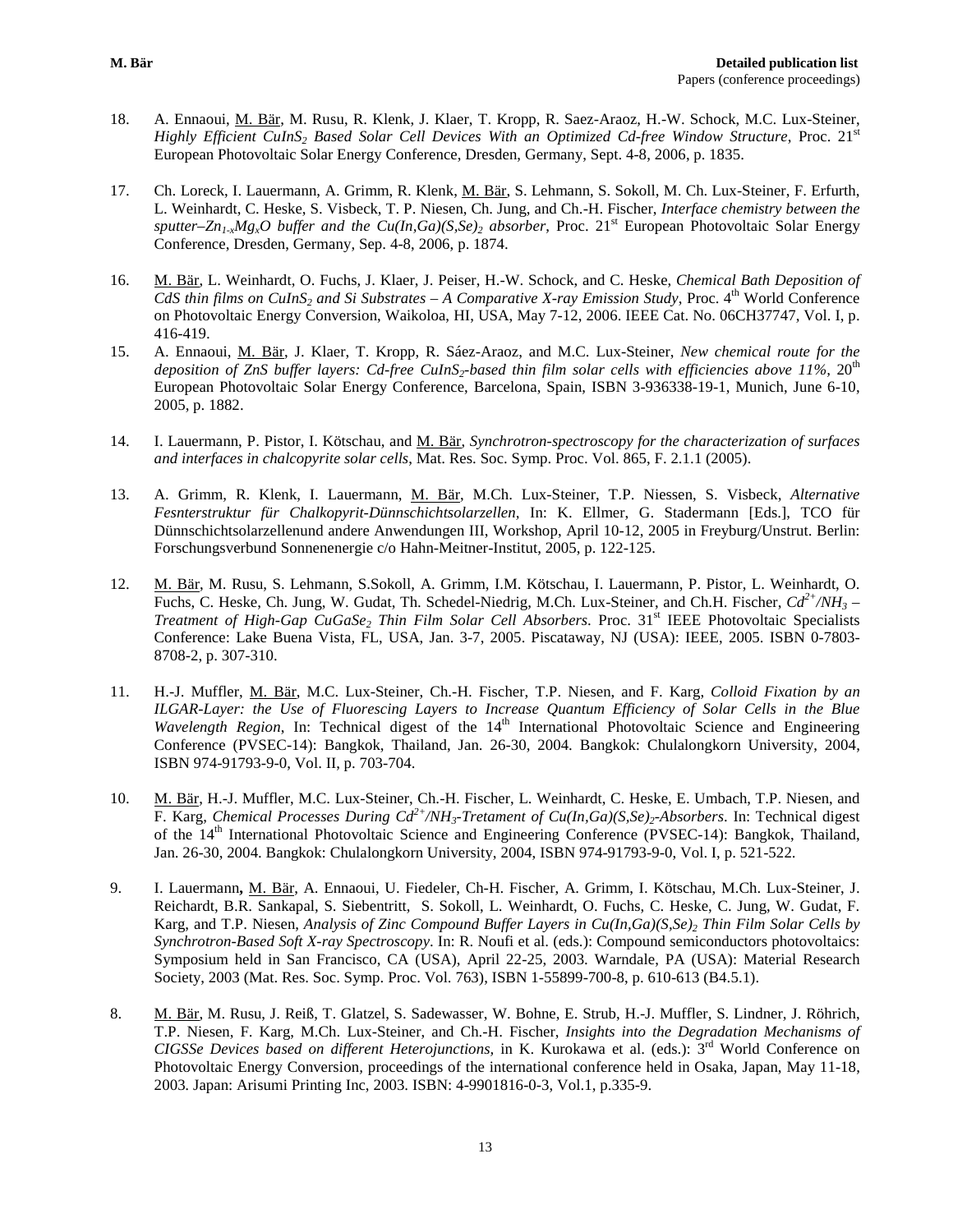- 7. I.M. Kötschau, M. Bär, Ch.-H. Fischer, A. Grimm, I. Lauermann, J. Reichardt, I. Sieber, S. Sokoll, M.Ch. Lux-Steiner, L. Weinhardt, O. Fuchs, C. Heske, C. Jung, W. Gudat, T.P. Niesen, and F. Karg, *X-Ray Emission Study of the ZnO/Cu(In,Ga)(S,Se)2 Interface before and after Damp Heat Treatment*, in K. Kurokawa et al. (eds.): 3rd World Conference on Photovoltaic Energy Conversion, proceedings of the international conference held in Osaka, Japan, May 11-18, 2003. Japan: Arisumi Printing Inc, 2003. ISBN: 4-9901816-0-3, Vol.1, p.523-6.
- 5. Ch.-H. Fischer, M. Bär, H.-J. Muffler, H. Steigert, Th. Niesen, F. Karg, and M.Ch. Lux-Steiner, *ILGAR (Ion Layer Gas Reaction) ein low-cost-Verfahren zur Deposition von Oxidschichten – Rekord-Ergebnisse für CIGSSe-Solarzellen mit ILGAR-ZnO-Puffern*. In: B. Rech, G. Stadermann (eds.): Workshop TCO für Dünnschichtsolarzellen II: Jülich, Germany, Sept. 16-17, 2002; FVS Workshop 2002 / Forschungsverbund Sonnenenergie, Berlin: FVS, 2003, p. 69-73.
- 4. M. Bär, Ch.-H. Fischer, H.-J- Muffler, B. Leupolt, Th. P. Niesen, F. Karg, and M.Ch. Lux-Steiner, *High Efficiency Chalcopyrite Solar Cells with ILGAR-ZnO WEL – Device Characteristics Subject to the WEL Composition*, In: Conference record of the 29<sup>th</sup> IEEE Photovoltaic Specialists Conference (PVSC-29): New Orleans, LA (USA), May 19-24, 2002. Piscataway, NJ (USA): IEEE, 2002. ISBN 0-7803-7471-1, p. 636-639.
- 3. M. Bär, Ch.-H. Fischer, H.-J. Muffler, S. Zweigart, F. Karg, and M.Ch. Lux-Steiner, *ILGAR-ZnO WEL versus CBD-CdS Buffer: Progress in Thin Film Cu(In,Ga)(S,Se)2 Solar Cells Based on the Novel Window Extension Layer Concept*. In: Technical digest of the 12<sup>th</sup> International Photovoltaic and Engineering Conference (PVSEC-12): Jeju, Korea, June 11-15, 2001. Daejeon: Korea Institute of Energy Research, 2001, p. 489-490.
- 2. H.-J. Muffler, M. Bär, Ch.-H. Fischer, R. Gay, F. Karg, and M.Ch. Lux-Steiner, *ILGAR Technology, VIII – Sulfidic Buffer Layers for Cu(In,Ga)(S,Se)2 Solar cells Prepared by Ion Layer Gas Reaction (ILGAR)*. In: Conference record of the  $28<sup>th</sup>$  IEEE Photovoltaic Specialists Conference (PVSC-28): Anchorage, AK (USA), Sept. 15-22, 2000. Piscataway, NJ (USA): IEEE, 2000. ISBN: 0-7803-5772-8, p. 610-613.
- 1. M. Bär, H.-J. Muffler, Ch.-H. Fischer, and M.Ch. Lux-Steiner, *ILGAR-ZnO as Window Extension Layer in Chalcopyrite Solar Cells*. In: H. Scheer et al. (eds.): 16<sup>th</sup> European Photovoltaic Solar Energy Conference: proceedings of the international conference held in Glasgow, United Kingdom, May 1-5, 2000. London: James & James 2000, p. 883-886.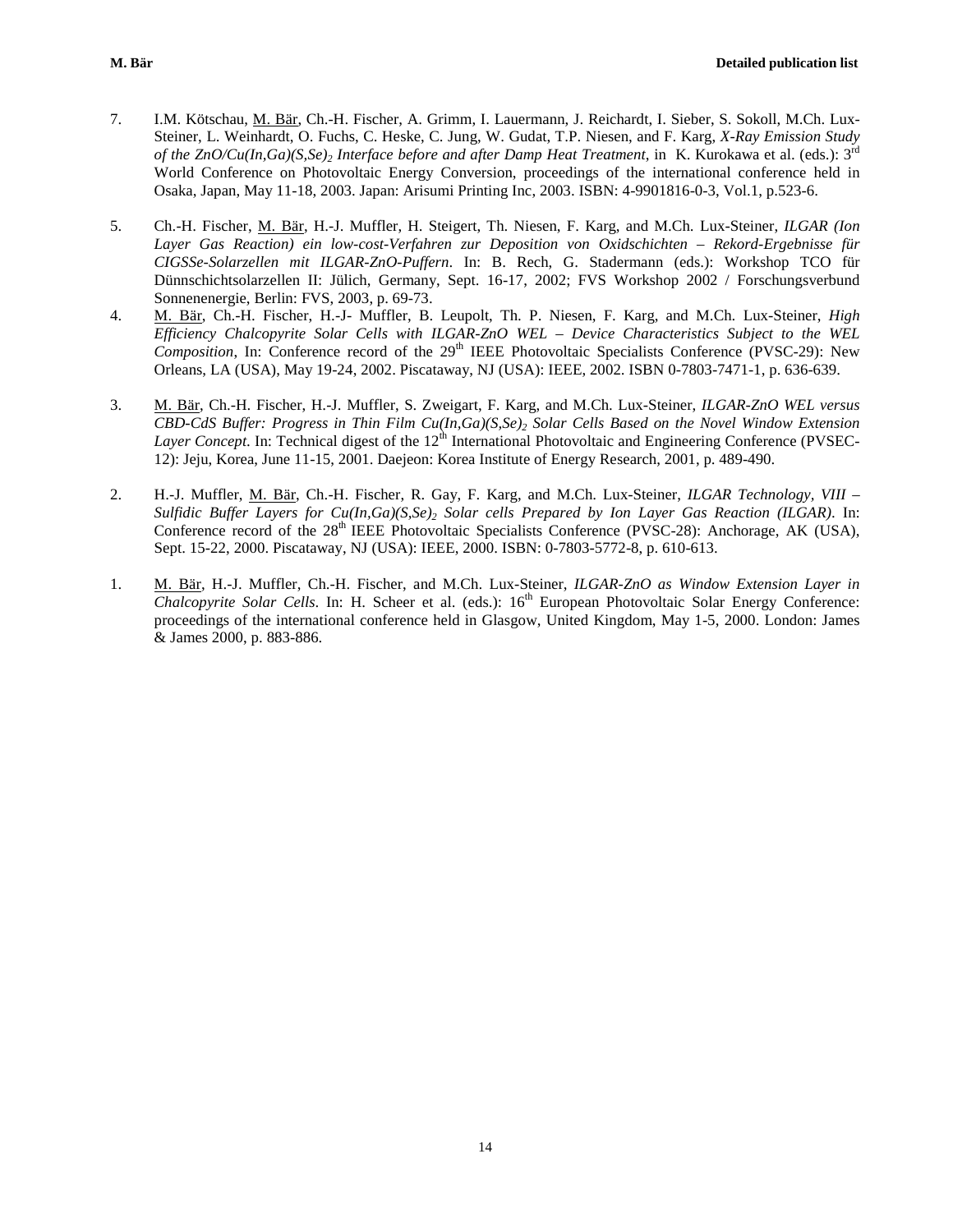#### *Annual reports*

- 21. O. Fuchs, M. Blum, M. Weigand, F. Maier, E. Umbach, L. Weinhardt, M. Bär, C. Heske, M. Zharnikov, Y. Zubavichus, M. Grunze, W. Yang, and J.D. Denlinger, *Isotope and temperature effect in liquid water probed by soft x-rays*, ALSNews, Vol. 291, Sept. 24, 2008, http://www.als.lbl.gov/als/science/sci\_archive/173liquidwater.html.
- 20. M. Bär, L Weinhardt, J. Klaer, I. Lauermann, H.-W. Schock, M.C. Lux-Steiner, and C. Heske, *Surface modifications of CuInS<sub>2</sub> thin film solar cell absorbers studied by photoelectron spectroscopy, BESSY Annual* Report 2007, Berlin (Deutschland), 346 (2007).
- 19. M. Bär, L Weinhardt, M. Blum, S. Pookpanratana, and C. Heske, *Characterization of the electronic and chemical structure at Cu(In,Ga)(S,Se)2 and CdTe thin film solar cell interfaces*, DOE Solar Energy Technologies Program Review 2006.
- 18. S. Lehmann, M. Bär, D. Fuertes Marrón, P. Pistor, S. Wiesner, M. Rusu, I. Kötschau, I. Lauermann, A. Grimm, S. Sokoll, Ch. Jung, Ch.-H. Fischer, Th. Schedel-Niedrig, and M.Ch. Lux-Steiner, *On the CuGaSe<sub>2</sub>-CuGa<sub>3</sub>Se<sub>5</sub> solid state transition in CCSVT-grown CuGaxSey thin films*, HMI Annual Report – Selected Results, Berlin (Deutschland), 76 (2005).
- 17. A. Ennaoui, M. Bär, J. Klaer, T. Kropp, R. Sáez-Araoz, H.-W. Schock, and M.C. Lux-Steiner, *Progress in Taking the CdS Layer out of Thin-Film Polycrystalline CuInS2 Solar Cells,* HMI Annual Report – Selected Results, Berlin (Deutschland), 72 (2005).
- 16. M. Bär, S. Lehmann, L. Weinhardt, M. Rusu, A. Grimm, I. Kötschau, I. Lauermann, P. Pistor, S. Sokoll, Th. Schedel-Niedrig, M.C. Lux-Steiner, C. Heske, Ch. Jung, and Ch.-H. Fischer, *X-ray emission and photoelectron spectroscopy at Cu(In,Ga)(S,Se)<sub>2</sub> thin film solar cells in the CISSY endstation – 2.*  $Cd^{2+}/NH_3$  *treatment -induced formation of a CdSe surface compound on CuGaSe2 thin film solar cell absorbers*, BESSY Annual Report 2005, Berlin (Deutschland), 311 (2005).
- 15. I. Lauermann, A. Grimm, M. Bär, S. Lehmann, Ch. Loreck, H. Mönig, S. Sokoll, M. Ch. Lux-Steiner, C. Heske, Ch. Jung, and Ch.-H. Fischer, *X-ray emission and photoelectron spectroscopy at Cu(In,Ga)(S,Se)<sub>2</sub> <i>thin film solar cells in the CISSY endstation – 1. XES of a liquid/solid interface through a 100 nm Si<sub>3</sub>N<sub>4</sub>-window, BESSY* Annual Report 2005, Berlin (Deutschland), 313 (2005).
- 14. M. Blum, M. Bär, L Weinhardt, and C. Heske, *Characterization of the electronic and chemical structure at thin film solar cell interfaces*, DOE Solar Energy Technologies Program Review 2005.
- 13. M. Bär, J. Reichardt, A. Grimm, I. Kötschau, I. Lauermann, K. Rahne, S. Sokoll, M.C. Lux-Steiner, Ch.-H. Fischer, L. Weinhardt, E. Umbach, C. Heske*,* Ch. Jung, W. Gudat, T. P. Niesen, S. Visbeck, *Compositional and electronic characterisation of Zn(O,OH) by PES for a better understanding of interfaces in chalcopyrite solar cells*, BESSY Annual Report 2004, Berlin (Deutschland), 372 (2004).
- 12. M. Bär, J. Reichardt, A. Grimm, I. Kötschau, I. Lauermann, K. Rahne, S. Sokoll, M.C. Lux-Steiner, Ch.-H. Fischer, L. Weinhardt, E. Umbach, C. Heske, C. Jung, W. Gudat, T.P. Niesen, S. Visbeck, *Compositional and electronic chracterisation of Zn(O,OH) by PES for a better understanding of interfaces in chalcopyrite solar cells*, HMI Annual Report – Selected Results, Berlin (Deutschland), 84 (2004).
- 11. Ch.-H. Fischer, M. Bär, H.-J. Muffler, N. Allsop, C. Chapus, M.Ch. Lux-Steiner, S. Sadewasser, Th. Glatzel, C. Kelch, M. Kirsch, F. Karg, T.P. Niesen, *Understanding of the ILGAR-WEL/CIGSSe interface*, HMI Annual Report 2003, Berlin (Deutschland), 92 (2003).
- 10. Ch.-H. Fischer, M. Bär, A. Grimm, I. Kötschau, I. Lauermann, K. Rahne, J. Reichardt, S. Sokoll, M.Ch. Lux-Steiner, L. Weinhardt, O. Fuchs, G. Storch, C. Heske, C. Jung, W. Gudat, T.P. Niesen, S. Visbeck, F. Karg, *Spectroscopic analysis of Cu(In,Ga)(S,Se)<sub>2</sub> solar cell devices by combining x-ray emission and photoelectron spectroscopy in the CISSY endstation*, BESSY Annual Report 2003, Berlin (Deutschland), 405 (2003).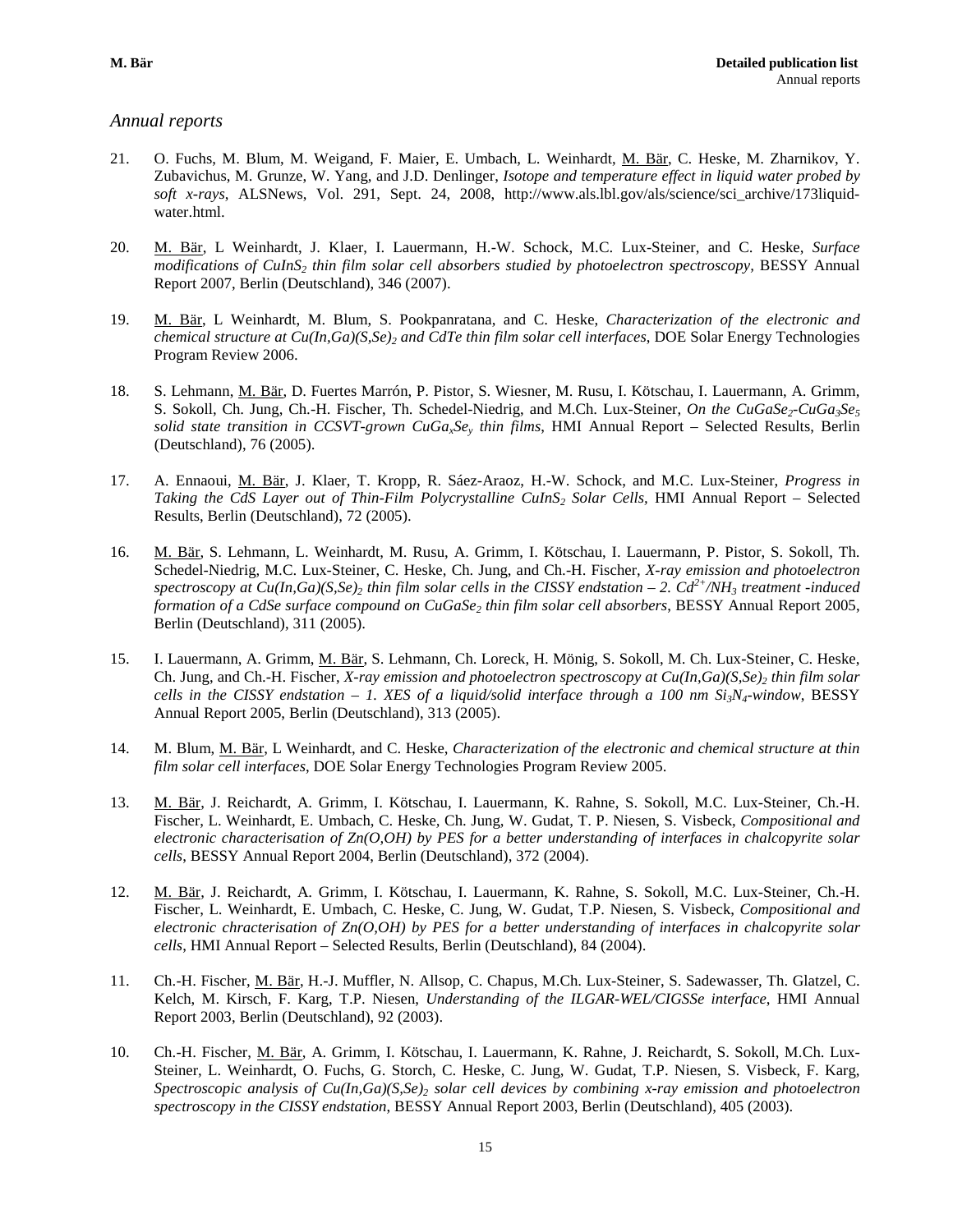- 9. Ch.-H. Fischer, M. Bär, A. Grimm, H. Jungblut, I. Kötschau, I. Lauermann, H.-J. Lewerenz, K. Rahne, J. Reichardt, K. Skorupska, S. Sokoll, M.C. Lux-Steiner, L. Weinhardt , O. Fuchs, C. Heske, C. Jung, W. Gudat, T. P. Niesen, S. Visbeck, F. Karg, *Synchrotron-based characterization of industrially relevant chalcopyrite solar device structures*, HMI Annual Report 2003, Berlin (Deutschland), 100 (2003).
- 8. Ch.-H. Fischer, M. Bär, A. Grimm, I. Kötschau, I. Lauermann, J. Reichardt, S. Sokoll, M.C. Lux-Steiner, L. Weinhardt, O. Fuchs, C. Heske, C. Jung, W. Gudat, T.P. Niesen, S. Visbeck, F. Karg, *X-rays shed light on the 'hidden' interfaces of solar cells*, BESSY – Highlights 2003, Berlin (Deutschland), 14 (2003).
- 7. Ch.-H. Fischer, M. Bär, H.-J. Muffler, T. Kropp, J. Reichardt, M.C. Lux-Steiner, C. Kelch, M. Kirsch, M. Giersig, U. Bloeck, B. Leupolt, T.P. Niesen, F. Karg, *ILGAR-ZnO/CIGSSe solar cells – effects of damp/heat exposure*, HMI Annual Report 2002, Berlin (Deutschland), 73 (2002).
- 6. Ch.-H. Fischer, M. Bär, A. Grimm, I. Kötschau, I. Lauermann, J. Reichardt, S. Sokoll, M.C. Lux-Steiner, L. Weinhardt , O. Fuchs, C. Heske, C. Jung, W. Gudat, T. P. Niesen, F. Karg, *Spectroscopic analysis of buried interfaces in Cu(In,Ga)(S,Se)<sub>2</sub> thin film solar cells by combining x-ray emission and photoelectron spectroscopy in the CISSY apparatus*, BESSY Annual Report 2002, Berlin (Deutschland), 278 (2002).
- 5. L. Weinhardt, O. Fuchs, Th. Gleim, C. Heske, E. Umbach, M. Bär, H.-J. Muffler, Ch.-H. Fischer, M.Ch. Lux-Steiner, Y. Zubavichus, T.P. Niesen, F. Karg, *CdS and Cd(OH)<sub>2</sub> Formation During Cd-Treatments of Cu(In,Ga)(S,Se)2 Thin-Film Solar Cell Absorbers*, ALS-Compendium 2002, Berkeley (USA), (2002).
- 4. Ch.-H. Fischer, M. Bär, A. Grimm, I. Kötschau, I. Lauermann, J. Reichardt, S. Sokoll, M.C. Lux-Steiner, L. Weinhardt , O. Fuchs, C. Heske, C. Jung, W. Gudat, T. P. Niesen, F. Karg, *Analysis of buried interfaces in Cu(In,Ga)(S,Se)2 thin film solar cells by X-ray emission and photoelectron spectroscopy in the CISSY apparatus*, HMI Annual Report 2002, Berlin (Deutschland), 77 (2002).
- 3. Ch.-H. Fischer, M.C. Lux-Steiner, H.-J. Muffler, M. Bär, C. Kelch, M. Kirsch, S. Fiechter, L. Weinhardt, C. Heske, E. Umbach. F. Karg, S. Zweigart, R. Gay, *Buffer layers, alternative sequential thin layer technology (ILGAR)*, HMI Annual Report 2001, Berlin (Deutschland), 113 (2001).
- 2. Ch.-H. Fischer, M.Ch. Lux-Steiner, H.-J. Muffler, M. Bär, *Pufferschichten, alternative Dünnschichttechnologie – Schichten für Verbindungshalbleiter-Solarzellen*, HMI Ergebnisbericht 2000, Berlin (Deutschland), 106 (2000).
- 1. Ch.-H. Fischer, H.-J. Muffler, M. Bär, J. Möller, F. Müller, B. Mertesacker, C. Kelch, M. Kirsch, U. Gerloff, H.- J. Wittmaak, and M.C. Lux-Steiner, *Buffer layers, alternative thin layer technology (ILGAR)*, HMI Annual Report 1999, Berlin (Deutschland), 53 (1999).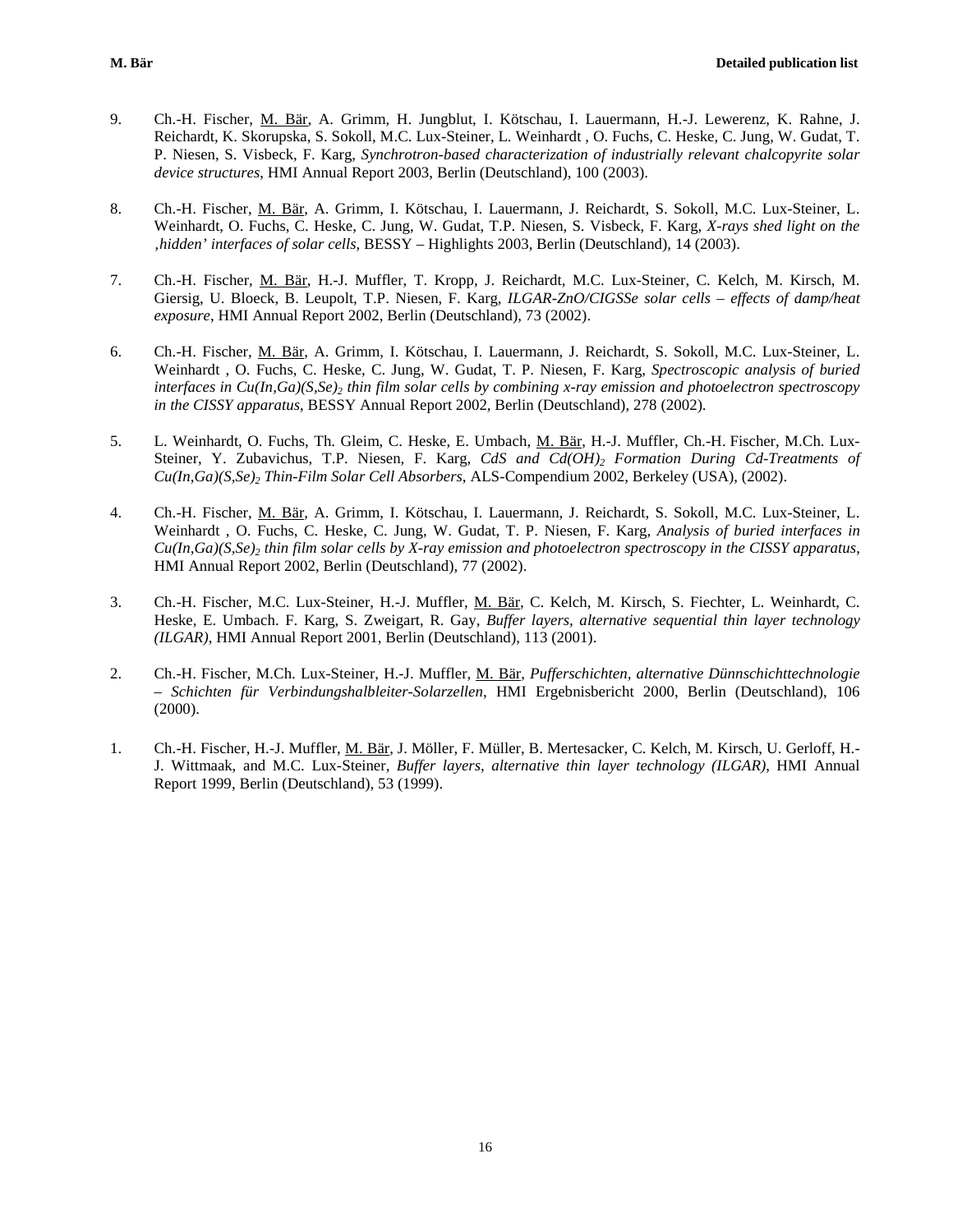## *Presentations at conferences (oral and poster)*

- 213. M. Blum\*, J.L. Young, D.A. Hanks, S.G. Rosenberg, H. Döscher, F. Meyer, A. Benkert, R.G. Wilks, M. Bär, L. Weinhardt, W.Yang, T. Deutsch, J. Turner, and C. Heske, *Electronic and chemical structure of GaInP2 thin films for photoelectrochemical water splitting studied by soft x-ray spectroscopies*, The International Chemical Congress of Pacific Basin Societies 2015, Honolulu, HI, USA, December 15 – 20, 2015. *(talk)*
- 212. D. Gerlach\*, M. Kobata, F. Ruske, R.G. Wilks, S. Ueda, Y. Yamashita, T. Chikyow, K. Kobayashi and M. Bär, *Metallization of the buried Si/SnO<sub>2</sub>:F interface as revealed by hard x-rays*,  $25<sup>th</sup>$  Annual Meeting of MRS-J, Yokohama, Japan, December 8 – 10, 2015. *(talk)*
- 211. T. Kunze\*, P. Jackson, D. Hariskos, W. Witte, D. Gerlach, Y. Yamashita, T. Chikyow, S. Ueda, R. Felix, R.G. Wilks, and M. Bär, *Monitoring the formation of a CdS/Cu(In,Ga)Se<sub>2</sub> interface*, BESSY II – THz to Soft X-ray Workshop, Germany, Dec. 7 – 8, 2015. *(poster)*
- 210. R. Félix, R.G. Wilks, M. Bär\*, *Characterization of Chemical and Electronic Properties of Energy Conversion Materials via Hard X-ray Photoelectron Spectroscopy*, 11th Interregional Workshop on Advanced Nanomaterials (IWAN), Cottbus, Germany, November 18 – 19, 2015. *(talk)*
- 209. L. Köhler\*, T. Ericson, T. Törndahl, E. Handick, D. Gerlach, T. Kunze, E. Ikenaga, J. Scragg, R. G. Wilks, C. Platzer-Björkman, and M. Bär, *Impact of the buffer composition on the electronic structure of the Zn(O,S)/CZTS thin-film solar cell interface*, 6<sup>th</sup> European Kesterite Workshop, Newcastle, UK, Nov. 18 – 20, 2015. *(talk)*
- 208. C. Hartmann\*, G. Sadoughi, R.G. Wilks, H. Klemm, G. Peschel, E. Madej, A. Fuhrich, E. Handick, S. Raoux, Th. Schmidt, H. Snaith, and M. Bär, *X-PEEM investigation of chemical and electronic surface properties of solution-processed perovskite-based thin-film solar cell structures*, BESSY II – Imaging Workshop, Berlin, Germany, October 5 – 6, 2015. *(poster)*
- 207. K. Lips\*, T.F. Schulze, D.E. Starr, M. Bär, R.G. Wilks, F. Fenske, F. Ruske, M. Reiche, R. van de Krol, G. Reichardt, F. Schäfers, S. Hendel, R. Follath, J. Bahrdt, S. Peredkov, S. DeBeer, M. Hävecker, A. Knop-Gericke, B. Rau, C.A. Kaufmann, R.Schlatmann, R. Schlögl, B. Rech, S. Raoux, *EMIL: The Energy Materials In-situ Laboratory Berlin*  $-A$  *novel characterization facility for photovoltaic and energy materials*,  $31^{st}$  European PV Solar Energy Conference and Exhibition, Hamburg, Germany, September 14 – 18, 2015. *(talk)*
- 206. E. Handick\*, P. Reinhard, J.-H. Alsmeier, L. Köhler, F. Pianezzi, S. Krause, M. Gorgoi, E. Ikenaga, N. Koch, R. G. Wilks, S. Buecheler, A. N. Tiwari, and M. Bär, *The influence of alkali post-deposition treatments on the electronic surface structure of Cu(In,Ga)Se<sub>2</sub> absorbers,*  $31<sup>st</sup>$  European PV Solar Energy Conference and Exhibition, Hamburg, Germany, September 14 – 18, 2015. *(talk)*
- 205. A. Lambertz\*, V. Smirnov, S. Moll, M. Bär, D.E. Starr, R.G. Wilks, M. Luysberg, B. Holländer, and F. Finger, *Doped microcrystalline silicon oxides for silicon based solar cells:Optoelectronic properties, chemical and structural composition*, 26th International Conference on Amorphous and Nanocrystalline Semiconductors, Aachen, Germany, September 13 – 18, 2015. *(talk)*
- 204. R. Félix\*, W. Witte, D. Hariskos, S. Paetel, M. Powalla, L. Weinhardt, M. Blum, C. Heske, W. Yang, R.G. Wilks, and <u>M. Bär, Chemical structure of CdS</u>/- and ZnS/Cu(In,Ga)Se<sub>2</sub> heterointerfaces in high-efficiency thin*film solar cells*, E-MRS Spring Meeting, Lille, France, May 11 – 15, 2015. *(talk)*
- 203. A.R. Jeong\*, S. Fengler, S. Wiesner, X. Liao, R.G. Wilks, M. Bär, M. Ch. Lux-Steiner, M. Rusu, *Temperature induced morpho-structural and electronic changes of MoO3 thin films*, E-MRS Spring Meeting, Lille, France, May 11 – 15, 2015. *(poster)*
- 202. S. Raoux\*, K. Lips, T.F. Schulze, M. Bär, D.E. Starr, G. Reichardt, A. Knop-Gericke, R. Schlögl, B. Rech, *Unique combination of energy material synthesis and characterization at the Energy Materials In-Situ Laboratory (EMIL) at BESSY II,* E-MRS Spring Meeting, Lille, France, May 11 – 15, 2015. *(talk)*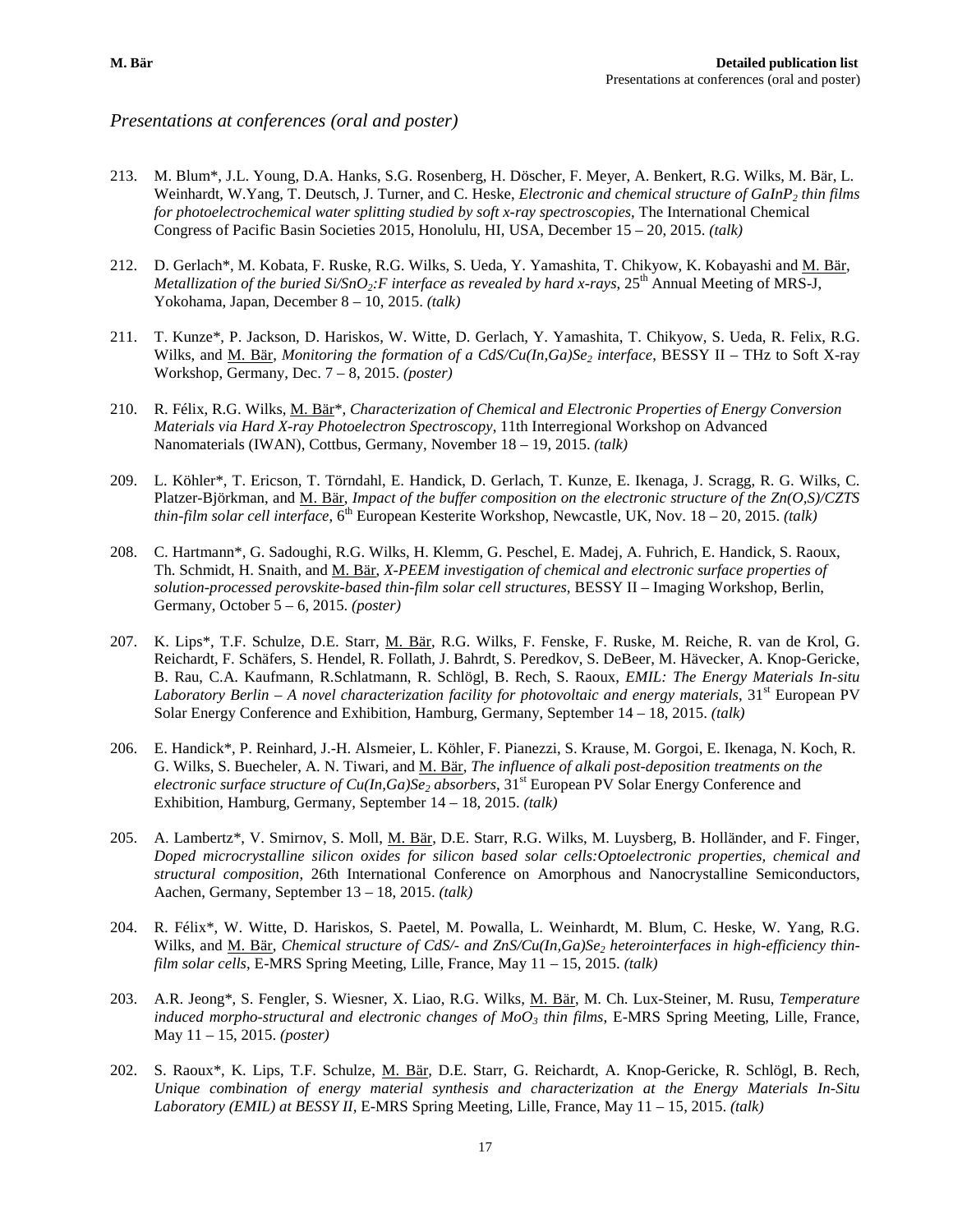- 201. R. Félix\*, W. Witte, D. Hariskos, S. Paetel, M. Powalla, L. Weinhardt, M. Blum, C. Heske, W. Yang, R.G. Wilks, and <u>M. Bär</u>, *Chemical structure of CdS/- and ZnS/Cu(In,Ga)Se<sub>2</sub> heterointerfaces in high-efficiency thinfilm solar cells*, 6<sup>th</sup> International Workshop on CIGS Solar Cell Technology, Berlin, Germany, April 29 – 30, 2015. *(poster)*
- 200. E. Handick, P. Reinhardt, J.-H. Alsmeier, L. Köhler\*, F. Pianezzi, S. Krause, M. Gorgoi, E. Ikenaga, N. Koch, R.G. Wilks, S. Buecheler, A.N. Tiwari, and M. Bär, *Potassium post-deposition treatment-induced band gap widening at Cu(In,Ga)Se<sub>2</sub> surfaces on flexible substrates*, 6<sup>th</sup> International Workshop on CIGS Solar Cell Technology, Berlin, Germany, April 29 – 30, 2015. *(poster)*
- 199. L. Köhler\*, T. Ericson, T. Törndahl, J. Scragg, J.H. Alsmeier, E. Handick, E. Ikenaga, R.G. Wilks, C. Platzer-Björkman, and M. Bär,  $Zn(O_nS_{1x})$ -buffer on Cu<sub>2</sub>ZnSnS<sub>4</sub>: Chemical and electronic interface structure, 6<sup>th</sup> International Workshop on CIGS Solar Cell Technology, Berlin, Germany, April 29 – 30, 2015. *(poster)*
- 198. P.H. Yang\*, P. Reinhard, S. Buecheler, F. Pianezzi, A.N. Tiwari, R.G. Wilks, R. Felix, E. Handick, L. Köhler, and M. Bär, *Interface formation between CdS and CIGSe: Impact of NaF & NaF/KF absorber post-deposition treatments*,  $6<sup>th</sup>$  International Workshop on CIGS Solar Cell Technology, Berlin, Germany, April 29 – 30, 2015. *(poster)*
- 197. M. Mezher\*, M. Blum, M. Bär, L. Weinhardt, R.G. Wilks, M. Häming, S.G. Rosenberg, W. Yang, R. Garris, L. Mansfield, K. Ramanathan, and C. Heske, *Chemical and electronic structure of the Zn(O,S)/Cu(In,Ga)Se<sub>2</sub> interface,* MRS Spring Meeting, San Francisco, USA, April 6 – 11, 2015. *(talk)*
- 196. S.G. Rosenberg\*, M. Mezher, K. Horsley, D.A. Hanks, M. Blum, M. Bär, W. Yang, R.G. Wilks, D. Kreikemeyer-Lorenzo, L. Weinhardt, J.W. Lee, W.N. Shafarman, R.W. Birkmire, K. Ramanathan, and C. Heske, *Chemical structure and electronic level alignment at the (Ag,Cu)(In,Ga)Se<sub>2</sub>/Mo thin-film solar cell interface,* MRS Spring Meeting, San Francisco, USA, April 6 – 11, 2015. *(talk)*
- 195. M. Blum\*, J.L. Young, D.A. Hanks, S.G. Rosenberg, H. Döscher, E.J. Crumlin, D. Starr, M. Häming, C. Hartmann, R.G. Wilks, M. Bär, L. Weinhardt, T. Deutsch, J. Turner, and C. Heske, *Electronic and chemical surface structure of p-GaInP2 thin films for photoelectrochemical water splitting studied by soft and tender x-ray spectroscopies,* MRS Spring Meeting, San Francisco, USA, April 6 – 11, 2015. *(talk)*
- 194. S. Raoux\*, K. Lips, T.F. Schulze, M. Bär, D.E. Starr, G. Reichardt, A. Knop-Gericke, R. Schlögl, B. Rech, *Energy Materials In-Situ Laboratory (EMIL) at BESSY II in Berlin,* MRS Spring Meeting, San Francisco, USA, April 6 – 11, 2015. *(talk)*
- 193. J.H. Alsmeier\*, T. Schnabel, S. Krause, L. Köhler, R.G. Wilks, N. Koch, E. Ahlswede, and M Bär, *Discontinuity-free conduction band alignment at the CdS/Cu2ZnSn(S,Se)4 interface,* MRS Spring Meeting, San Francisco, USA, April 6 – 11, 2015. *(talk)*
- 192. D. Gerlach\*, M. Kobata, X. Kozina, E. Ikenaga, O. Gabriel, B. Stannowski, F. Ruske, R.G. Wilks, T. Chikyow, K. Kobayashi, and <u>M. Bär, Metallization of the buried Si/SnO:F interface as revealed by hard x-rays, 6<sup>th</sup></u> International Conference on Hard X-ray Photoelectron Spectroscopy, Hsinchu, Taiwan, March 30 – April 3, 2015. *(poster)*
- 191. R.G. Wilks\*, H. Scherg-Kurmes, T. Xiao, S. Körner, F. Ruske, E. Handick, L. Köhler, D. Gerlach, D. Starr, X. Kozina, E. Ikenaga, M. Gorgoi, B. Szyszka, B. Rech, and M. Bär, *Effects of Annealing on Transparent Conductive Oxides and their Interfaces with Thin Film Silicon*, 6<sup>th</sup> International Conference on Hard X-ray Photoelectron Spectroscopy, Hsinchu, Taiwan, March 30 – April 3, 2015. *(talk)*
- 190. R. Félix\*, W. Witte, D. Hariskos, S. Paetel, M. Powalla, L. Weinhardt, M. Blum, C. Heske, M. Lozac'h, S. Ueda, M. Sumiya, H. Yoshikawa, K. Kobayashi, W. Yang, R.G. Wilks and M. Bär, *Near-surface composition profile in high-performance Cu(In,Ga)Se<sub>2</sub> thin-film solar cell absorbers and its impact on their electronic properties*, 6<sup>th</sup> International Conference on Hard X-ray Photoelectron Spectroscopy, Hsinchu, Taiwan, March 30 – April 3, 2015. *(talk)*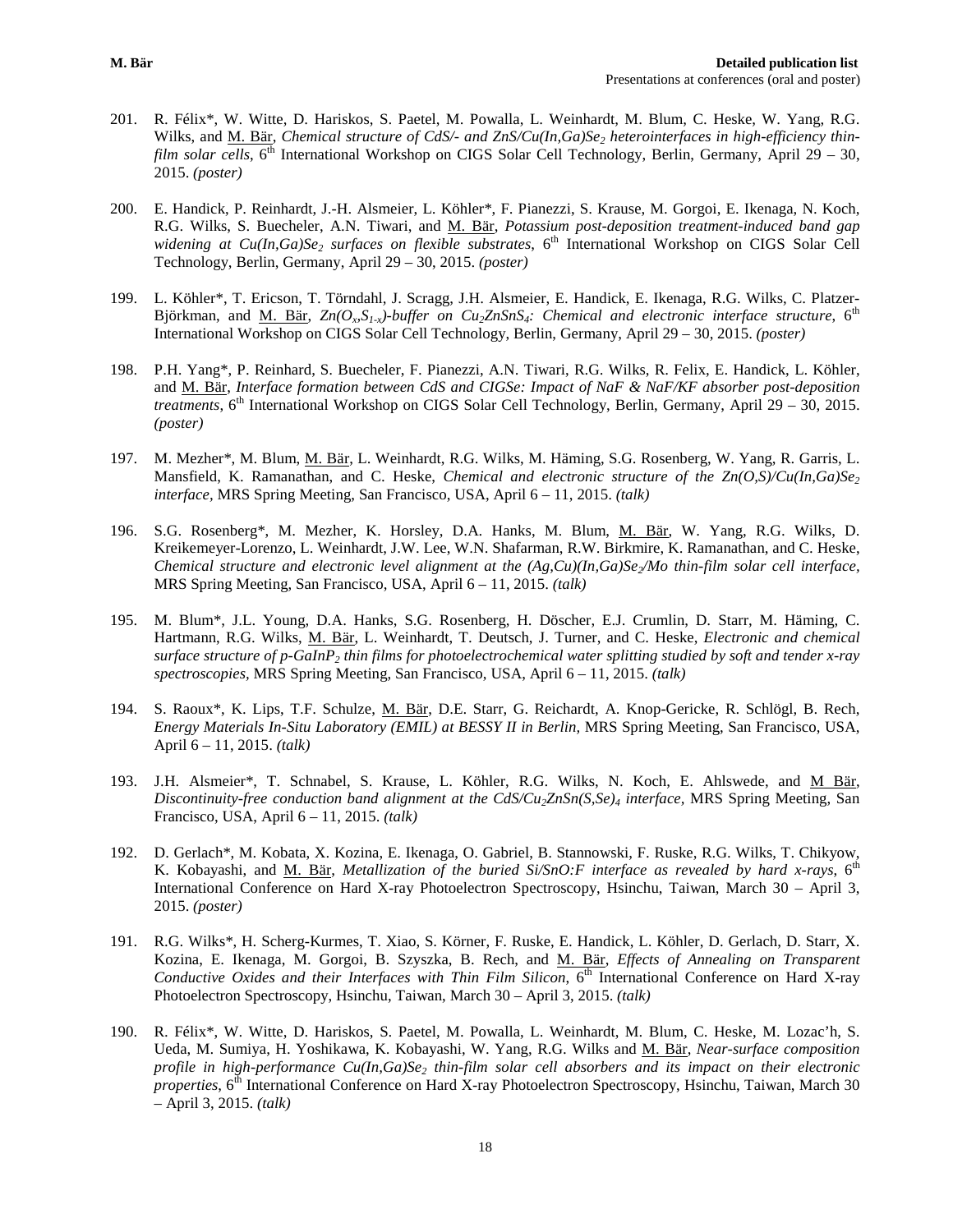- 189. X.X. Liao\*, A.R. Jeong, R.G. Wilks, E. Handick, L.Köhler, Y.F. Zhang, M. Gorgoi, J.C. Zheng, M. Rusu, and M. Bär, *Annealing induced reduction of MoO<sub>3</sub> thin films in-situ monitored by hard x-rays*,  $6^{th}$  International Conference on Hard X-ray Photoelectron Spectroscopy, Hsinchu, Taiwan, March 30 – April 3, 2015. *(poster)*
- 188. M. Bär, G. Sadoughi, D.E. Starr\*, E. Handick, M. Gorgoi, R.G. Wilks, H. Snaith, *Mixed-Halide Perovskites: Where does the Chlorine go?*, Fall Meeting of the Materials Research Society, Boston, MA, U.S.A., Nov. 30 – Dec. 5, 2014. *(talk)*
- 187. R. Félix\*, W. Witte, D. Hariskos, S. Paetel, M. Powalla, L. Weinhardt, M. Blum, C. Heske, M. Lozac'h, S. Ueda, M. Sumiya, H. Yoshikawa, K. Kobayashi, W. Yang, R.G. Wilks, and M. Bär, *Near-surface composition profile in high-performance Cu(In,Ga)Se<sub>2</sub> thin-film solar cell absorbers and its impact on their electronic properties*, BESSY II *–* Tender X-ray Workshop, Berlin, Germany, Dec. 1-2, 2014. *(poster)*
- 186. T. Xiao\*, L. Köhler\*, H. Scherg-Kurmes, S. Körner, T. Ericson, T. Törndahl, J. Scragg, J.H. Alsmeier, E. Handick, X. Kozina, M. Gorgoi, E. Ikenaga, R.G. Wilks, C. Platzer-Björkman, B. Szyszka, and M. Bär, *Metal oxide compounds in thin-film solar cell structures illuminated by tender x-rays*, BESSY II *–* Tender X-ray Workshop, Berlin, Germany, Dec. 1-2, 2014. *(poster)*
- 185. X.X. Liao\*, A.R. Jeong, R.G. Wilks, E. Handick, L. Köhler, Y.F. Zhang, M. Gorgoi, J.C. Zheng, M. Rusu, and M. Bär, *Annealing induced reduction of MoO3 thin films in-situ monitored by tender x-rays*, BESSY II *–* Tender X-ray Workshop, Berlin, Germany, Dec. 1-2, 2014. *(poster)*
- 184. M. Bär, G. Sadoughi, D.E. Starr, E. Handick, F. Meyer, A. Benkert, W. Yang, M. Gorgoi, M. Blum, L. Weinhardt, C. Heske, R.G. Wilks\*, and H. Snaith, *The chemical and electronic structure of lead-iodide perovskite and its interfaces*, 6<sup>th</sup> World Conference on Photovoltaic Energy Conversion, Kyoto, Japan, Nov. 23 – 27, 2014. *(talk)*
- 183. L. Köhler\*, I. Repins, J.H. Alsmeier, R.G. Wilks, and M. Bär, *Impact of physical and chemical surface treatments on the kesterite surface structure*, 5<sup>th</sup> European Kesterite Workshop, Tallinn, Estonia, Nov. 13-14, 2014. *(talk)*
- 182. L. Köhler\*, I. Repins, J.H. Alsmeier, R.G. Wilks, and M. Bär, *Impact of physical and chemical surface treatments on the kesterite surface structure*, 29<sup>th</sup> European Photovoltaic Solar Energy Conference, Amsterdam, The Netherlands, Sept. 22-26, 2014. *(poster)*
- 181. Y. Zhang\*, A. Steigert, N. Lin, R.G. Wilks, and M. Bär, *The ZnO/SiC interface: An x-ray photoelectron spectroscopy study*, Annual Meeting of the Chinese Physical Society, Harbin, P.R. China, Sept. 11 – 14, 2014. *(poster)*
- 180. F. Meyer\*, L. Weinhardt, A. Benkert, M. Blum, M. Bär, R.G. Wilks, D. Hauschild, W. Yang, C. Heske, and F. Reinert, *Non-equivalent carbon atoms in the resonant inelastic soft x-ray scattering map of cysteine*, International Workshop on Photoionization and Resonant Inelastic X-Ray Scattering (IWP & RIXS 2014), Erice, Italy, August 26 – September 1, 2014. *(poster)*
- 179. A. Benkert\*, F. Meyer, M. Blum, R. G. Wilks, D. Hauschild, W. Yang, M. Bär, F. Reinert, C. Heske, and L. Weinhardt, *Resonant inelastic soft x-ray scattering map of gas-phase H2O and D2O*, International Workshop on Photoionization and Resonant Inelastic X-Ray Scattering (IWP & RIXS 2014), Erice, Italy, August 26 – September 1, 2014. *(poster)*
- 178. D.E. Starr, A. Lambertz, R.G. Wilks, B. Holländer, J.-H. Alsmeier, L. Weinhardt, M. Blum, M. Gorgoi, W. Yang, C. Heske, and M. Bär\*, *Microcrystalline silicon oxides for silicon-based solar cells: Impact of the O/Si ratio on the electronic structure*, SPIE Optics + Photonics, San Diego, CA, U.S.A:, August 17 – 21, 2014. *(talk)*
- 177. M. Bär\*, G. Sadoughi, E. Handick, D.E. Starr, M. Gorgoi, R.G. Wilks, H.J. Snaith, *Insights into the chemical*  and electronic structure of the  $TiO_2/SnO_2$ : F interface – the backbone of organometal halide perovskite and dye*sensitized solar cells*, 20th International Conference on Conversion and Storage of Solar Energy (IPS-20), Berlin, Germany, July 27 – August 1, 2014. *(talk)*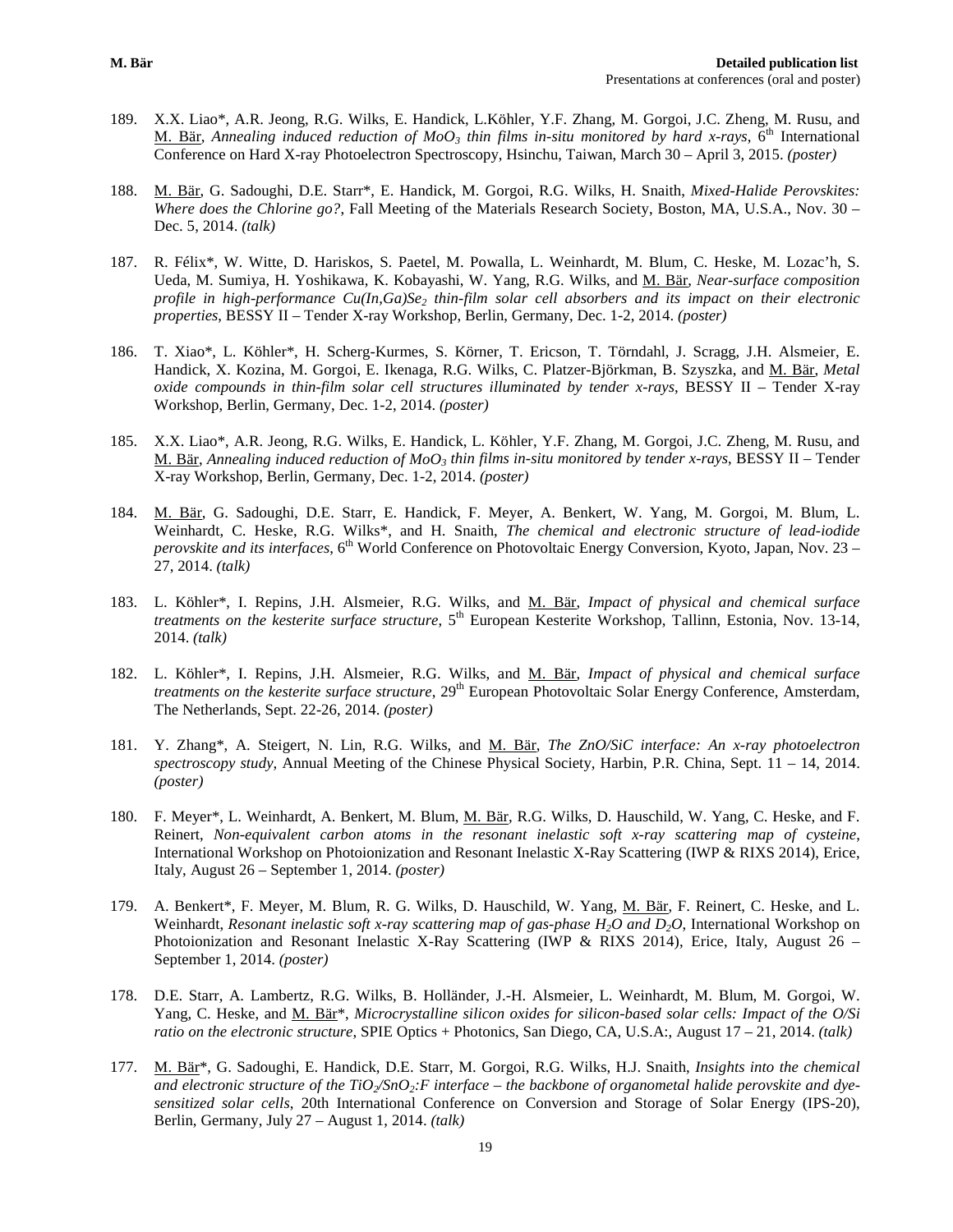- 176. M. Bär\*, *Photovoltaic materials research with electron and x-ray spectroscopies*, IPS-20 Workshop on Synchrotron Techniques for Photochemical Energy Conversion, Berlin, Germany, July 27, 2014. *(invited talk)*
- 175. K. Lips\*, D.E. Starr, M. Bär, T. Schulze, F. Fenske, S. Christiansen, G. Reichardt, F. Schäfers, S. Hendel, R. Follath, J. Bahrdt, M. Scheer, G. Wüstefeld, P. Kuske, M. Hävecker, A. Knop-Gericke, R. Schlögl, B. Rech, *EMIL: The Energy Materials In-Situ Laboratory Berlin*, 40th IEEE Photovoltaic Specialists Conference, Denver, CO, USA, June 8-13, 2014. *(poster)*
- 174. D.A. Hanks\*, P.S. Kobyakov, S.G. Rosenberg, J.-H. Alsmeier, M. Blum, R.G. Wilks, L. Weinhardt, M. Bär, W. Sampath, C. Heske, *Band alignment at the buried CdS/SnO2:F interface in CdTe thin-film solar cells*, Spring Meeting of the European Materials Research Society, Lille, France, May 26-30, 2014. *(talk)*
- 173. M. Bär<sup>\*</sup>, D. Gerlach, M. Wimmer, R.G. Wilks, L. Weinhardt, R. Félix, F. Ruske, K. Lips, J. Hüpkes, M. Blum, C. Lupulescu, F. Kronast, M. Gorgoi, W. Yang, C. Heske, W. Eberhardt, and B. Rech, *Buried interfaces in thinfilm silicon solar cells as revealed by soft and hard x-rays*, Spring Meeting of the European Materials Research Society, Lille, France, May 26-30, 2014. *(poster)*
- 172. I.L. Repins\*, J.V. Li, A. Kanevce, C. Perkins, K.X. Steirer, J. Pankow, G. Teeter, M. Bär, J.H. Alsmeier, L. Weinhardt, D.A. Hanks, R.G. Wilks, C. Heske, D. Kuciauskas, C. Beall, C. Dehart, J. Carapella, B. Bob, J.S. Park, S.H. Wei, *Effects of deposition termination on CZTSe device characteristics*, Spring Meeting of the European Materials Research Society, Lille, France, May 26-30, 2014. *(talk)*
- 171. J.H. Alsmeier\*, I. Repins, L. Mansfield, L. Korte, R.G. Wilks, R. Noufi, and M. Bär, *Direct observation of band tails – a comparative study of chalcopyrite and kesterite absorbers*, Spring Meeting of the European Materials Research Society, Lille, France, May 26-30, 2014. *(talk)*
- 170. D.E. Starr\*, G. Sadoughi, E. Handick, R.G. Wilks, J.-H. Alsmeier, L. Köhler, M. Gorgoi, S. Raoux, H. Snaith, and M. Bär, *"In-depth" analysis of the chemical and electronic surface structure of CH3NH3PbI3-xClx perovskite solar cell absorbers using photoelectron spectroscopy*, Spring Meeting of the European Materials Research Society, Lille, France, May 26-30, 2014. *(talk)*
- 169. M. Bär\*, B.-A. Schubert, I. Repins, B. Marsen, J.-H. Alsmeier, M. Blum, S. Krause, S. Pookpanratana, D.A. Hanks, Y. Zhang, W. Yang, T. Unold, L. Weinhardt, R.G. Wilks, C. Heske, R. Noufi, and H.-W. Schock, *Kesterite light absorbers illuminated by soft x-rays*, 562. WE-Heraeus-Seminar: From Sunlight to Fuels - Novel Materials and Processes for Photovoltaic and (Photo)Catalytic Applications, Bad Honnef, Germany, May 12-16, 2014 *(poster)*
- 168. E. Handick\*, G. Sadoughi, D.E. Starr, R.G. Wilks, M. Blum, F. Meyer, A. Benkert, W. Yang, L. Weinhardt, C. Heske, H. Snaith, and M. Bär, *Correlating the chemical and electronic structure of the surface and near-surface bulk region of CH<sub>3</sub>NH<sub>3</sub>PbI<sub>3</sub>-xCl<sub>x</sub> perovskite solar cell absorbers*, 6<sup>th</sup> International Conference on Hybrid and Organic Photovoltaics (HOPV-14), Lausanne, Switzerland, May 11-14, 2014. *(poster)*
- 167. E. Handick\*, D.E. Starr, R.G. Wilks, M. Blum, F. Meyer, K. Lips, W. Yang, L. Weinhardt, C. Heske, and M. Bär, *Chemical and electronic surface structure of perovskite-based solar cell absorbers investigated with X-ray spectroscopies*, Spring Meeting of the Materials Research Society, San Francisco, CA, USA, April 21-25, 2014. *(talk)*
- 166. L. Köhler\*, E. Handick\*, J.H. Alsmeier\*, P. Yang\*, P. Reinhard, S. Buecheler, N.J. Carter, I. Kobayashi, I. Repins, L. Mansfield, R. Noufi, L. Korte, A.N. Tiwari, R. Agrawal, T. Nakada, R.G. Wilks, and M. Bär, *CIGSe and CZTSe solar cells investigated by electron spectroscopy*, 5th International Workshop on CIGS solar cell technology, Berlin, Germany, April 2-3, 2014. *(poster)*
- 165. Y. Jeychandran\*, F. Meyer, A. Benkert, M. Bär, R. Wilks, M. Blum, W. Yang, F. Reinert, C. Heske, L. Weinhardt, and M. Zharnikov, *X-ray spectroscopic analysis of the electronic structure of aqueous salt solutions,* 2014 Spring Meeting, German Physical Society (DPG), Berlin, Germany, March 15 – 20, 2014. *(talk)*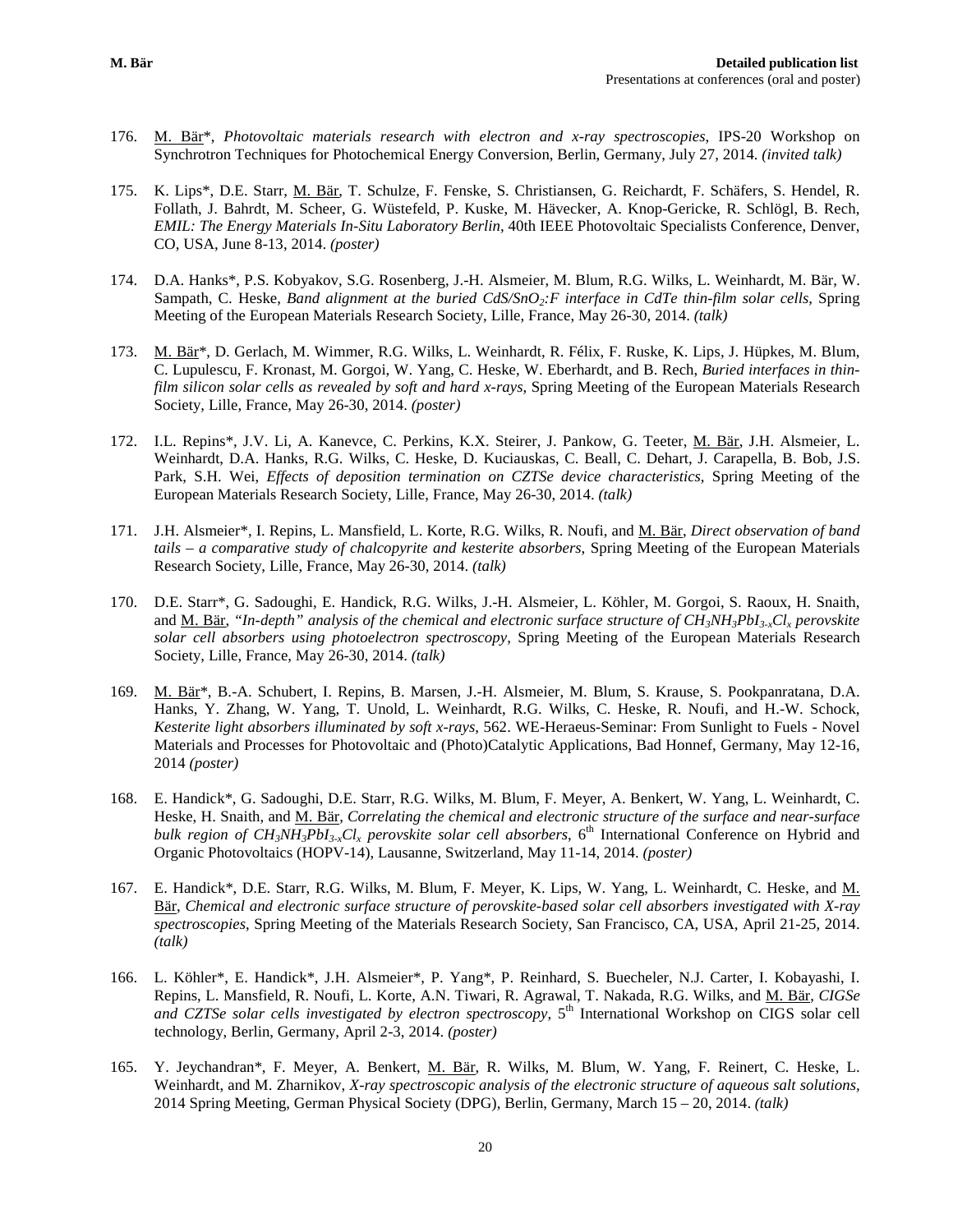- 164. M. Bär\*, I. Repins, J.-H. Alsmeier, L. Weinhardt, D.A. Hanks, R.G. Wilks, R. Noufi, and C. Heske, *The electronic band alignment at the CdS/Cu2ZnSnSe4 thin-film solar cell interface*, Fall Meeting of the Materials Research Society, Boston, MA, USA, Dec. 1-6, 2013. *(talk)*
- 163. D.A. Hanks\*, P.S. Kobyakov, S. Alexander, J.-H. Alsmeier, K. Horsley, M. Haeming, M. Blum, R.G. Wilks, L. Weinhardt, M. Bär, C. Heske, *Characterization of the buried CdS/SnO<sub>2</sub>:F interface in CdTe thin-film solar cells*, Fall Meeting of the Materials Research Society, Boston, MA, USA, Dec. 1-6, 2013. *(talk)*
- 162. L. Köhler\*, N.J. Carter, J.H. Alsmeier, R.G. Wilks, R. Agrawal, and M. Bär, *Surface composition of polished CZTSSe absorbers as derived by XPS*, 4<sup>th</sup> European Kesterite Workshop, Berlin, Germany, Nov. 21-22, 2013. *(poster)*
- 161. J.H. Alsmeier\*, I. Repins, L. Mansfield, L. Korte, R.G. Wilks, R. Noufi, and M. Bär, *Direct Observation of Band Tails – a Comparative Study of CIGSe and CZTSe Absorbers,* 4<sup>th</sup> European Kesterite Workshop, Berlin, Germany, Nov. 21-22, 2013. *(talk)*
- 160. R.G. Wilks\*, J.J. Scragg, C. Platzer-Björkmann, D.E. Starr, J.H. Alsmeier, M. Blum, L. Weinhardt, W. Yang, M. Gorgoi, X. Kozina, E. Ikenaga, C. Heske, and M. Bär, *MoS<sub>2</sub>* formation at the Mo/CZTS interface induced by *thermal processing in a S-free atmosphere,*  $4<sup>th</sup>$  European Kesterite Workshop, Berlin, Germany, Nov. 21-22, 2013. *(talk)*
- 159. R.G. Wilks\*, M. Wimmer, D. Gerlach, R. Félix, F. Ruske, K. Lips, M. Gorgoi, M. Blum, W. Yang, L. Weinhardt, B. Rech, C. Heske, M. Bär, *Dopant Activation and Diffusion During Solid-Phase Crystallization of Thin-Film Silicon Solar Cell Structures*, 23rd International Photovoltaic Science and Engineering Conference, Taipei, Taiwan, Oct. 28 – Nov. 1, 2013. *(poster)*
- 158. H. Döscher\*, T.G. Deutsch, J.F. Geisz, M.G. Weir, S.L. Alexander, M. Blum, L. Weinhardt, F. Meyer, W. Yang, M. Bär, H. Wang, A. Dameron, R.M. France, C. Heske, and J. A. Turner, *Solar hydrogen production with epitaxial III-V tandem absorber structures*, 224th ECS Meeting, San Francisco, CA, USA, Oct. 27 – Nov. 1, 2013. *(talk)*
- 157. M. Bär\*, I. Repins, J.-H. Alsmeier, L. Weinhardt, W. Yang, R.G. Wilks, R. Noufi, and C. Heske, *Chemical interaction at the CdS/Cu2ZnSnSe4 thin-film solar cell interface*, 28th European Photovoltaic Solar Energy Conference, Paris, France, Sept. 30 – Oct. 4, 2013. *(talk)*
- 156. M. Bär\*, N. Barreau, F. Couzinié-Devy, L. Weinhardt, R.G. Wilks, J. Kessler, and C. Heske, *Insights into the electronic structure of the heavily intermixed*  $In_2S\< Cu(In,Ga)Se_2$  *thin-film solar cell interface, 39th IEEE* Photovoltaic Specialists Conference, Tampa, FL, USA, June 16-21, 2013. *(talk)*
- 155. D.E. Starr\*, M. Bär, T.F. Schulze, G. Reichardt, M. Hävecker, A. Knop-Gericke, I. Lauermann, R. Schlögl, B. Rech, K. Lips, *In-system and In-situ Investigation of Energy Materials Using Soft and Hard X-rays at the Energy Materials In-situ Laboratory Berlin (EMIL) at BESSY II*, 5<sup>th</sup> International conference on hard X-ray photoelectron spectroscopy, Uppsala, Sweden, June 17-20, 2013. *(talk)*
- 154. R.G. Wilks\*, J.T. Sullivan, L. Weinhardt, M.T. Winkler, D. Recht, A.J. Said, B.K. Newman, M. Lozac'h, S. Ueda, H. Yoshikawa, M. Sumiya, K. Kobayashi, M.J. Aziz, T. Buonassisi, C. Heske, and M. Bär, *S defect*  derived above-valence band states in hyperdoped crystalline Si, 5<sup>th</sup> International conference on hard X-ray photoelectron spectroscopy, Uppsala, Sweden, June 17-20, 2013. *(talk)*
- 153. M. Bär\*, L. Weinhardt, and C. Heske, *Solar energy materials research using soft x-rays,* International Exploratory Workshop: Soft X‐rays, Electrochemistry, Energy Materials, EMPA, Zurich, Switzerland, June 3-5, 2013. *(invited talk)*
- 152. L. Weinhardt\*, D. Kreikemeyer-Lorenzo, K. George, S. Pookpanratana, M.G. Weir, M. Blum, M. Bär, B. Cole, B. Marsen, N. Gaillard, E.L. Miller, K.-S. Ahn, S. Shet, Y. Yan, M. Al-Jassim, W. Yang, J.D. Denlinger, and C. Heske, *Electron and (in-situ) soft x-ray spectroscopy of materials for photoelectrochemical water splitting*, 2<sup>nd</sup> International Conference on Materials for Energy, Karlsruhe, Germany, May 12-16, 2013. *(talk)*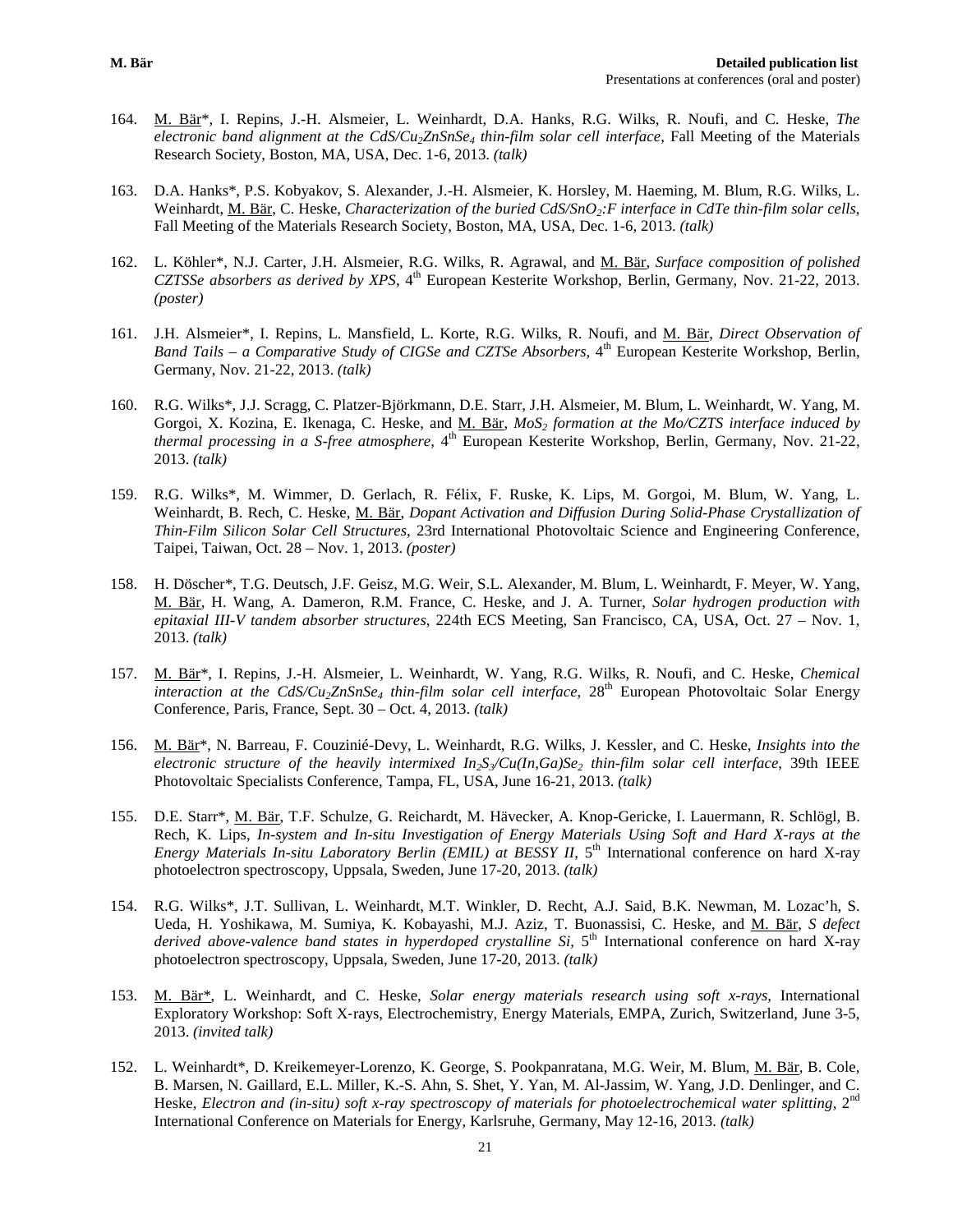- 151. M. Mezher\*, K. Horsley, D.A. Hanks, M.G. Weir, T. Hofmann, W. Yang, M. Bär, L. Weinhardt, K. Ramanathan, M. Contreras, R. Noufi, and C. Heske, *Chemical and electronic structure of In-terminated Cu(In,Ga)Se2 thin film surfaces*, Spring Meeting of the Materials Research Society, San Francisco, CA, USA, April 1-5, 2013. *(talk)*
- 150. M.G. Weir\*, K.E.N. George, S. L. Alexander, T. Deutsch, A. Welch, D.A. Hanks, T. Hofmann, M. Ren, R.G. Wilks, F. Meyer, A. Benkert, W. Yang, L. Weinhardt, M. Bär, J.A. Turner, and C. Heske, *Electronic and chemical structure of photoelectrochemical surfaces: N-treated GaInP2*, Spring Meeting of the Materials Research Society, San Francisco, CA, USA, April 1-5, 2013. *(talk)*
- 149. K. Horsley\*, V. Depredurand, R. G. Wilks, M. G. Weir, S. L. Alexander, T. Hofmann, R. Felix, D. Gerlach, M. Blum, L. Weinhardt, M. Bär, S. Siebentritt, and C. Heske*, Comparison of the surface and near-surface bulk properties of Cu-poor and Cu-rich prepared CuInSe2 thin-film solar cell absorbers*, Spring Meeting of the Materials Research Society, San Francisco, CA, USA, April 1-5, 2013. *(talk)*
- 148. D.A. Hanks\*, J. Kephart, K. Horsley, L. Weinhardt, R.G. Wilks, M.G. Weir, T. Hofmann, W. Yang, M. Bär, W. Sampath, and C. Heske, *Surface and near-surface bulk chemical and electronic structure of optically highlytransmissive Cd(S,SO4) buffer layers for CdTe solar cells*, Spring Meeting of the Materials Research Society, San Francisco, CA, USA, April 1-5, 2013. *(talk)*
- 147. D. Hauschild\*, E. Handick, S. Pohlner, R. Lechner, J. Palm, M. Blum, W. Yang, R.G. Wilks, M. Bär, C. Heske, L. Weinhardt, F. Reinert, *Chemical and electronic structure of the In<sub>2</sub>S* $\sqrt{\text{CIGSSE}}$  *interface*, Spring Meeting of the Materials Research Society, San Francisco, CA, USA, April 1-5, 2013. *(poster)*
- 146. D. Gerlach\*, C. Becker, R.G. Wilks, D. Abou-Ras, M. Wimmer, T. Sontheimer, J.J. Merkel, M. Blum, L. Weinhardt, W. Yang, C. Heske, B. Rech, and M. Bär, *"Amorphous" intergrain regions in polycrystalline silicon thin-film solar cell absorbers*, Spring Meeting of the Materials Research Society, San Francisco, CA, USA, April 1-5, 2013. *(talk)*
- 145. M. Bär\*, *Surface and interface structure of thin-film solar cell absorbers: Kesterites vs. chalcopyrites – Close cousins or distant relatives?*, Spring Meeting of the Materials Research Society, San Francisco, CA, USA, April 1-5, 2013. *(invited talk)*
- 144. F. Meyer\*, A. Benkert, N. Sankaranarayanan, M. Bär, R. Wilks, W. Yang, M. Zharnikov, C. Heske, L. Weinhardt, F. Reinert, *Probing the electronic structure of Proline in aquous solution by soft RIXS*, DPG-Frühjahrstagung, Regensburg, Germany, March 10-15, 2013. *(talk)*
- 143. A. Benkert\*, F. Meyer, M. Blum, M. Bär, R.G. Wilks, W. Yang, F. Reinert, C. Heske, and L. Weinhardt, *Probing the electronic structure of gas phase methanol by soft RIXS*, DPG-Frühjahrstagung, Regensburg, Germany, March 10-15, 2013. *(talk)*
- 142. S. Nagarajan\*, F. Meyer, A. Benkert, M. Bär, R. Wilks, W. Yang, F. Reinert, C. Heske, L. Weinhardt, and M. Zharnikov, *Probing the electronic structure of salt solutions by resonant inelastic soft X-ray scattering*, DPG-Frühjahrstagung, Regensburg, Germany, March 10-15, 2013. *(talk)*
- 141. M. Bär\*, *The chemical and electronic structure of kesterite thin-film solar cell absorbers as revealed by soft xrays*, 9<sup>th</sup> Workshop on the Future Direction of Photovoltaics, Tokyo, Japan, March 7-8, 2013. *(invited talk)*
- 140. I.C. Tran\*, M. Bagge-Hansen, T. M. Willey, J. R. I Lee, L. Weinhardt, M. Bär, C. Heske and T. van Buuren, *Combustion soot-derived carbon nanostructures: Microscopic and spectroscopic investigations*, Fall Meeting of the Materials Research Society, Boston, MA, USA, Nov. 25-30, 2012. *(poster)*
- 139. M. Bär<sup>\*</sup>,  $Cu_2ZnSnS_4$  *thin-film solar cell absorbers illuminated by soft x-rays*,  $3<sup>rd</sup>$  European Kesterite Workshop, Luxembourg, Nov. 22-23, 2012. *(invited talk)*
- 138. M.G. Weir\*, K.E. George, T.G. Deutsch, A. Welch, R.G. Wilks, D.C. Hanks, M. Blum, W. Yang, M. Bär, L.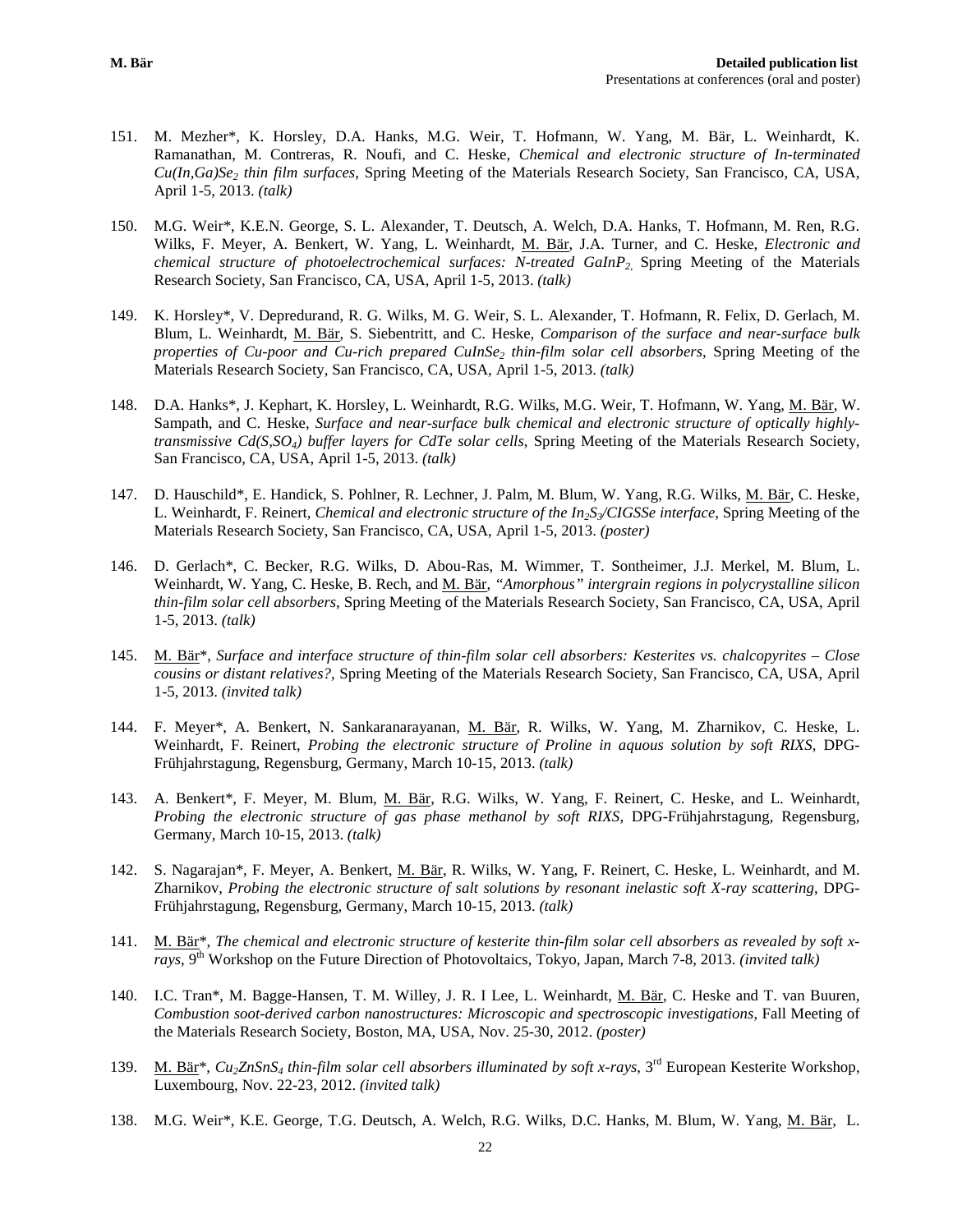Weinhardt, J.A. Turner, and C. Heske, *Impact of nitrogen treatment on the electronic and chemical structure of GaInP2 thin-film surfaces*, PRiME 2012 – Pacific Rim Meeting on Electrochemical and Solid-State Science 2012, Honolulu, HI, USA, 7.-12.10.2012. *(poster)*

- 137. T.G. Deutsch\*, A. Welch, M. Bär, L. Weinhardt, M. Weir, K.E. George, C. Heske, J.A. Turner, *Photoelectrolysis on GaInP<sub>2</sub>: Extended durability by nitrogen ion implantation, PRIME 2012 – Pacific Rim* Meeting on Electrochemical and Solid-State Science 2012, Honolulu, HI, USA, Oct. 7-12, 2012. *(talk)*
- 136. M. Bär\*, R. Félix, J. Klaer, A. Weber, O. Zander, H. Rodriguez-Alvarez, B.-A. Schubert, I. Lauermann, R. Mainz, R.G. Wilks, L. Weinhardt, C. Heske, and H.-W. Schock, *Tailoring the chemical and electronic (surface) structure of CuInS2 thin-film solar cell absorbers by Se-treatments*, 27th European Photovoltaic Solar Energy Conference, Frankfurt, Germany, Sept. 24-28, 2012. *(poster)*
- 135. J.H. Alsmeier\*, R.G. Wilks, C. Hages, D. Gerlach, R. Félix, L. Weinhardt, M. Blum, W. Yang, C. Heske, R. Agrawal, and M. Bär, *Cu2ZnSn(S,Se)4 thin-film solar cell absorbers prepared from nanocrystal inks: Impact of Ge incorporation on the chemical and electronic structure*, MSE 2012 – Materials Science Engineering, Darmstadt, Germany, Sept. 25-27, 2012. *(talk)*
- 134. F. Meyer\*, L. Weinhardt, M. Blum, R.G. Wilks, W. Yang, M. Bär, C. Heske, and F. Reinert, *"Building block" principle for analyzing the electronic structure of amino acids by resonant inelastic x-ray scattering*, 12<sup>th</sup> ICESS – International Conference on Electronic Spectroscopy and Structure, Saint-Malo, France, Sept. 16-21, 2012. *(poster)*
- 133. A. Benkert\*, L. Weinhardt, F. Meyer, M. Blum, R.G. Wilks, W. Yang, M. Bär, F. Reinert, and C. Heske, *Probing the electronic structure of methanol using resonant inelastic soft x-ray scattering*,  $12<sup>th</sup> ICESS -$ International Conference on Electronic Spectroscopy and Structure, Saint-Malo, France, Sept. 16-21, 2012. *(poster)*
- 132. L. Weinhardt\*, A. Benkert, F. Meyer, M. Blum, R.G. Wilks, W. Yang, M. Bär, F. Reinert, and C. Heske, *Resonant inelastic soft x-ray scattering map of gas-phase water and what it tells about liquid water*, 12<sup>th</sup> ICESS – International Conference on Electronic Spectroscopy and Structure, Saint-Malo, France, Sept. 16-21, 2012. *(talk)*
- 131. R. Félix\*, A. Weber, O. Zander, H. Rodriguez-Alvarez, B.-A. Schubert, J. Klaer, R.G. Wilks, R. Mainz, H.-W. Schock, and M. Bär, *Surface selenization of CuInS<sub>2</sub> thin-film solar cell absorbers by rapid thermal processing*, EMR 2012 – The Energy & Materials Research Conference, Torremolinos, Malaga, Spain, June 20-22, 2012. *(talk)*
- 130. D. Gerlach\*, D. Wippler, R.G. Wilks, M. Wimmer, M. Lozac'h, R. Félix, S. Ueda, H. Yoshikawa, K. Lips, B. Rech, M. Sumiya, K. Kobayashi, M. Gorgoi, J. Hüpkes, and M. Bär, *Electronic structure of the p-type amorphous and microcrystalline Si:C:H/ZnO:Al interface, 38<sup>th</sup> IEEE Photovoltaic Specialists Conference,* Austin, TX, USA, June 3-8, 2012. *(talk)*
- 129. M. Bär\*, J. Klaer, R. Félix, N. Barreau, L. Weinhardt, R.G. Wilks, C. Heske, and H.-W. Schock, *Surface Off-Stoichiometry of CuInS2 Thin-Film Solar Cell Absorbers: Effect on the electronic surface structure*, 38th IEEE Photovoltaic Specialists Conference, Austin, TX, USA, 3.-8.6.2012. *(talk)*
- 128. R.G. Wilks\*, R. Caballero, X. Song, R. Félix, A. Benkert, D. Gerlach, L. Weinhardt, M. Blum, W. Yang, C.A. Kaufmann, C. Heske, H.-W. Schock, and M. Bär, *X-ray spectroscopic analysis of the growth of CBD-CdS buffers on flexible Cu(In,Ga)Se<sub>2</sub> thin-film solar cell structures,* 38<sup>th</sup> IEEE Photovoltaic Specialists Conference, Austin, TX, USA, 3.-8.6.2012. *(talk)*
- 127. D. Hanks\*, M. Weir, K. Horsley, T. Hofmann, L. Weinhardt, M. Bär, K. Barricklow, P. Kobyakov, W. Sampath, and C. Heske, *Photoemission study of CdTe surfaces after low-energy ion treatments*,  $38<sup>th</sup> IEEE Photovoltaic$ Specialists Conference, Austin, TX, USA, June 3-8, 2012. *(poster)*
- 126. K. Horsley\*, R.G. Wilks, D. Hanks, S. Pookpanratana, M. Blum, W. Yang, N. Paudel, A. Compaan, M. Bär, L.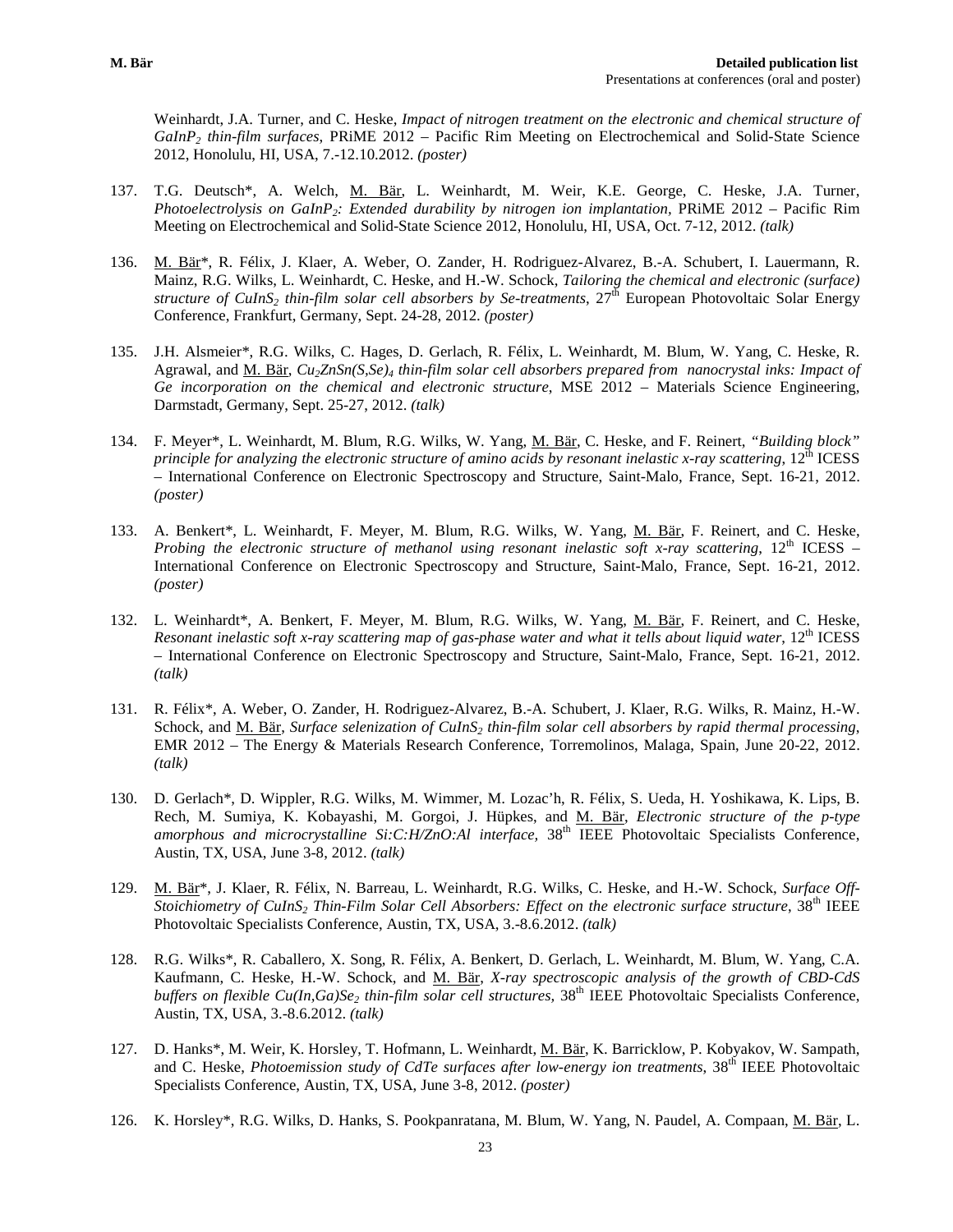Weinhardt, and C. Heske, *Chemical surface and interface properties of differently stressed (Au/Cu/)CdTe/CdS thin-film solar cell structures*, 38<sup>th</sup> IEEE Photovoltaic Specialists Conference, Austin, TX, USA, June 3-8, 2012. *(poster)*

- 125. R. Félix\*, J. Klaer, R.G. Wilks, and M. Bär, *Tuning the electronic structure of the CdS/CuInS2 heterojunction via organic dipole layers*, Spring Meeting of the European Materials Research Society, Strasbourg, France, May 14-18, 2012. *(poster)*
- 124. M. Bär\*, B.-A. Schubert, B. Marsen, R.G. Wilks, S. Pookpanratana, M. Blum, S. Krause, Th. Unold, W. Yang, L. Weinhardt, C. Heske, and H.-W. Schock, *Cliff-like conduction band offset and KCN-induced recombination barrier enhancement at the CdS/Cu<sub>2</sub>ZnSnS<sub>4</sub> thin-film solar cell heterojunction*, Spring Meeting of the European Materials Research Society, Strasbourg, France, May 14-18, 2012. *(talk)*
- 123. M.G. Weir\*, S. Krause, A. Benkert, M. Bär, M. Blum, R.G. Wilks, W. Yang, W. Lee, B. Yildiz, L. Yan, P. Salvador, L. Weinhardt, C. Heske, *In-situ photoelectron and soft x-ray emission spectroscopy measurements of*  La<sub>x</sub>Sr<sub>1-x</sub>MnO<sub>3</sub> thin film cathodes for solid oxide fuel cells, 221<sup>st</sup> ECS Meeting, Seattle, WA, USA, May 6-10, 2012. *(poster)*
- 122. M. Bär<sup>\*</sup>,  $Cu_2ZnSnS_4$  *thin-film solar cell absorbers illuminated by soft x-rays*,  $4<sup>th</sup>$  Photovoltaics Thin-Film Week. Berlin, Germany, April 16-20, 2012. *(invited talk)*
- 121. T. Deutsch\*, A. Welch, A. Lindeman, M. Bär, L. Weinhardt, M. Weir, K.E. George, C. Heske, J.A. Turner, *Passivation of photoelectrochemical water splitting electrodes based on III-V compound semiconductors via surface nitridation*, Spring Meeting of the Materials Research Society, San Francisco, CA, USA, April 9-13, 2012. *(talk)*
- 120. K. George\*, M.G Weir, S. Krause, I.C. Tran, K. Horsley, M. Blum, L. Weinhardt, C. Heske, T. Deutsch, J. Turner, T. Ogitsu, B. Wood, R.G. Wilks, *M. Bär*, W. Yang, *Electronic surface structure of GaInP<sub>2</sub> thin films used for photoelectrochemical water splitting,* Spring Meeting of the Materials Research Society, San Francisco, CA, USA, April 9-13, 2012. *(talk)*
- 119. M. Bär<sup>\*</sup>, *Probing the buried Si/ZnO thin-film solar cell interface by HAXPES*,  $4^{\text{th}}$  Int. Workshop on Hard X-ray Photoelectron Spectroscopy, Hamburg, Germany, Sept. 14-16, 2011. *(invited talk)*
- 118. D. Gerlach\*, M. Wimmer, R.G. Wilks, C. Becker, T.F. Schulze, F. Ruske, K. Lips, B. Rech, M. Bär, M. Blum, C. Heske, L. Weinhardt, W. Yang, *Monitoring solid-phase crystallization of amorphous silicon*, 26<sup>th</sup> European Photovoltaic Solar Energy Conference and Exhibition, Hamburg, Germany, Sept. 5-9, 2011. *(poster)*
- 117. M. Bär\*, B.-A. Schubert, B. Marsen, R.G. Wilks, T. Unold, H.-W. Schock, L. Weinhardt, S. Pookpanratana, M. Blum, S. Krause, Y. Zhang, C. Heske, W. Yang, *Cu2ZnSnS4 kesterite thin-film solar cell absorbers: Chemical*  and electronic surface structure as revealed by soft x-ray and Electron Spectroscopies, 26<sup>th</sup> European Photovoltaic Solar Energy Conference and Exhibition, Hamburg, Germany, Sept. 5-9, 2011. *(talk)*
- 116. M. Bär<sup>\*</sup>, J. Perrenoud, R.G. Wilks, S. Bücheler, L. Kranz, C. Fella, J. Skarp, M. Blum, W. Yang, L. Weinhardt, C. Heske, and A.N. Tiwari, *CdCl<sub>2</sub>* activation induced chemical interaction at the  $ZnO<sub>1-x</sub>S<sub>x</sub>/CdTe$  thin-film solar *cell interface,* 37th IEEE Photovoltaic Specialists Conference, Seattle, WA, USA, June 19-24, 2011. *(poster)*
- 115. R.G. Wilks\*, I. Repins, M. Contreras, R. Noufi, F. Kronast, J. Herrero-Albillos, L. Tati-Bismaths, and M. Bär, Laterally-resolved chemical and electronic structure of polycrystalline Cu(In,Ga)Se<sub>2</sub> thin-film solar cell *absorber surfaces and interfaces,* 37<sup>th</sup> IEEE Photovoltaic Specialists Conference, Seattle, WA, USA, June 19-24, 2011. *(talk)*
- 114. K. Horsley\*, S. Pookpanratana, S. Krause, T. Hofmann, M. Blum, L. Weinhardt, M. Bär, K. George, J. Van Duren, D. Jackrel, and C. Heske, *Electronic and chemical properties of non-vacuum deposited chalcopyrite solar cells,* 37th IEEE Photovoltaic Specialists Conference, Seattle, WA, USA, June 19-24, 2011. *(poster)*
- 113. M. Bär\*, *Spectroscopic insights into thin-film photovoltaic materials***,** 2011 Int. Workshops on Photoionization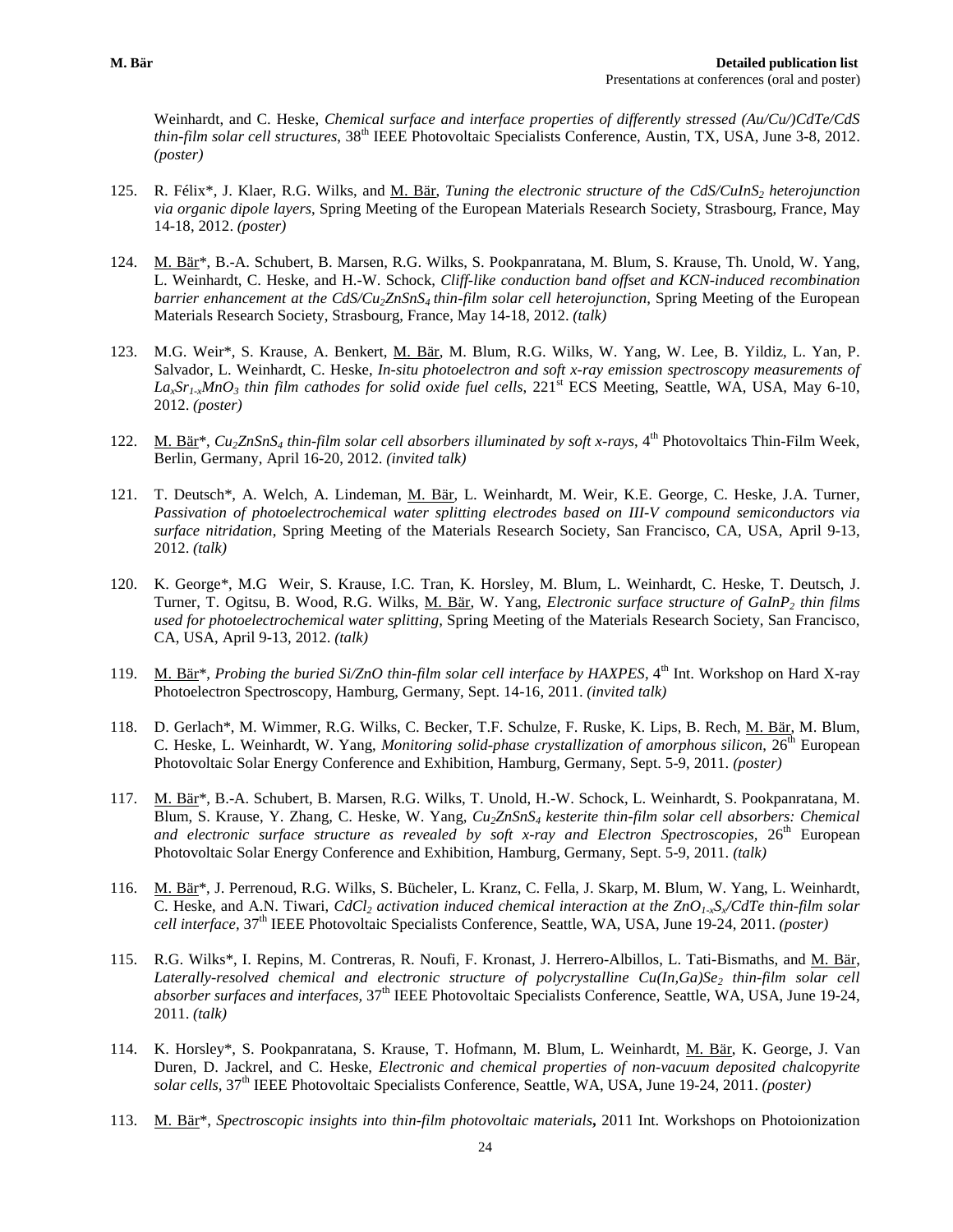and Resonant Inelastic X-ray Scattering**,** Las Vegas, NV, USA, May 22-27, 2011. *(invited talk)*

- 112. M. Blum\*, M. Odelius, L. Weinhardt, S. Pookpanratana, M. Bär, Y. Zhang, O. Fuchs, W. Yang, E. Umbach, and C. Heske, *Ultra-fast proton dynamics in aqueous solutions of glycine studied by soft x-ray spectroscopy***,** 2011 International Workshops on Photoionization and Resonant Inelastic X-ray Scattering**,** Las Vegas, NV, USA, May 22-27, 2011. *(talk)*
- 111. R.G. Wilks\*, J.T. Sullivan, L. Weinhardt, Y. Zhang, M. Blum, S. Krause, A.J. Said, D. Recht, M.J. Aziz, B.K. Newman, M.T. Winkler, W. Yang, C. Heske, T. Buonassisi, and M. Bär, *Electronic structure of hyperdoped silicon revealed by soft x-ray spectroscopy*, 481. Wilhelm and Else Heraeus Seminar: Energy Materials Research by Neutrons and Synchrotron Radiation, Bad Honnef, Germany, May 8-11, 2011. *(poster)*
- 110. M. Bär\*, M. Wimmer, R.G. Wilks, D. Gerlach, M. Roczen, F. Ruske, S. Scherf, R. Félix, T. Sontheimer, C. Lupulescu, G. Gavrila, M. Gorgoi, K. Lips, B. Rech, W. Eberhardt, L. Weinhardt, S. Pookpanratana, M. Blum, S. Krause, Y. Zhang, C. Heske, W. Yang, and J.D. Denlinger, *Spectroscopic insights into thin-film photovoltaic materials – the poly-Si/ZnO heterointerface*, 481. Wilhelm and Else Heraeus Seminar: Energy Materials Research by Neutrons and Synchrotron Radiation, Bad Honnef, Germany, May 8-11, 2011. *(talk)*
- 109. S. Lehmann\*, S. Sadewasser, D. Fuertes Marron, R. Baier, J. Albert, S. Schmidt, M. Bär, R. Wilks, L. Weinhardt, C. Heske, and M.Ch. Lux-Steiner, *Tailoring the shape and surface properties of chalcopyrite nanostructures by intrinsic defect chemistry control*, Spring Meeting of the Materials Research Society, San Francisco, CA, USA, April 23-29, 2011. *(poster)*
- 108. M. Bär<sup>\*</sup>, B. Schubert, B. Marsen, J. Klaer, T. Unold, R.G. Wilks, H.-W. Schock, S. Krause, S. Pookpanratana, M. Blum, Y. Zhang, C. Heske, L. Weinhardt, and W. Yang, *Tailoring the chemical and electronic structure of kesterite thin-film solar cell absorbers*, Spring Meeting of the Materials Research Society, San Francisco (USA), April 23-29, 2011. *(poster)*
- 107. F. Meyer\*, L. Weinhardt, M. Blum, M. Bär, R. Wilks, W. Yang, C. Heske, and F. Reinert, *Investigation of L-Cysteine in aqueous solution using the RIXS-map approach*, DPG-Frühjahrstagung, Dresden, Germany, March 13-18, 2011. *(talk)*
- 106. C. Heske\*, M. Bär, L. Weinhardt, *Soft X-ray spectroscopy of materials for photoelectrochemical devices*, Pacifichem 2010, Honolulu, HI, USA, Dec 15-20, 2010. *(invited talk)*
- 105. M. Wimmer, M. Bär, F. Ruske\*, D. Gerlach, R.G. Wilks, S. Scherf, R. Félix, C. Lupulescu, J. Hüpkes, G. Gavrila, M. Gorgoi, T. Sontheimer, K. Lips, W. Eberhardt, B. Rech, *Investigation of the buried silicon/zinc oxide interface by sychrotron-based X-ray spectroscopies,* 3<sup>rd</sup> International Symposium on Transparent Conductive Materials, TCM 2010, Analipsi, Crete, Greece, Oct. 17-21, 2010. (*talk*)
- 104. M. Blum\*, L. Weinhardt, O. Fuchs, M. Bär, Y. Zhang, M. Weigand, S. Krause, S. Pookpanratana, T. Hofmann, W. Yang, J. D. Denlinger, Z. Hussain, E. Umbach, and C. Heske, *SALSA – an endstation for the investigation of solids, liquids, and gases,* 16th Pan-American Synchrotron Radiation Instrumentation Conference, SRI 2010, Argonne National Laboratory, Chicago, IL, USA, Sept. 21-24, 2010. (*talk*)
- 103. D. Gerlach\*, M. Wimmer, R.G. Wilks, T. Schulze, M. Roczen, Y. Zhang, F. Ruske, M. Blum, S. Pookpanratana, S. Krause, W. Yang, J.D. Denlinger, K. Lips, L. Weinhardt, F. Reinert, C. Heske, B. Rech, and M. Bär, *Influence of solid phase crystallization on the chemical structure of the deeply buried Si/ZnO interface*, 5th World Conference on Photovoltaic Energy Conversion, Valencia, Spain, Sept. 6-10, 2010. (*poster*)
- 102. M. Bär\*, R. Félix, R.G. Wilks, J. Klaer, H.-W. Schock, N. Barreau, F. Couzinié-Devy, J. Kessler, S. Pookpanratana, Y. Zhang, C. Heske, M. Blum, L. Weinhardt, W. Yang, J.D. Denlinger, *Chemical structure of the heavily intermixed*  $In_2S\sqrt{CIGSe}$  *interface*,  $5<sup>th</sup>$  World Conference on Photovoltaic Energy Conversion, Valencia, Spain, Sept. 6-10, 2010. (*talk*)
- 101. R.G. Wilks\*, J.T. Sullivan, L. Weinhardt, Y. Zhang, M. Blum, S. Krause, B.K. Newman, M. Winkler, D. Recht, W. Yang, M. Aziz, C. Heske, T. Buonassisi, and M. Bär, *Band-mapping and above-valence emission in*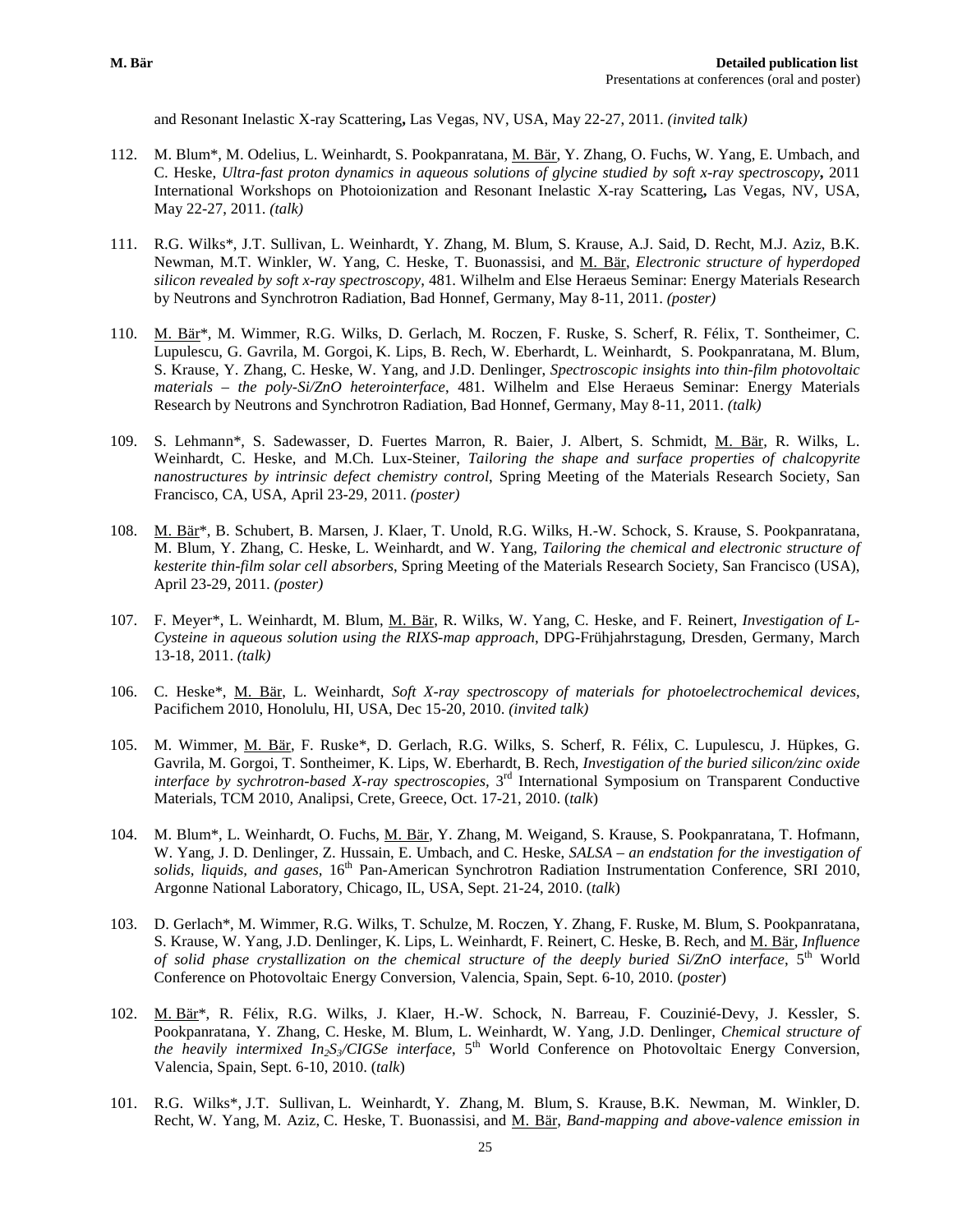*Si photovoltaic materials studied using RIXS*, 37<sup>th</sup> Int. Conference on Vacuum Ultraviolet and X-ray Physics, Vancouver, Canada, July 11-16, 2010. *(talk).*

- 100. M. Blum\*, M. Odelius, L. Weinhardt, S. Pookpanratana, M. Bär, Y. Zhang, O. Fuchs, J. Denlinger, W. Yang, E. Umbach, C. Heske, *The electronic structure of amino acids in aqueous solution studied by soft x-ray spectroscopy*, 37<sup>th</sup> Int. Conference on Vacuum Ultraviolet and X-ray Physics, Vancouver, Canada, July 11-16, 2010. *(talk)*
- 99. M. Bär\*, J.P. Theisen, F. Erfurth, R.G. Wilks, R. Félix, S. Haas, L. Tati Bismaths, F. Reinert, F. Kronast, L. Weinhardt, *Spectroscopic imaging of the (Zn,Mg)O/Cu(In,Ga)(S,Se)2 interface using photoemission electron microscopy*, 37<sup>th</sup> Int. Conference on Vacuum Ultraviolet and X-ray Physics, Vancouver, Canada, July 11-16, 2010. *(poster)*
- 98. M. Bär<sup>\*</sup>, M. Wimmer, R.G. Wilks, D. Gerlach, L. Weinhardt, S. Pookpanratana, M. Blum, S. Krause, Y. Zhang, M. Roczen, F. Ruske, S. Scherf, R. Félix, C. Lupulescu, M. Gorgoi, W. Yang, J.D. Denlinger, K. Lips, C. Heske, B. Rech, W. Eberhardt, *Investigation of the buried silicon/zinc oxide interface by soft X-ray emission and hard X-ray photoelectron spectroscopy*, 37<sup>th</sup> Int. Conference on Vacuum Ultraviolet and X-ray Physics, Vancouver, Canada, July 11-16, 2010. *(talk)*
- 97. D. Gerlach, R. Félix\*, M. Wimmer, T. Schulze, R.G. Wilks, M. Roczen, Y. Zhang, F. Ruske, M. Blum, S. Pookpanratana, S. Krause, W. Yang, J.D. Denlinger, K. Lips, L. Weinhardt, F. Reinert, C. Heske, B. Rech, and M. Bär, *Influence of solid phase crystallization on the chemical structure of the deeply buried Si/ZnO interface*, 1st Int. Conference on Materials for Energy, Karlsruhe, Germany, July 4-8, 2010. *(poster)*
- 96. R. Félix\*, N. Barreau, F. Couzinié-Devy, F. Erfurth, J.P. Theisen, S. Pookpanratana, Y. Zhang, M. Blum, R. Wilks, W. Yang, J.D. Denlinger, C. Heske, L. Weinhardt, F. Reinert, J. Kessler, and M. Bär*, Chemical and Electronic Structure of the*  $(In,Al)_2S\vee Cu(In,Ga)Se_2$  *<i>Interface*, 1<sup>st</sup> Int. Conference on Materials for Energy, Karlsruhe, Germany, July 4-8, 2010. *(poster)*
- 95. S. Pookpanratana\*, F. Khan, Y. Zhang, C. Heske, L. Weinhardt, M. Bär, X. Liu, N. Paudel, A. Compaan, *Chemical structure of buried interfaces in CdTe thin-film solar cells*, 35th IEEE Photovoltaic Specialists Conference, Honolulu, HI, USA, June 20-25, 2010. *(talk)*
- 94. M. Bär\*, B. Schubert, B. Marsen, T. Unold, R.G. Wilks, H.-W. Schock, S. Pookpanratana, M. Blum, S. Krause, Y. Zhang, C. Heske, W. Yang, L. Weinhardt, *The chemical and electronic structure of Cu<sub>2</sub>ZnSnS<sub>4</sub> thin-film solar* cell absorbers: Surface vs. bulk properties, 35<sup>th</sup> IEEE Photovoltaic Specialists Conference, Honolulu, HI, USA, June 20-25, 2010. (*talk*)
- 93. F. Erfurth\*, L. Weinhardt, A. Schöll, F.T. Reinert, E. Umbach, T. Niesen, J. Palm, M. Bär, *Chemical and electronic properties of the Cd-free*  $(Zn,Mg)O/CuIn(S,Se)$  *<i>interface*, Spring Meeting of the European Materials Research Society, Strasbourg, France, June 7-11, 2010. *(talk)*
- 92. S. Krause\*, M. Blum, C. Heske, L. Weinhardt, M. Bär, W. Yang, J. Denlinger, K. Katsiev, B. Yildiz, H. Du, B. Kavaipatti, P. Salvador, *Spectroscopic investigation of the impact of film thickness and post-growth treatment on the electronic structure of La(x)Sr(1-x)MnO3 films,* Spring Meeting of the European Materials Research Society, Strasbourg, France, June 7-11, 2010. *(talk)*
- 91. M. Bär\*, J. Klaer, L. Weinhardt, S. Pookpanratana, O. Fuchs, M. Blum, W. Yang, J.D. Denlinger, H.-W. Schock, C. Heske, *Chemical and electronic surface structure of CuInS<sub>2</sub> thin film solar cell absorbers, Spring* Meeting of the European Materials Research Society, Strasbourg, France, June 7-11, 2010. *(poster)*
- 90. M. Rusu\*, M. Bär, D. Fuertes Marrón, S. Lehmann, I. Lauermann, Th. Schedel-Niedrig, M. Ch. Lux-Steiner*, Transport properties of CuGaSe<sub>2</sub>-based thin-film solar cells as a function of the absorber composition, Spring* Meeting of the European Materials Research Society, Strasbourg, France, June 7-11, 2010. *(talk)*
- 89. R. Félix\*, N. Barreau, F. Couzinié-Devy, F. Erfurth, J.P. Theisen, S. Pookpanratana, Y. Zhang, M. Blum, R. Wilks, W. Yang, J.D. Denlinger, C. Heske, L. Weinhardt, F. Reinert, J. Kessler, and M. Bär*, Chemical and*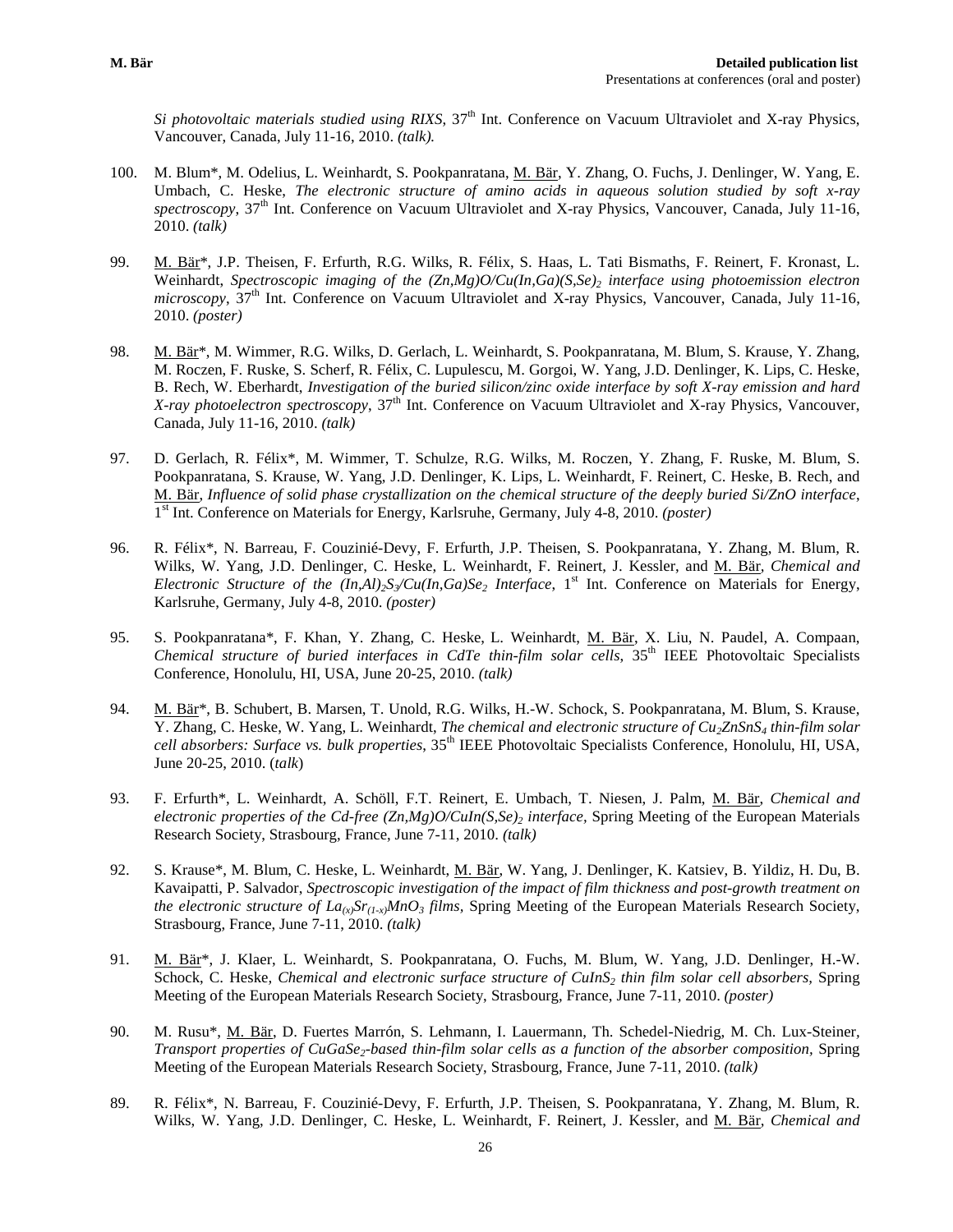*electronic structure of the (In,Al)2S3/Cu(In,Ga)Se2 interface,* Spring Meeting of the European Materials Research Society, Strasbourg, France, June 7-11, 2010. *(poster)*

- 88. S. Pookpanratana\*, X. Liu, L. Weinhardt, M. Bär, M. Blum, Y. Zhang, F. Khan, A.D. Compaan, C. Heske, *Impact of heat treatments on interfaces and contacts in CdTe thin-film solar cells studied by soft x-ray emission spectroscopy,* Spring Meeting of the Materials Research Society, San Francisco, CA, USA, April 5-9, 2010. *(talk)*
- 87. M. Bär, M. Roczen, R.G. Wilks, M. Wimmer, D. Gerlach, F. Ruske, K. Lips, B. Rech, M. Blum, L. Weinhardt, S. Pookpanratana, S. Krause, Y. Zhang, C. Heske\*, *Soft x-ray investigation of the solid-phase crystallization of amorphous silicon – impact on the chemical structure of the deeply buried Si/ZnO interface*, Spring Meeting of the Materials Research Society, San Francisco, CA, USA, April 5-9, 2010. *(talk)*
- 86. J.P. Theisen\*, F. Erfurth, L. Weinhardt, R. Félix, M. Bär, T. Niesen, J. Palm, N. Barreau, F. Couzinié-Devy, J. Kessler, and F. Reinert, *Interface properties of Cd-free buffer layers on on CIGSe thin film solar cells*, DPG-Frühjahrstagung, Regensburg, Germany, March 21-26, 2010. *(talk)*
- 85. J.T. Sullivan\*, R.G. Wilks, M. Bär, L. Weinhardt, Y. Zhang, M. Blum. S. Krause, C. Heske, A.J. Said, D. Recht, M. Winkler, B. Newman, T. Buonassisi, *Probing the electronic structure of chalcogen ultra-doped silicon,*  American Physical Society, Portland, OR, USA, March 15-19, 2010. *(talk)*
- 84. Y. Zhang*\**, D. Hanks, S. Krause, G. Gajjala, T. Hofmann, L. Weinhardt, M. Bär, C. Heske, *Interaction of the fission product Pd with TRISO fuel coatings, TMS 2010, 139<sup>th</sup> Annual Meeting & Exhibition, Seattle, WA,* USA, Feb. 14-18, 2010. *(talk)*
- 83. C. Heske\*, L. Weinhardt, and M. Bär, *Soft x-ray and electron spectroscopy of the electronic structure of water and materials for photoelectrochemical water splitting***,** 11th ISSP International Symposium (ISSP-11) on Hydrogen and Water in Condensed Matter Physics, Chiba, Japan, October 12-16, 2009. *(invited talk)*
- 82. M. Bär<sup>\*</sup>, M. Rusu, S. Lehmann, Th. Schedel-Niedrig, I. Lauermann, and M.C. Lux-Steiner, *CuGaSe<sub>2</sub> thin-film solar cell absorbers: Chemical and electronic surface and interface structure revealed by photoelectron spectroscopy*, 24<sup>th</sup> European Solar Energy Conference and Exhibition, Hamburg, Germany, Sept. 21-25, 2009. *(talk)*
- 81. R. Félix-Duarte, R. Wilks, and M. Bär\*, *Optimierung von Dünnschichtsolarzellen durch gezieltes Grenzflächendesign*, Jubiläumssymposium "Licht-Materialien-Modelle" 100 Jahre Innovation aus Adlershof, Berlin, Germany, September 7-8, 2009. *(poster)*
- 80. T. Hofmann\*, Y. Zhang, M. Bär, C. Heske, X. Wang, N. Kariuki, S. Niyogi, M. Smith, and D.J. Myers, *Spectroscopic investigation of Cu-Pd bimetallic systems for PEM fuel cell catalysts*, 238<sup>th</sup> American Chemical Society National Meeting, Washington, DC, USA, Aug. 16-20, 2009. *(talk)*
- 79. Y. Zhang\*, K. George, M, Bär, C. Heske, J. Hu, F. Zhu, A. Madan, T. Deutsch, and J. Morton, *Chemical and electronic structure of a-SiC thin films for photoelectrochemical water splitting*, SPIE Optics + Photonics Conference and Exhibition, San Diego, CA, USA, Aug. 2-6, 2009. *(talk)*
- 78. K. George\*, S. Krause, Y. Zhang, C. Heske, A. Forman, A. Kleiman-Shwarsctein, E. McFarland, M. Bär, L. Weinhardt, J.D. Denlinger, W. Yang, *Characterization of Fe<sub>2</sub>O<sub>3</sub> thin films for photoelectrochemical hydrogen production*, SPIE Optics + Photonics Conference and Exhibition, San Diego, CA, USA, Aug. 1-5, 2009. *(talk)*
- 77. S. Pookpanratana\*, M. Bär, C. Heske, E. Dimakis, R. France, T.D. Moustakas, L. Weinhardt, M. Blum, W. Yang, and J.D. Denlinger, *Impact of oxygen-annealing on the morphology and chemical properties of Au/Ni contacts on p-GaN*, Spring Meeting of the European Materials Research Society, Strasbourg, France, June 8-12, 2009. *(talk)*
- 76. M. Bär\*, S. Lehmann, S. Sadewasser, M. Rusu, Th. Schedel-Niedrig, I. Lauermann, M.C. Lux-Steiner, L. Weinhardt, C. Heske, M. Mast, and Ch. Jung, *Chemical structure of the CdS/CuGaSe<sub>2</sub> interface – pushing the*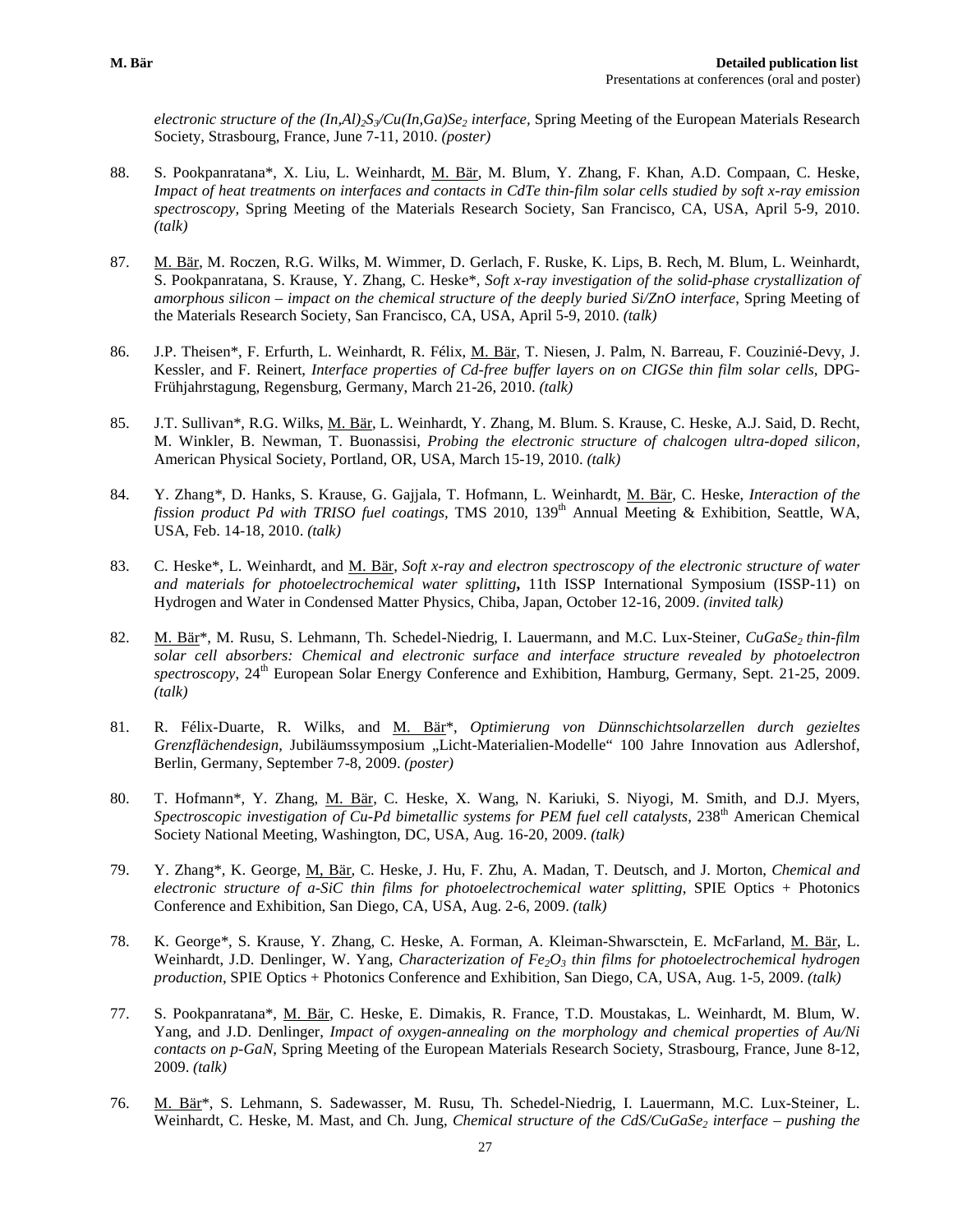*limits of depth-resolved analysis by soft x-ray emission spectroscopy*, Spring Meeting of the European Materials Research Society, Strasbourg, France, June 8-12, 2009. *(poster)*

- 75. X. Liu\*, N.R. Paudel, A.D. Compaan, K. Sun, L. Weinhardt, M. Bär, S. Pookpanratana, C. Heske, O. Fuchs, W. Yang and J.D. Denlinger, *Migration and oxidation of sulfur at the back contact in CdTe cells*, 34<sup>th</sup> IEEE Photovoltaic Specialists Conference, Philadelphia, PA, USA, June 7-12, 2009. *(talk)*
- 74. S. Pookpanratana, M. Bär, R. Félix, M. Blum, C. Heske\*, I. Repins, M.A. Contreras, L. Weinhardt, W. Yang and J. D. Denlinger, *Chemical and electronic structure of the CdS/Cu(In,Ga)Se<sub>2</sub> interface, 34<sup>th</sup> IEEE Photovoltaic* Specialists Conference, Philadelphia, PA, USA, June 7-12, 2009. *(talk)*
- 73. Y. Zhang, K. George, M. Bär, C. Heske\*, J. Hu, F. Zhu, A. Madan, *Chemical and electronic structure of a-SiC thin films for electrochemical water splitting,* Spring Meeting of the Materials Research Society, San Francisco (USA), April 13-17, 2009. *(talk)*
- 72. L. Weinhardt\*, M. Blum. M. Bär, C. Heske, B. Cole, B. Marsen, N. Gaillard, E.L. Miller, *Experiment-based electronic surface level positions of WO3 thin films for photoelectrochemical hydrogen production,* Spring Meeting of the Materials Research Society, San Francisco, CA, USA, April 13-17, 2009. *(talk)*
- 71. N. Gaillard\*, E.L. Miller, J. Kaneshiro, L. Weinhardt, M. Bär, C. Heske, K.-S. Ahn, Y. Yan, M. Al-Jassim, *Surface modification of tungsten oxide-based photoanodes for solar-powered hydrogen production,* Spring Meeting of the Materials Research Society, San Francisco, CA, USA, April 13-17, 2009. *(talk)*
- 70. M. Bär\*, L. Weinhardt, S. Pookpanratana, K. George, Y. Zhang, C. Heske, K.-S. Ahn, S. Shet, Y. Yan, M. Al-Jassim, O. Fuchs, M. Blum, W. Yang, J.D. Denlinger*, Impact of air-exposure on the chemical and electronic structure of ZnO:Zn3N2 thin films,* Spring Meeting of the Materials Research Society, San Francisco, CA, USA, April 13-17, 2009. *(talk)*
- 69. S. Pookpanratana\*, M. Bär, L. Weinhardt, C. Heske, R. France, E. Dimakis, T.D. Moustakas, O. Fuchs, M. Blum, W. Yang, J.D. Denlinger, *Contact formation on (Al,Ga,In)N-based semiconductors investigated with electron and soft x-ray spectroscopies,* Spring Meeting of the Materials Research Society, San Francisco, CA, USA, April 13-17, 2009. *(talk)*
- 68. F. Erfurth\*, B. Hußmann, L. Weinhardt, A. Schöll, F. Reinert, T. Niesen, J. Palm, S. Visbeck, M. Bär, A. Grimm, I. Lauermann, E. Umbach, *Chemical properties of the (Zn,Mg)O / CuIn(S,Se)<sub>2</sub> interface and diffusion processes induced by rf magnetron sputtering deposition,* Spring Meeting of the Materials Research Society, San Francisco, CA, USA, April 13-17, 2009. *(talk)*
- 67. M. Bär\*, *How soft x-ray spectroscopies can help to reveal the secrets of chalcopyrite-based thin film solar cells,*  Spring Meeting of the Materials Research Society, San Francisco (USA), April 13-17, 2009. *(invited talk)*
- 66. F. Erfurth\*, B. Hußmann, A. Schöll, F. Reinert, T. Niesen, J. Palm, S. Visbeck, A. Grimm, I. Lauermann, M. Bär, L. Weinhardt, E. Umbach, *Chemical structure of the*  $(Zn,Mg)O / Cuh(S,Se)$  *interface*, DPG-Frühjahrstagung, Dresden, Germany, March 22-27, 2009. *(talk)*
- 65. X. Wang\*, N.N. Kariuki, S. Niyogi, M. Smith, D.J. Myers, T. Hofmann, Y. Zhang, M. Bär, and C. Heske, *Bimetallic palladium-base metal nanoparticle oxygen reduction electrocatalysts*, 214<sup>th</sup> Meeting of the Electrochemical Society, Honolulu, HI, USA, Oct. 12-17, 2008. *(talk)*
- 64. T. Hofmann\*, M. Bär, Y. Zhang, C. Heske, X. Wang, N.N. Kariuki, S. Niyogi, M. Smith, D.J. Myers, *Spectroscopic investigation of Cu/Pd bimetallic systems for PEM fuel cell catalysts, Chemical Society 42<sup>nd</sup>* Western Regional Meeting, Las Vegas, USA, Sept. 22-26, 2008. *(talk)*
- 63. Y. Zhang\*, L. Weinhardt, T. Hofmann, M. Bär, C. Heske, and T.-T. Aindow, *The chemical and electronic structure of platinum-based nanoparticle catalysts for PEM fuel cells, American Chemical Society* 42<sup>nd</sup> Western Regional Meeting, Las Vegas, USA, Sept. 22-26, 2008. *(talk)*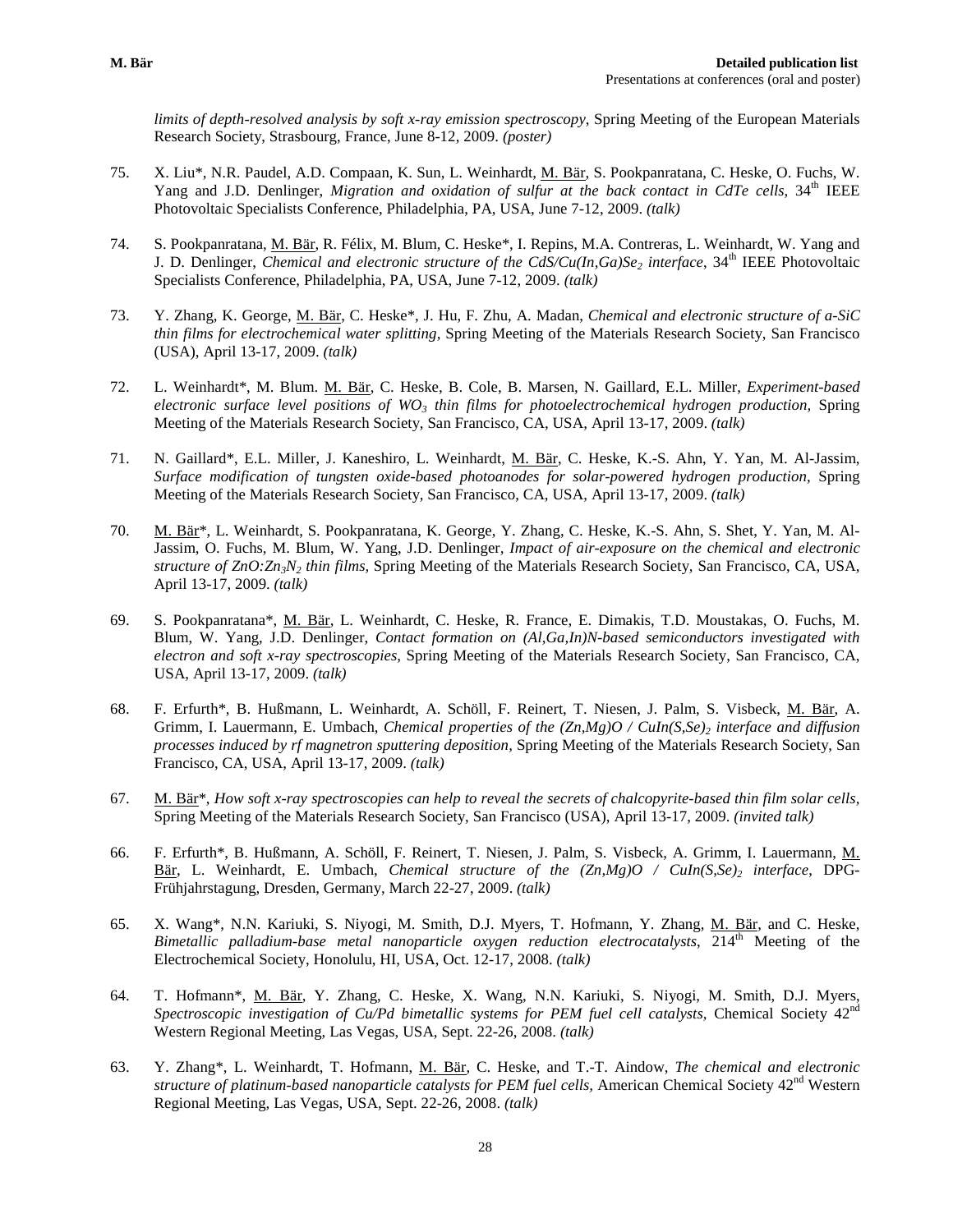- 62. M. Bär\*, *Spectroscopic Characterization of Thin Films Used in Energy Conversion Devices*, American Chemical Society 42nd Western Regional Meeting, Las Vegas, USA, September 22-26, 2008. *(invited talk)*
- 61. M. Bär\*, C. Heske, N. Barreau, F. Couzinié-Devy, and J. Kessler, *Electronic and chemical structure of the*   $In_2S\$ u(In,Ga)Se<sub>2</sub> interface, 16<sup>th</sup> Int. Conference on Ternary and Multinary Compounds, Berlin, Germany, Sept. 15-19, 2008. *(talk)*
- 60. M. Blum\*, O. Fuchs, M. Weigand, E. Umbach, L.Weinhardt, M. Bär, C. Heske, M. Zharnikov, Y. Zubavichus, M. Grunze*,* W. Yang, and J. D. Denlinger, *The electronic structure of liquids studied by soft x-ray emission and absorption spectroscopy,* Int. Workshop on Resonant Inelastic X-ray Scattering, RIXS08, Uppsala, Sweden, June 13-14, 2008. *(poster)*
- 59. L. Weinhardt\*, O. Fuchs, M. Blum, M. Weigand, M. Bär, J.D. Denlinger, W. Yang, Z. Hussain, C. Heske, and E. Umbach, *Resonant inelastic soft x-ray scattering maps*, Int. Workshop on Resonant Inelastic X-ray Scattering, RIXS08, Uppsala, Sweden, June 13-14, 2008. *(poster)*
- 58. M. Bär, L. Weinhardt, C. Heske\*, *Soft x-ray spectroscopy of the Cu(In,Ga)(S,Se)/Mo back contact interface*, European Materials Research Society Spring Meeting, Straßbourg, France, May 26-30, 2008. *(invited talk)*
- 57. M. Bär\*, L. Weinhardt, S. Pookpanratana, C. Heske, S. Nishiwaki, W. Shafarman, O. Fuchs, M. Blum, W. Yang, and J.D. Denlinger, *Depth-dependent band gap energies in chalcopyrite thin film solar cell absorbers*, 33<sup>rd</sup> IEEE Photovoltaic Specialists Conference, San Diego, CA, USA, May 11-16, 2008. *(talk)*
- 56. T. Hofmann\*, M. Bär, L. Weinhardt, C. Heske, O. Fuchs, M. Blum, J. Denlinger, *Investigation of the electronic structure at the copper-phthalocyanine/ITO interface*, Materials Research Society Fall Meeting, Boston, MA, USA, Nov. 26-30, 2007. *(poster)*
- 55. I. Tran\*, R. Felix, M. Bär, L. Weinhardt, C. Heske, O. Fuchs, M. Blum, J. Denlinger, *Ti-coated single-walled carbon nanotubes for hydrogen storage: A spectroscopic and microscopic study*, Materials Research Society Fall Meeting, Boston, MA, USA, Nov. 26-30, 2007. *(poster)*
- 54. S. Pookpanratana\*, M. Bär, L. Weinhardt, C. Heske, R. France, T. Xu, T.D. Moustakas, O. Fuchs, M. Blum, J. Denlinger, *Contact formation on GaN investigated with electron and soft x-ray spectroscopies*, Materials Research Society Fall Meeting, Boston, MA, USA, Nov. 26-30, 2007. *(talk)*
- 53. M. Bär\*, L. Weinhardt, C. Heske, K.-S. Ahn, Y. Yan, M. Al-Jassim, O. Fuchs, M. Blum, J. Denlinger, *The ZnO/Zn3N2 material system investigated by soft x-ray emission and absorption spectroscopy: Impact of airexposure on the chemical and electronic surface properties*, Materials Research Society Fall Meeting, Boston, MA, USA, Nov. 26-30, 2007. *(poster)*
- 52. M. Bär, L. Weinhardt, M. Blum. C. Heske\*, K.-S. Ahn, Y. Yan, M. Al-Jassim, B. Cole, B. Marsen, E. Miller, *Soft x-ray and electron spectroscopy studies of oxide semiconductors for photoelectrochemical hydrogen production*, International Symposium on Materials Issues in a Hydrogen Economy, Richmond, VA, USA, Nov. 12-15, 2007. *(talk)*
- 51. S. Pookpanratana\*, M. Bär, L. Weinhardt, C. Heske, R. France, T. Xu, T.D. Moustakas, O. Fuchs, M. Blum, and J.D. Denlinger, *Au/Ni contacts on p-type GaN: Contact formation investigated with electron and soft x-ray spectroscopies*, 7th Int. Conference of Nitride Semiconductors (ICNS-7) Conference, Las Vegas, NV, USA, Sept. 16-21, 2007. *(poster)*
- 50. L. Weinhardt, M. Bär, M. Blum, and C. Heske\*, *Soft x-ray and electron spectroscopy studies of oxide semiconductors for photoelectrochemical hydrogen production*, SPIE Optics + Photonics Conference and Exhibition, San Diego, CA, USA, Aug. 23-26, 2007. *(invited talk)*
- 49. M. Bär\*, M.A. Contreras, L. Weinhardt, O. Fuchs, J.D. Denlinger, R. Noufi, and C. Heske, *The chemical structure of the CdS/Cu(In,Ga)Se<sub>2</sub> interface in high-efficiency thin film solar cells, 22<sup>nd</sup> European Photovoltaic* Solar Energy Conference, Milan, Italy, Sept. 3-7, 2007. *(talk)*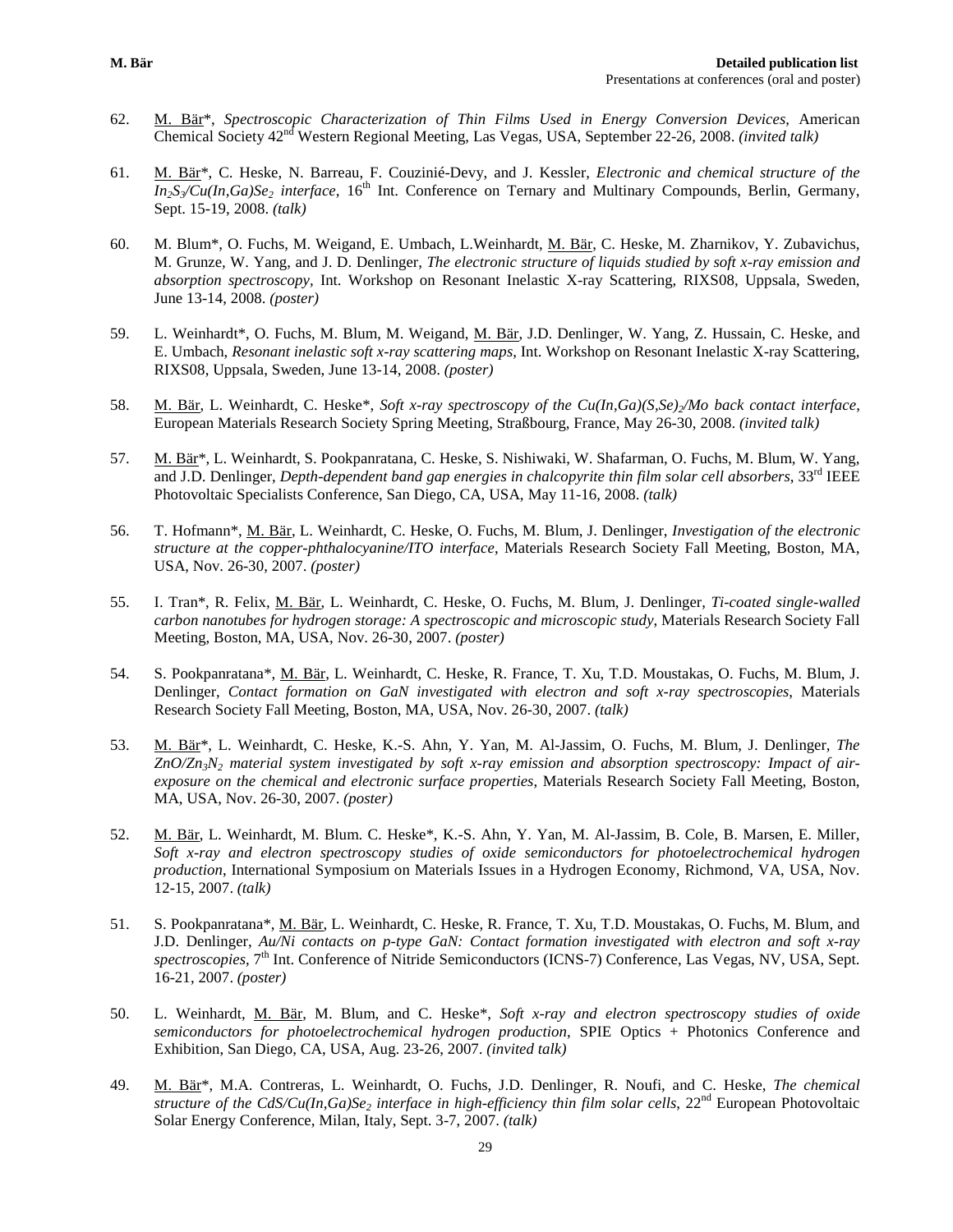- 48. M. Bär, M.A. Contreras, S. Pookpanratana, L. Weinhardt, O. Fuchs, J.D. Denlinger, R. Noufi, and C. Heske\*, *Surface, bulk, and interface properties of Cu(In,Ga)Se<sub>2</sub>-based thin film solar cell structures, 15<sup>th</sup> Int. Conference* on Vacuum Ultraviolet Radiation Physics, Berlin, Germany, July 29 – August 3, 2007. *(poster)*
- 47. L. Weinhardt\*, O. Fuchs, A. Fleszar, M. Blum, M. Bär, M. Weigand, J.D. Denlinger, W. Hanke, C. Heske, and E. Umbach, *Resonant inelastic soft x-ray scattering of CdS*, 15th Int. Conference on Vacuum Ultraviolet Radiation Physics, Berlin, Germany, July 29 – August 03, 2007. *(talk)*
- 46. M. Blum\*, O. Fuchs, M. Grunze, J. Denlinger, M. Weigand, F. Maier, E. Umbach, L. Weinhardt, M. Bär, C. Heske, M. Zharnikov, and Y. Zubavichus, *The electronic structure of liquids studied by x-ray emission and x-ray absorption spectroscopy in the soft x-ray range*, 15<sup>th</sup> Int. Conference on Vacuum Ultraviolet Radiation Physics, Berlin, Germany, July 29 – August 3, 2007. *(talk)*
- 45. L. Weinhardt\*, X. Liu, J. Zhou, M. Bär, T. Hofmann, O Fuchs, A. Compaan, X. Wu, and C. Heske, *X-ray and electron spectroscopy investigation of interfaces and surfaces in CdTe Thin Film Solar Cells,* Materials Research Society Spring Meeting, San Francisco, CA, USA, April 9-13, 2007. *(talk)*
- 44. S. Lehmann\*, D. Fuertes Marrón, I. Lauermann, M. Bär, Ch.-H. Fischer, and M. Ch. Lux-Steiner, *Tailoring the work function of chalcopyrite thin films with self-assembled monolayers of thiols*, Materials Research Society Spring Meeting, San Francisco, CA, USA, April 9-13, 2007. *(talk)*
- 43. J. Zhou\*, X. Wu, Y. Yan, S. Asher, J. L. F. Da Silva, Su-Huai Wei, L. Weinhardt, M. Bär, and C. Heske, *The mechanism of J-V "roll-over" in CdS/CdTe devices,* Materials Research Society Spring Meeting, San Francisco, CA, USA, April 9-13, 2007. *(talk)*
- 42. H. Mönig\*, M. Bär, Ch. Camus, A. Ennaoui, A. Grimm, Ch. Jung, Ch. Kaufmann, P. Körber, T. Kropp, I. Lauermann, S. Lehmann, M. Lux-Steiner, T. Münchenberg, P. Pistor, St. Puttnins, R. Saez-Araoz, H.-W. Schock, St. Sokoll, and Ch.-H. Fischer, *Depth profiling of thin film solar cell components by synchrotron excited soft x-ray emission spectroscopy (SXES)*, DPG-Frühjahrstagung*,* Regensburg, Germany, March 2007. *(poster)*
- 41. M. Weigand\*, O. Fuchs, M. Blum, F. Maier, E. Umbach, L. Weinhardt, M. Bär, C. Heske, M. Zharnikov, M. Grunze, and J. Denlinger, *Investigation of the electronic structure of NH<sub>3</sub> and ND<sub>3</sub> in aqueous solution using xray absorption spectroscopy (XAS) and resonant inelastic x-ray scattering (RIXS)*, DPG-Frühjahrstagung*,* Regensburg, Germany, March 2007. *(talk)*
- 40. M. Blum\*, O. Fuchs, M. Weigand, F. Maier, E. Umbach, L. Weinhardt, M. Bär, C. Heske, M. Zharnikov, M. Grunze, and J. Denlinger, *The electronic structure and the hydrogen bond network of H<sub>2</sub>O and D<sub>2</sub>O studied by xray emission (XES) and x-ray absorption spectroscopy (XAS) in the soft x-ray range*, DPG-Frühjahrstagung*,* Regensburg, Germany, March 2007. *(talk)*
- 39. M. Bär\*, *How do electron and x-ray spectroscopies help to understand chemical surface modifications*, Young Scientist Tutorial, Materials Research Society Spring Meeting, San Francisco, CA, USA, April 9-13, 2007. *(invited talk)*
- 38. M. Bär\*, S. Nishiwaki, S. Pookpanratana, L. Weinhardt, T. Hofmann, W. Shafarman, and C. Heske, *Chemical and electronic properties of the front and back surfaces of chalcopyrite thin film solar cell absorbers*, Materials Research Society Spring Meeting, San Francisco, CA, USA, April 9-13, 2007. *(talk)*
- 37. A. Ennaoui\*, M. Bär, M. Rusu, R. Klenk, J. Klaer, T. Kropp, R. Saez-Araoz, H.-W. Schock, M.C. Lux-Steiner, *Highly efficient CuInS<sub>2</sub> based solar cell devices with an optimized Cd-free window structure*, 21<sup>st</sup> European Photovoltaic Solar Energy Conference, Dresden, Germany, Sept. 4-8, 2006. *(talk)*
- 36. Ch. Loreck, I. Lauermann\*, A. Grimm, R. Klenk, M. Bär, S. Lehmann, S. Sokoll, M. Ch. Lux-Steiner, F. Erfurth, L. Weinhardt, C. Heske, S. Visbeck, T. P. Niesen, Ch. Jung, and Ch.-H. Fischer, *Interface chemistry between the sputter–Zn<sub>1-x</sub>Mg<sub>x</sub>O buffer and the Cu(In,Ga)(S,Se)<sub>2</sub> <i>absorber*, 21<sup>st</sup> European Photovoltaic Solar Energy Conference, Dresden, Germany, Sept. 4-8, 2006. *(talk)*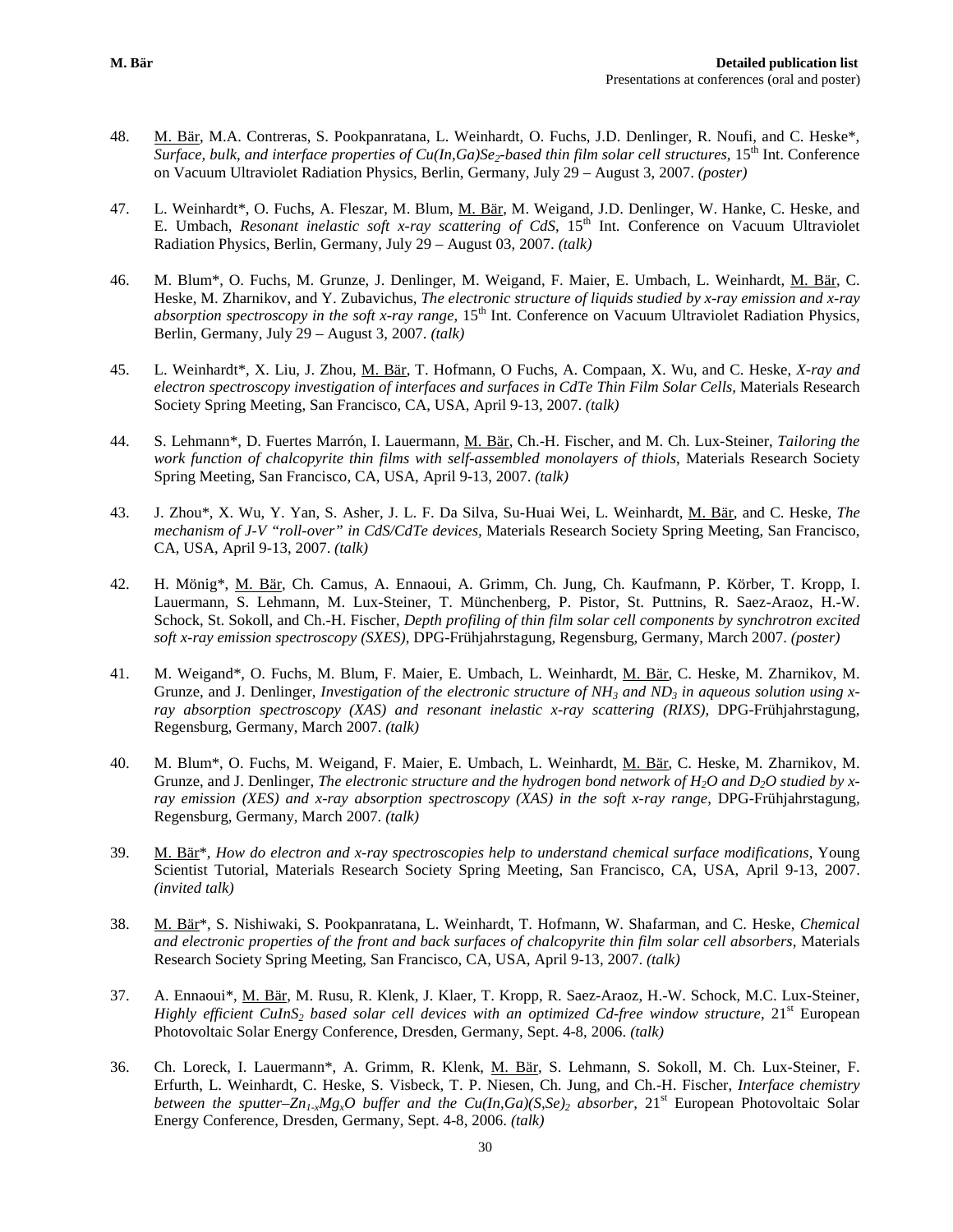- 35. L. Weinhardt, M. Bär, O. Fuchs, M. Blum, E. Umbach, and C. Heske\*, *Chemical and electronic properties of the CdS/Cu(In1-xGax)Se2/Mo junctions in thin film solar cells,* European Material Research Society Spring Meeting, Nice, France, May 29 – June 2, 2006. *(talk)*
- 34. S. Lehmann\*, D. Fuertes Marrón, M. Bär, I. Lauermann, Ch.-H. Fischer, Th. Schedel-Niedrig, and M.Ch. Lux-Steiner, *CuGaSe<sub>2</sub>-related defect compound thin films grown by chemical close-spaced vapour transport, a structural and compositional study,* European Material Research Society Spring Meeting, Nice, France, May 29 – June 2, 2006. *(poster)*
- 33. M. Bär\*, L. Weinhardt, J. Peiser, C. Heske J. Klaer, A. Ennaoui, R. Sáez-Araoz, T. Kropp, S. Lehmann, A. Grimm, I. Lauermann, Ch. Loreck, St. Sokoll, H.-W. Schock, Ch.-H. Fischer, M.C. Lux-Steiner, O. Fuchs, and E. Umbach, *Formation of the buffer/CuInS<sub>2</sub> interface*, 4<sup>th</sup> World Conference on Photovoltaic Energy Conversion, Waikoloa, HI., USA, May 7-12, 2006. *(talk)*
- 32. Ch.-H. Fischer\*, N. Allsop, M. Bär, H.-J. Muffler, M. C. Lux-Steiner, *ILGAR – a versatile low-cost method for the deposition of high quality thin semiconductor and insulator layers*, Society of Vacuum Coaters, 49<sup>th</sup> Technical Conference, Washington DC, USA, April 22-27, 2006. *(invited talk)*
- 31. O. Fuchs\*, L. Weinhardt, F. Maier, E. Umbach, M. Bär, T. Hofmann, J. White, V. Marepally, C. Heske, M. Zharnikov, M. Grunze, and J.D. Denlinger, *The electronic structure of liquids studied by resonant x-ray emission (RXES) and x-ray absorption spectroscopy (XAS) in the soft X-ray range*, DPG-Frühjahrstagung*,* Dresden, Germany, March 2006. *(talk)*
- 30. A. Ennaoui\*, M. Bär, J. Klaer, T. Kropp, R. Sáez-Araoz, and M.C. Lux-Steiner, *New chemical route for the*  deposition of ZnS buffer layers: Cd-free CuInS<sub>2</sub>-based thin film solar cells with efficiencies above 11%, 20<sup>th</sup> European Photovoltaic Solar Energy Conference, Barcelona, Spain, June 6-10, 2005*. (poster)*
- 29. S. Lehmann\*, M. Bär, D. Fuertes-Marrón, S. Wiesner, M. Rusu, P. Pistor, I. Kötschau, I. Lauermann, A. Grimm, S. Sokoll, Ch.-H. Fischer, Th. Schedel-Niedrig, and M.C. Lux-Steiner, *CuGaSe<sub>2</sub> - CuGa<sub>3</sub>Se<sub>5</sub> phase transition in CCSVT-grown thin films*, EMRS Spring Meeting, Strasbourg, France, 2005. *(talk)*
- 28. L. Weinhardt\*, O. Fuchs, A. Peter, E. Umbach, C. Heske, J. Reichardt, M. Bär, I. Lauermann, I. Kötschau, A. Grimm, S. Sokoll, M.Ch. Lux-Steiner, T. P. Niesen, S. Visbeck, and F. Karg, *Spectroscopic investigation of the deeply buried Cu(In,Ga)(S,Se)<sub>2</sub>/Mo interface in thin film solar cells, Materials Research Socitey Spring Meeting,* San Francisco, CA, USA, 2005. *(talk)*
- 27. I. Lauermann\*, I. Kötschau, P. Pistor, and M. Bär, *Synchrotron-based spectroscopy for the characterisation of surfaces and interfaces in chalcopyrite solar cells,* Materials Research Society Spring Meeting, San Francisco, USA, CA, 2005. *(invited talk)*
- 26. M. Bär\*, M. Rusu, S. Lehmann, S.Sokoll, A. Grimm, I.M. Kötschau, I. Lauermann, P. Pistor, L. Weinhardt, O. Fuchs, C. Heske, Ch. Jung, W. Gudat, Th. Schedel-Niedrig, M.Ch. Lux-Steiner, and Ch.H. Fischer, *Cd2+/NH3 – treatment of high-gap CuGaSe<sub>2</sub> thin film solar cell absorbers*. 31<sup>st</sup> IEEE Photovoltaic Specialists Conference, Lake Buena Vista, FL, USA, Jan. 3-7, 2005. *(talk)*
- 25. N.A. Allsop\*, A. Schönmann, H.-J. Muffler, M. Bär, M.Ch. Lux-Steiner, and Ch.-H. Fischer, *Spray-ILGAR indium sulfide buffer layers,* Materials Research Society Spring Meeting, San Francisco, CA, USA, March 2005. *(poster)*
- 24. Ch.-H. Fischer\*, M. Bär, A.Grimm, I.M. Kötschau, I. Lauermann, J. Reichardt, S. Sokoll, M. Ch. Lux-Steiner, C. Heske, L. Weinhardt, O. Fuchs, G. Storch, S. Visbeck, T. P. Niesen, F. Karg, C. Jung, W. Gudat, *Probing local damp heat induced changes in un-encapsulated Cu(In,Ga)(S,Se)<sub>2</sub> solar modules by synchrotron radiation,* 19th European Solar Energy Conference and Exhibition, Paris, France, 2004. *(poster)*
- 23. H.-J. Muffler, M. Bär\*, I. Lauermann, K. Rahne, M. Schröder, M.C. Lux-Steiner, Ch.-H. Fischer, T.P. Niesen, and F. Karg, *Colloid attachment by ILGAR-layers: Creating fluorescing layers to increase quantum efficiency of*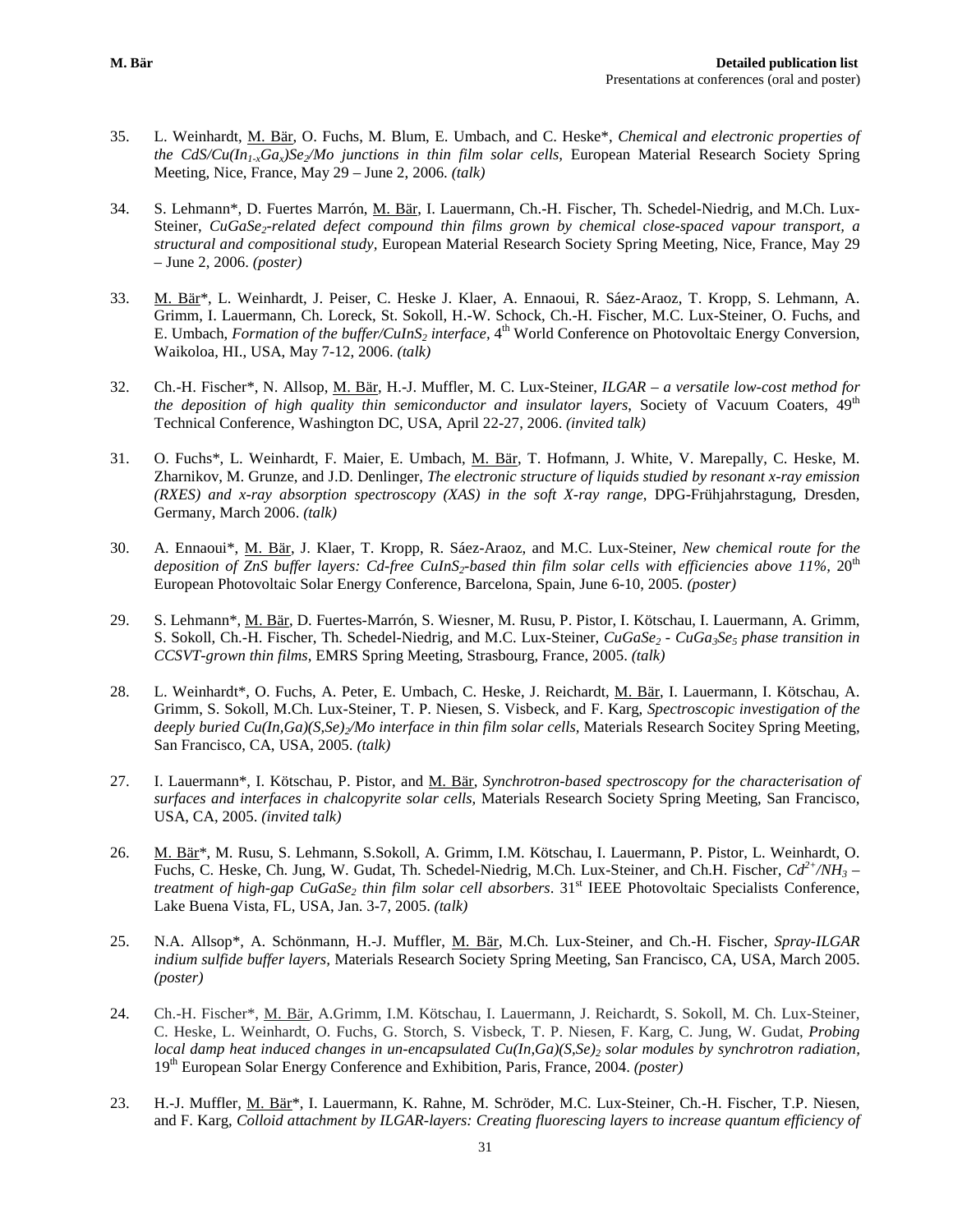*solar cells*, 14th International Photovoltaic Science and Engineering Conference, Bangkok, Thailand, Jan. 26-30, 2004. *(talk)*

- 22. M. Bär<sup>\*</sup>, H.-J. Muffler, M.C. Lux-Steiner, Ch.-H. Fischer, L. Weinhardt, C. Heske, E. Umbach, T.P. Niesen, and F. Karg, *Chemical processes during*  $Cd^2/MH_3$ *-treatment of*  $Cu(In, Ga)(S,Se)_2-absorbers, 14<sup>th</sup> International$ Photovoltaic Science and Engineering Conference, Bangkok, Thailand, Jan. 26-30, 2004. *(talk)*
- 21. Ch.-H. Fischer\*, S. Sokoll, M. Bär, A. Grimm, I. Kötschau, I. Lauermann, K. Rahne, J. Reichardt, M.C. Lux-Steiner, L. Weinhardt, O. Fuchs, C. Heske, C. Jung, W. Gudat, S. Visbeck, T.P. Niesen, F. Karg, *Locally resolved characterization of thin film solar cell structures by x-ray emission and photoelectron spectroscopy with synchrotron radiation,* 10<sup>th</sup> European Conference on Applications of Surface and Interface Analysis, Berlin, Germany, Oct. 2003. *(talk)*
- 20. E. Strub\*, M. Bär, W. Bohne, Ch.-H. Fischer, B. Leupolt, S. Lindner, J. Röhrich, B. Schöneich, *Intensity calibration of an FT-IR spectrometer by heavy-ion ERDA*, 16<sup>th</sup> Conference on Ion Beam Analysis, Albuquerque, NM, USA, July 2003. *(talk)*
- 19. S. Nishiwaki\*, M. Dziedzina, S. Schuler, S. Siebentritt, M. Bär, A. Rumberg, M. Rusu, R. Klenk, and M.Ch. Lux-Steiner, *Preparation of CuGaSe<sub>2</sub> solar cells and their optimization*, 3<sup>rd</sup> World Conference on Photovoltaic Energy Conversion, Osaka, Japan, May 2003*. (poster)*
- 18. I.M. Kötschau\*, M. Bär, Ch.-H. Fischer, A. Grimm, I. Lauermann, J. Reichardt, I. Sieber, S. Sokoll, M.Ch. Lux-Steiner, L. Weinhardt, O. Fuchs, C. Heske, C. Jung, W. Gudat, T.P. Niesen, and F. Karg, *X-Ray emission study of the ZnO/Cu(In,Ga)(S,Se)2 interface before and after damp heat treatment,* 3rd World Conference on Photovoltaic Energy Conversion, Osaka, Japan, May 2003. *(poster)*
- 17. M. Bär\*, M. Rusu, J. Reiß, T. Glatzel, S. Sadewasser, W. Bohne, E. Strub, H.-J. Muffler, S. Lindner, J. Röhrich, T.P. Niesen, F. Karg, M.Ch. Lux-Steiner, and Ch.-H. Fischer, *Insights into the degradation mechanisms of CIGSSe devices based on different heterojunctions.* 3rd World Conference on Photovoltaic Energy Conversion, Osaka, Japan, May 2003. *(talk)*
- 16. I. Lauermann\***,** M. Bär, A. Ennaoui, U. Fiedeler, Ch-H. Fischer, A. Grimm, I. Kötschau, M.Ch. Lux-Steiner, J. Reichardt, B.R. Sankapal, S. Siebentritt, S. Sokoll, L. Weinhardt, O. Fuchs, C. Heske, C. Jung, W. Gudat, F. Karg, and T. P. Niesen, *Analysis of zinc compound buffer layers in Cu(In,Ga)(S,Se)<sub>2</sub> thin film solar cells by synchrotron-based soft x-ray spectroscopy,* Materials Research Society Spring Meeting, San Francisco, CA, USA, April 2003. *(talk)*
- 15. L. Weinhardt\*, O. Fuchs, A. Schmid, C. Heske, E. Umbach, J. Reichardt, M. Bär, I. Lauermann, I. Kötschau, A. Grimm, A. Sokoll, Ch.-H. Fischer, M.Ch. Lux-Steiner, T.P. Niesen, F. Karg, Ch. Jung, and W. Gudat, Untersuchung der chemischen und elektronischen Eigenschaften der tief verborgenen Cu(In,Ga)(S,Se)<sub>2</sub>/Mo-*Grenzfläche in Dünnschichtsolarzellen*, DPG-Frühjahrstagung, Dresden, Germany, März 2003. *(talk)*
- 14. J. Reichardt\*, M. Bär, I. Lauermann, I.M. Kötschau, A. Grimm, S. Sokoll, M.Ch. Lux-Steiner, Ch.-H. Fischer, L. Weinhardt, O. Fuchs, C. Heske, C. Jung, W. Gudat, T.P. Niesen, and F. Karg, *X-ray emission and photoelectron spectroscopy of buried interfaces in Cu(In,Ga)(S,Se)<sub>2</sub> <i>thin film solar cells with novel buffer layers,* DPG-Frühjahrstagung*,* Dresden, Germany, March 2003. *(talk)*
- 13. E. Strub\*, M. Bär, W. Bohne, Ch.-H. Fischer, B. Leupolt, S. Lindner, J. Röhrich, B. Schöneich, *Characterization of the stoichiometry of thin ILGAR-ZnO layers by heavy-ion ERDA*, DPG-Frühjahrstagung*,* Dresden, Germany, March 2003*. (poster)*
- 12. M. Bär\*, H.-J. Muffler, Th. Glatzel, S. Sadewasser, U. Bloeck, M. Giersig, M.Ch. Lux-Steiner, Ch.-H. Fischer, L. Weinhardt, C. Heske, E. Umbach, T.P. Niesen, and F. Karg, *Surface Modification of Cu(In,Ga)(S,Se)*<sub>2</sub> *absorbers by Cd2+-treatment: Characterization, effects and impacts on ILGAR-ZnO WEL devices,* PV in Europe – From PV Technology to Energy Solutions Conference and Exhibition, Rom, Italy, Oct. 2002. (*talk)*
- 11. Ch.-H. Fischer\*, M. Bär, H.-J. Muffler, H. Steigert, Th. Niesen, F. Karg, and M.Ch. Lux-Steiner, *ILGAR (Ion*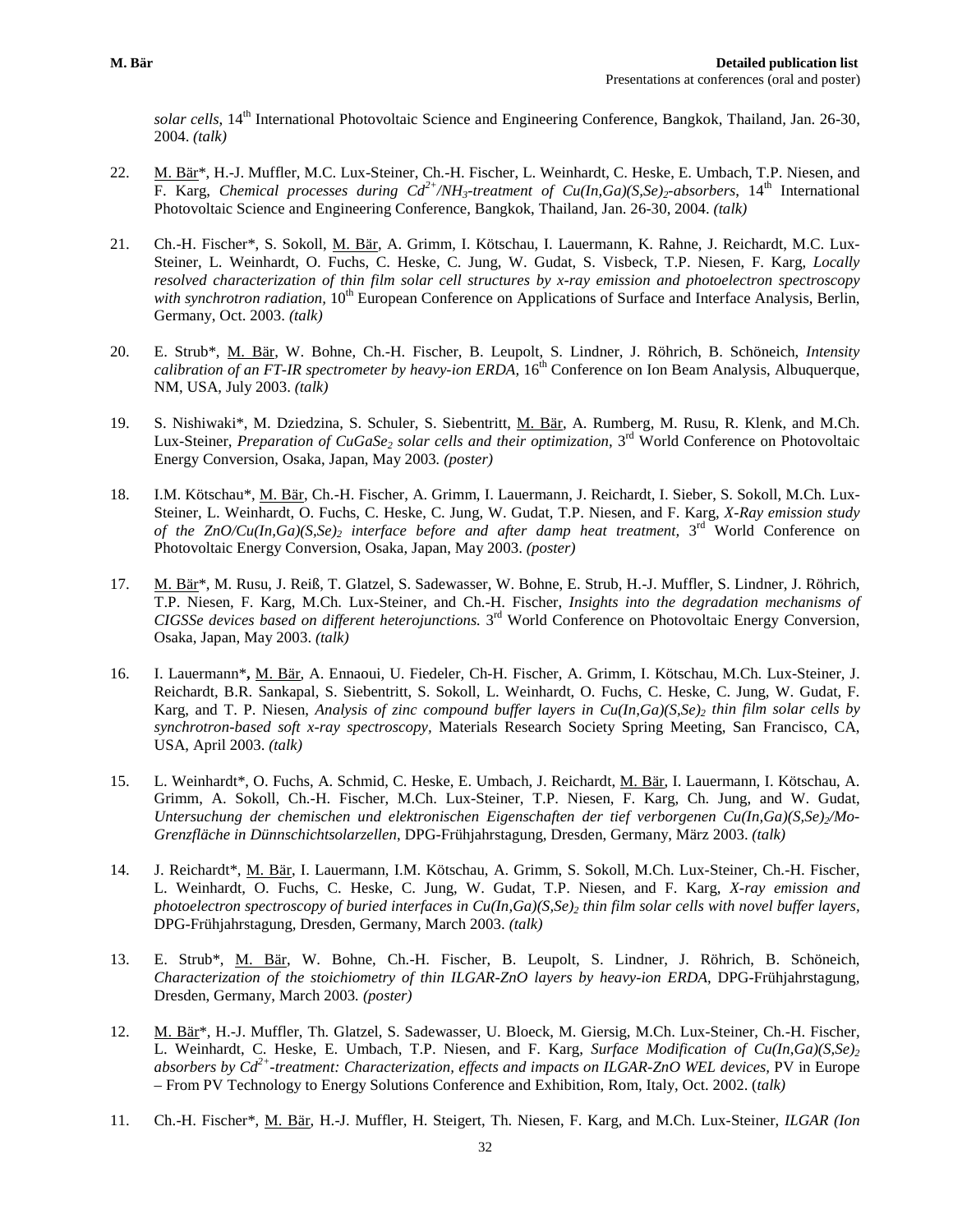*Layer Gas Reaction) ein low-cost-Verfahren zur Deposition von Oxidschichten – Rekord-Ergebnisse für CIGSSe-Solarzellen mit ILGAR-ZnO-Puffern*, FVS Workshop, Jülich, Germany, Sept. 2002. *(talk)*

- 10. L. Weinhardt\*, M. Bär, H.-J. Muffler, Ch.-H. Fischer, M.Ch. Lux-Steiner, T.P. Niesen, F. Karg, Th. Gleim, C. Heske, and E. Umbach, *Chemical and electronical structure of the ZnO/CuIn(S,Se)z interface in thin film solar cells,* European Materials Research Society Spring Meeting, Straßbourg France, June 2002. *(poster)*
- 9. M. Bär\*, Ch.-H. Fischer, H.-J- Muffler, B. Leupolt, Th. P. Niesen, F. Karg, and M.Ch. Lux-Steiner, *High efficiency chalcopyrite solar cells with ILGAR-ZnO WEL – device characteristics subject to the WEL composition,* 29th IEEE Photovoltaic Specialists Conference, New Orleans, LA, USA, May 2002. *(poster)*
- 8. L. Weinhardt\*, Th. Gleim, H.-J. Muffler, M. Bär, Ch.-H. Fischer, M.Ch. Lux-Steiner, T.P. Niesen, F. Karg, C. Heske, and E. Umbach, *Untersuchung der chemischen und elektronischen Eigenschaften der ZnO/CuIn(S,Se)*<sub>2</sub> *Grenzfläche in Dünnschichtsolarzellen,* DPG-Frühjahrstagung*,* Regensburg, Germany, March 2002*. (talk)*
- 7. L. Weinhardt\*, Th. Gleim, C. Heske, E. Umbach, H.-J. Muffler, M. Bär, Ch.-H. Fischer, M.C. Lux-Steiner, F. Zweigart, F. Karg, *Electronic and chemical structure of Cu(In,Ga)(S,Se)<sub>2</sub> surfaces and interfaces: Band offsets and influence of absorber treatment*, 17<sup>th</sup> European Photovoltaic Solar Energy Conference, Munich, Germany, Oct. 2001. *(poster)*
- 6. M. Bär\*, H.-J. Muffler, L. Weinhardt, Ch.-H. Fischer, C. Heske, E. Umbach, R. Gay, and M.Ch. Lux-Steiner, *'Cd-free' thin film Cu(In,Ga)(S,Se)2 solar cells with ILGAR-ZnO WEL*, EURESCO Conference, Tomar (Portugal), Sept. 2001. *(poster)*
- 5. M. Bär\*, Ch.-H. Fischer, H.-J. Muffler, S. Zweigart, F. Karg, and M.C. Lux-Steiner, *ILGAR-ZnO WEL versus CBD-CdS buffer: Progress in thin film Cu(In,Ga)(S,Se)<sub>2</sub> solar cells based on the novel window extension layer concept*, 12<sup>th</sup> International Photovoltaic and Engineering Conference, Cheju, Korea, June 2001. *(poster)*
- 4. H.-J. Muffler\*, M. Bär, Ch.-H. Fischer, R. Gay, F. Karg, and M.Ch. Lux-Steiner, *ILGAR Technology, VIII – sulfidic buffer layers for Cu(In,Ga)(S,Se)<sub>2</sub> solar cells prepared by ion layer gas reaction (ILGAR),*  $28<sup>th</sup> IEEE$ Photovoltaic Specialists Conference, Anchorage, AK, USA, Sept. 2000. *(poster)*
- 3. Ch.-H. Fischer\*, H.-J. Muffler, M. Bär, M.Ch. Lux-Steiner, *Novel possibilities for thin film solar cells by ILGAR*, European Materials Research Society Spring Meeting, Straßbourg, France, June 2000. *(talk)*
- 2. M. Bär\*, H.-J. Muffler, Ch.-H. Fischer, and M.Ch. Lux-Steiner, *ILGAR-ZnO as window extension layer in chalcopyrite solar cells,* 16th European Photovoltaic Solar Energy Conference, Glasgow, Great Britain, May 2000. *(poster)*
- 1. M. Bär, H.-J. Muffler, Ch.-H. Fischer\*, and M.Ch. Lux-Steiner, *ILGAR Technology IV: ILGAR thin film technology extended to metal oxides*,  $11<sup>th</sup>$  International Photovoltaic Science and Engineering Conference, Sapporo, Japan, Sept. 1999. *(poster)*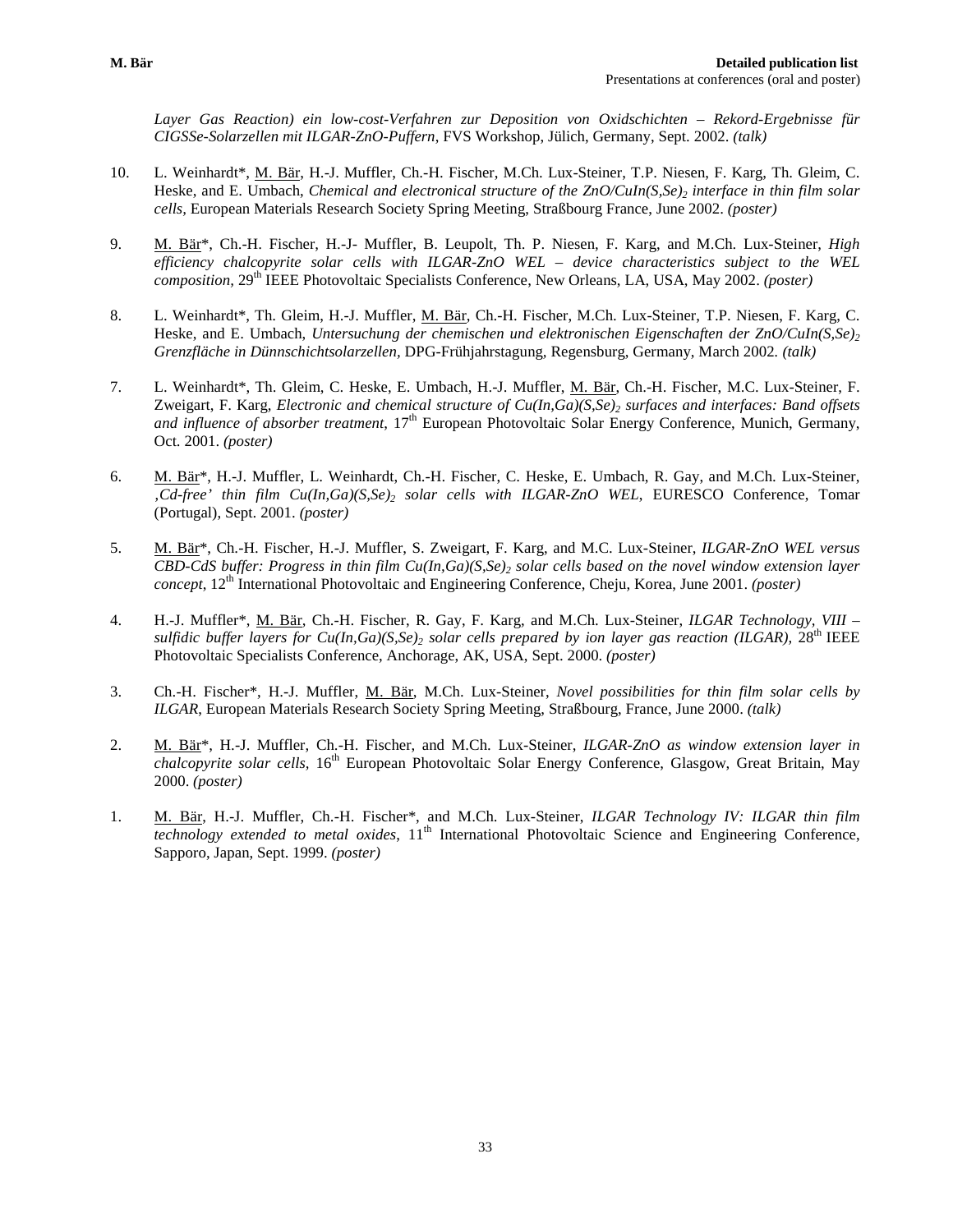*Colloquia/Seminars, Project/Users' Meetings, and Winter/Summerschools* 

- 58. T. Kunze\*, P. Jackson, D. Hariskos, W. Witte, D. Gerlach, Y. Yamashita, T. Chikyow, S. Ueda, R. Felix, R.G. Wilks, and M. Bär, *Monitoring the formation of a CdS/Cu(In,Ga)Se<sub>2</sub> interface*, 7<sup>th</sup> Joint BER II *and* BESSY II Users*'* Meeting, Berlin, Germany, Dec. 9-11, 2015. *(poster)*
- 57. L. Köhler\*, P. Yang\*, R.E. Brandt, P. Reinhard, B. Bissig, E. Avancini, C. Yang, E. Handick, C. Hartmann, X. Liao, T. Kunze, R. Félix, R.G. Wilks, R.G. Gordon, S. Buecheler, A.N. Tiwari, T. Buonassisi, M. Bär, *Monitoring the interface formation in thin-film solar cells by hard x-ray photoelectron spectroscopy*,  $\overline{7^{th}}$  Joint BER II *and* BESSY II Users*'* Meeting, Berlin, Germany, Dec. 9-11, 2015. *(poster)*
- 56. C. Hartmann\*, G. Sadoughi, R.G. Wilks, H. Klemm, G. Peschel, E. Madej, A. Fuhrich, E. Handick, S. Raoux, Th. Schmidt, H. Snaith, and M. Bär, *X-PEEM investigation of chemical and electronic surface properties of solution-processed perovskite-based thin-film solar cell structures*, 7th Joint BER II *and* BESSY II Users*'*  Meeting, Berlin, Germany, Dec. 9-11, 2015. *(poster)*
- 55. E. Handick\*, G. Sadoughi, D.E. Starr, R.G. Wilks, J.-H. Alsmeier, L. Köhler, M. Gorgoi, H. Snaith, and M. Bär, *Compound and interface formation of mixed halide perovskites,* 7<sup>th</sup> Joint BER II *and* BESSY II Users' Meeting, Berlin, Germany, Dec. 9-11, 2015. *(poster)*
- 54. M. Bär\*, *Surface and bulk analysis of hybrid perovskites by x-ray spectroscopies*, HyPerCells Retreat, Lübben, Germany, September 30 – October 2, 2015. *(talk)*
- 53. M. Bär\*, *Photovoltaics: State-of-the-art technologies, current developments, and future directions*, International DAAD and BTU Alumni Seminar on "Development of a renewable energy technology market in developing countries – knowledge and technology transfer for utilization of solar energy", Cottbus, Germany, June 4-6, 2015. *(invited talk)*
- 52. M. Bär\*, *Chemical and electronic structure of perovskites from X-ray spectroscopy*, Graduate Schools Opening: Hybrid Materials for Efficient Energy Generation and Information Technologies (Hybrid4Energy) & Perovskites – Basic Research for High Efficiency Solar Cells (HyPerCells), Berlin, Germany, March 27, 2015. *(invited talk)*
- 51. T. Xiao\*, L. Köhler\*, H. Scherg-Kurmes, S. Körner, T. Ericson, T. Törndahl, J. Scragg, J.H. Alsmeier, E. Handick, X. Kozina, M. Gorgoi, E. Ikenaga, R.G. Wilks, C. Platzer-Björkman, B. Szyszka, and M. Bär, *Metal oxide compounds in thin-film solar cell structures illuminated by tender x-rays*, 6<sup>th</sup> Joint BER II *and* BESSY II Users*'* Meeting, Berlin, Germany, Dec. 3-5, 2014. *(poster)*
- 50. X.X. Liao\*, A.R. Jeong, R.G. Wilks, E. Handick, L. Köhler, Y.F. Zhang, M. Gorgoi, J.C. Zheng, M. Rusu, and M. Bär, *Annealing induced reduction of MoO3 thin films in-situ monitored by tender x-rays*, 6th Joint BER II *and*  BESSY II Users*'* Meeting, Berlin, Germany, Dec. 3-5, 2014. *(poster)*
- 49. M. Bär\*, *Energy conversion devices illuminated by soft and hard x-rays*, JCAP Seminar Series, California Institute of Technology, Pasadena, CA, USA, Aug. 28, 2014. (*invited talk*)
- 48. M. Bär\*, *Duurzame Energie – Sustainable Energy*, Group Seminar, Department of Industrial Technology and Construction, University of Ghent, Ghent, Belgium Aug. 13, 2014. *(invited talk)*
- 47. R.G. Wilks\* and M. Bär\*, *Thin-film photovoltaic materials illuminated by soft and hard x-rays*, Seminar, Research Center for Photovoltaic Technologies National Institute of Advanced Industrial Science and Technology (AIST), Tsukuba, Japan, July 11, 2014. *(invited talk)*
- 46. M. Bär\*, *Photovoltaics: Status and Advanced Characterization*, PhD Defense of Rebecka Lindblad Opponent Presentation, Dept. of Physics, Uppsala, Sweden, May 23, 2014. *(invited talk)*
- 45. R.G. Wilks\* and M. Bär\*, *Thin-film photovoltaic materials illuminated by soft and hard x-rays*, Seminar, Dept. of Physics, Xiamen University, Xiamen, Fujian, P.R. China, February 21, 2014. *(invited talk)*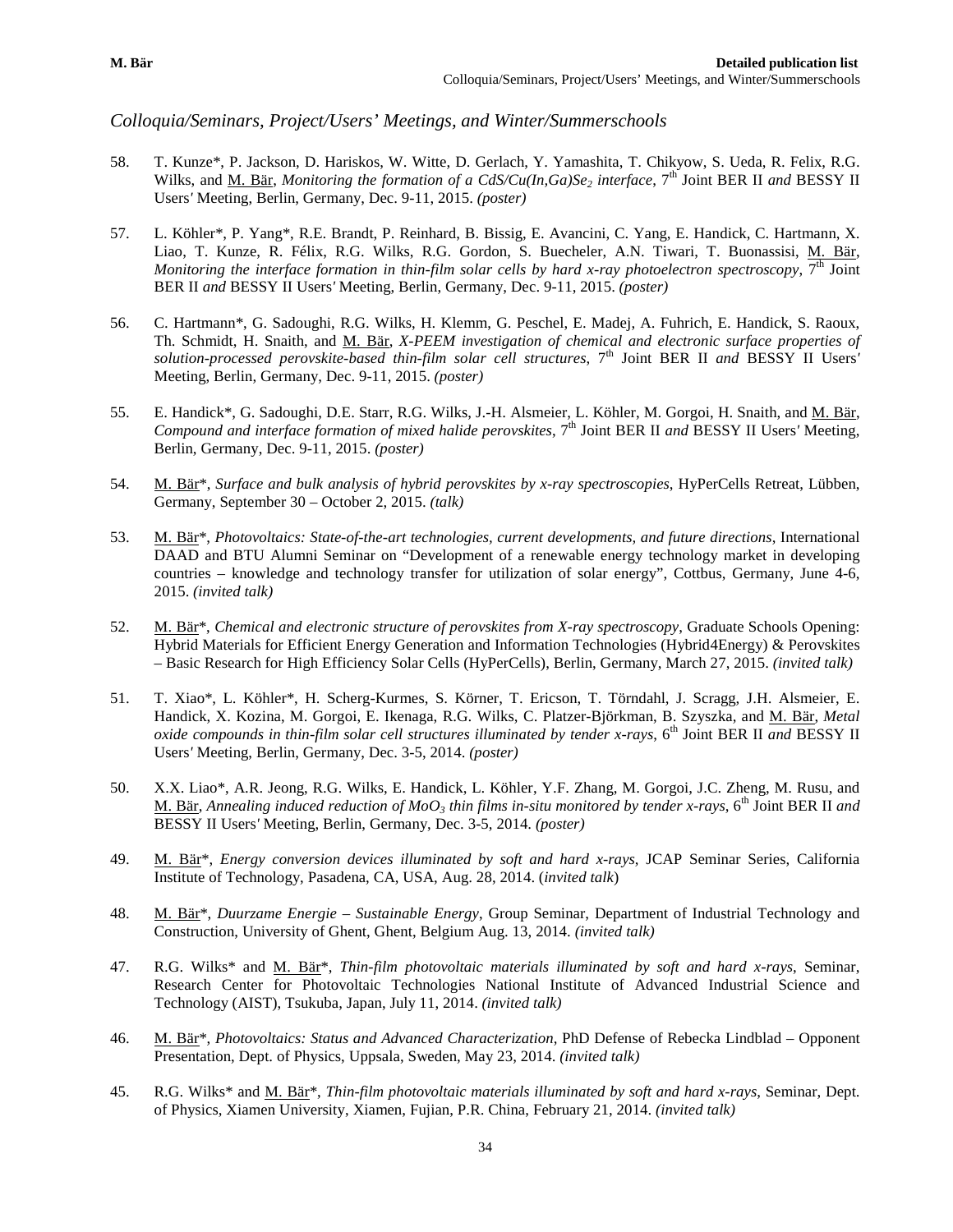- 44. R. Rößler\*, L. Korte, R. G. Wilks, D. E. Starr, J.-H. Alsmeier, M. Gorgoi, B. Rech, M. Bär, *Band alignment at the interface between transparent conductive oxides and p-doped amorphous silicon*, 5th Joint BER II *and*  BESSY II Users*'* Meeting, Berlin, Germany, Dec. 4-6, 2013. *(poster)*
- 43. R.G. Wilks\*, M. Wimmer, D. Gerlach, R. Félix, F. Ruske, K. Lips, M. Gorgoi, M. Blum, W. Yang, L. Weinhardt, B. Rech, C. Heske, M. Bär, *Dopant activation and diffusion during solid-phase crystallization of thin-film silicon solar cell structures*, 5th Joint BER II *and* BESSY II Users*'* Meeting, Berlin, Germany, Dec. 4-6, 2013. *(poster)*
- 42. D. Wippler\*, D. Gerlach, S.J. van Albada, R.G. Wilks, B.E. Pieters, M. Wimmer, M. Gorgoi, J. Hüpkes, M. Bär, U. Rau, *Modeling of the impact of surface band bending on core level lines in HAXPES*, 5<sup>th</sup> Joint BER II *and* BESSY II Users*'* Meeting, Berlin, Germany, Dec. 4-6, 2013. *(poster)*
- 41. M. Bär, *Accelerating photovoltaic materials research through x-ray and electron spectroscopies*, Group Seminar, Photovoltaic Research Lab, Massachussets Insitute of Technology, Cambridge, MA, USA, Dec. 2, 2013. *(invited talk)*
- 40. D.E. Starr, G. Reichardt, M. Bär, I. Lauermann, T. Schulze\*, J. Bahrdt, S. Hendel, F. Schäfers, M. Hävecker, A. Knop-Gericke, K. Lips, *EMIL The Energy Materials In-situ Laboratory: Tools for Energy Research*, Adlershofer Forschungsforum, Berlin, Germany, Nov. 12, 2013. *(poster)*
- 39. M. Bär\*, *Thin-film PV Research @ HZB*, Group seminar, Aoyama-Gakuin-University, Fuchinobe, Japan, March 6, 2013. *(invited talk)*
- 38. M. Bär\*, *Thin-film PV Research @ HZB*, Colloquium, International Center for Materials Nanoarchitectonics, National Institute for Materials Science, Tsukuba, Japan, March 5, 2013. *(invited talk)*
- 37. R.G. Wilks\*, I. Repins, M.A. Contreras, R. Félix, J. Herrero-Albillos, L. Tati-Bismaths, F. Kronast, R. Nouf i, and M. Bär, *Intergrain variations of the chemical and electronic surface structure of polycrystalline*   $Cu(In,Ga)Se_2$  *thin-film solar cell absorbers*,  $4<sup>th</sup>$  Joint BER II *and* BESSY II Users' Meeting, Berlin, Germany, Dec. 12-14, 2012. *(poster)*
- 36. D.E. Starr\*, I. Lauermann, R.G. Wilks, L. Weinhardt, G. Reichardt, C. Heske, B. Rech, K. Lips, and M. Bär, *The analytical tool chest of SISSY @ EMIL*, 4<sup>th</sup> Joint BER II *and* BESSY II Users' Meeting, Berlin, Germany, Dec. 12-14, 2012. *(poster)*
- 35. M. Bär\*, *Quantitative XPS*, SOPHIA Workshop on analytical tools for PV, Helmholtz-Zentrum Berlin, Oct. 29 Nov. 4, 2012. *(invited talk)*
- 34. M. Bär\*, *The Si/ZnO interface illuminated by soft and hard x-rays*, FZJ-HZB Seminar, Hirschegg, Austria, Aug. 12-17, 2012. *(invited talk)*
- 33. M. Bär\*, *Photovoltaics: State-of-the-art technologies, current developments, and future directions*, International DAAD-Summer School "Harnessing Renewable Energy for Industrial Applications and Other Productive Uses in Developing Countries", Cottbus, Germany, April 16-21, 2012. *(invited talk)*
- 32. M. Bär\*, *Photovolatic materials research with x-ray spectroscopies (XES & HAXPES)*, Winterschool "Characterization of micro- and nano-materials", Cottbus, Germany, Feb. 13-16, 2012. *(invited talk)*
- 31. M. Wimmer\*, M. Bär, D. Gerlach, R.G. Wilks, S. Scherf, C. Lupulescu, F. Ruske, R. Félix, J. Hüpkes, G. Gavrila, M. Gorgoi, K. Lips, W. Eberhardt, and B. Rech, *Thin-film polycrystalline silicon solar cell structures probed by hard x-ray photoelectron spectroscopy*, 3rd Joint BER II *and* BESSY II Users*'* Meeting, Berlin, Germany, November 2 – December 2, 2011. *(poster)*
- 30. F. Meyer\*, L. Weinhardt, M. Blum, M. Bär, R.G. Wilks, W. Yang, C. Heske, F. Reinert, *The electronic structure of L-Cysteine in aqueous solution studied by soft x-rays*, 2011 Advanced Light Source User Meeting, Berkeley, CA, USA, October 3-5, 2011. *(poster)*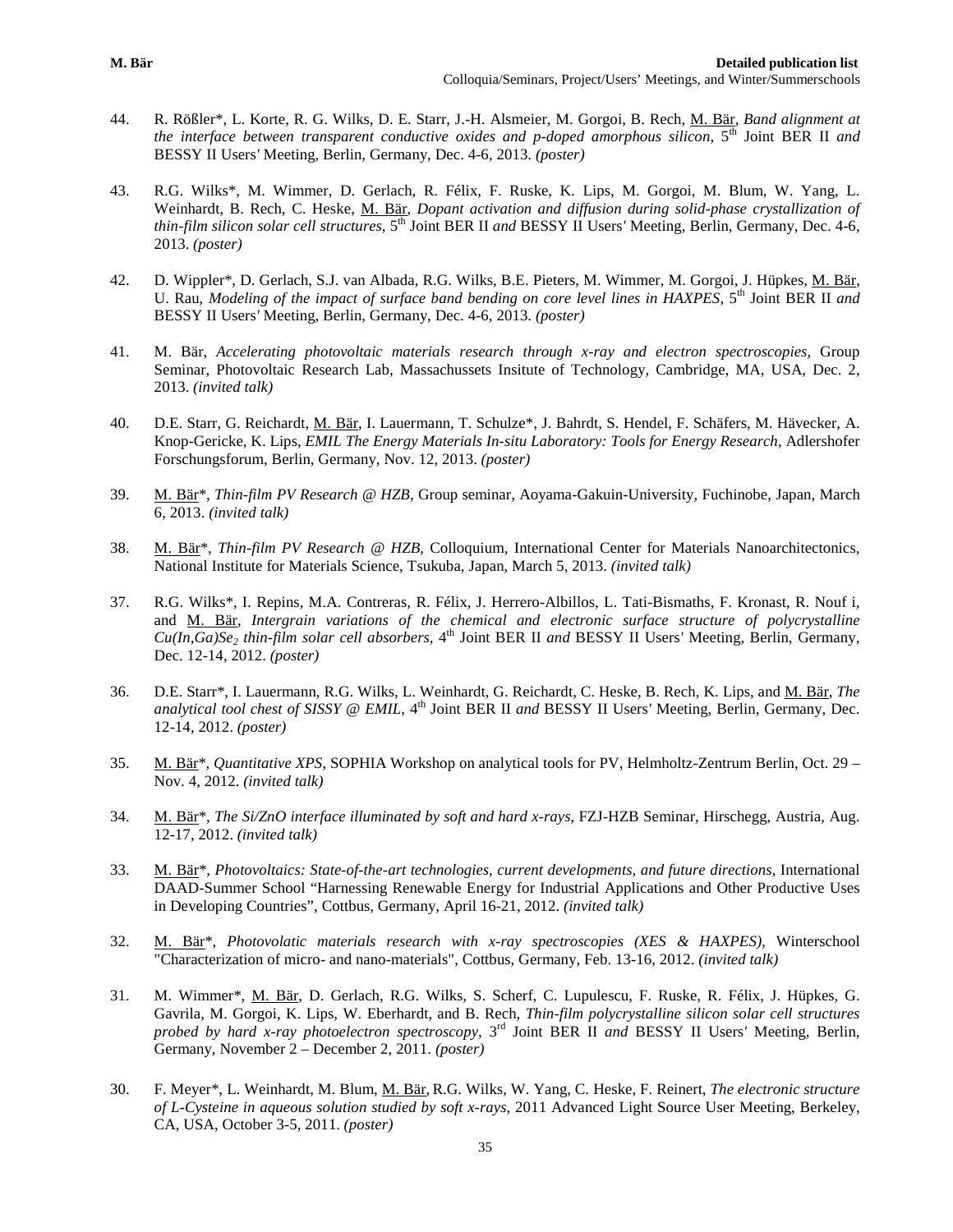- 29. D. Gerlach\*, M. Wimmer, R.G. Wilks, C. Becker, T.F. Schulze, M. Blum, L. Weinhardt, W. Yang, F. Ruske, K. Lips, C. Heske, B. Rech, and M. Bär, *Solid-phase crystallization of amorphous silicon thin-film solar cell absorbers studied by soft x-ray emission spectroscopy,* 2011 Advanced Light Source User Meeting, Berkeley, CA, USA, October 3-5, 2011. *(poster)*
- 28. M. Bär<sup>\*</sup>, *Soft x-ray and electron spectroscopy II: X-ray emission and absorption*, Advanced Characterization Techniques Workshop, Helmholtz-Zentrum Berlin, April 7-8, 2011. *(invited talk)*
- 27. D. Gerlach, M. Wimmer, R. Félix, K. Lips, B. Rech, J. Herrero-Albillos, F. Kronast, R.G. Wilks\*, M. Bär, J.P. Theissen, F. Erfurth, and L. Weinhardt, *Chemical micro-structure of interfaces in thin-film solar cells investigated by PEEM*, 2<sup>nd</sup> Joint BER II *and* BESSY II Users' Meeting, Berlin, Germany, December 9-10, 2010. *(poster)*
- 26. M. Bär\*, *Experimental capabilities (of the YIG) at the Advanced Light Source*, Physikalisches Kolloquium, Brandenburgische Technische Universität Cottbus, Nov. 15, 2010. *(invited talk)*
- 25. M. Bär\*, *Spectroscopic insights into thin-film photovoltaic materials*, "Energie-Woche", Brandenburgische Technische Universität Cottbus, Sept. 24, 2010. *(invited talk)*
- 24. M. Bär\*, *Spectroscopic insights into thin-film photovoltaic materials*, Dept. of Chemistry Seminar, University of Nevada, Las Vegas, Las Vegas, NV, USA, July 7, 2010. *(invited talk)*
- 23. M. Bär\*, *SISSY – Silicon in-situ spectroscopy with synchrotron radiation*, Meeting of the Scientific Advisory Board of the HZB, Berlin, April 19, 2010. *(invited talk)*
- 22. M. Bär\*, *Thin-film photovoltaics illuminated by soft x-rays*, Seminar der Nachwuchsgruppenleiter, Forschungszentrum Dresden-Rossendorf, March 1, 2010. *(invited talk)*
- 21. R.G. Wilks, S. Pookpanratana, R. France, I. Repins, L. Tati Bismaths, R. Félix, M.A. Contreras, R. Noufi, T.D. Moustakas, C. Heske, F. Kronast, and M. Bär\*, *PEEM investigation of the chemical microstructure of materials for optoelectronic applications*, First Joint BER II *and* BESSY II Users*'* Meeting, November 12-13, 2009. *(poster)*
- 20. M. Bär\*, *Thin-film photovoltaics illuminated by soft x-rays*, Physikalisches Kolloquium, Universität Würzburg, October 30, 2009. *(invited talk)*
- 19. M. Bär\*, *Thin-film photovoltaics illuminated by soft x-rays*[, 2009 ALS-Molecular Foundry Joint Users' Meeting,](http://ssg.als.lbl.gov/ssgdirectory/guo/rixs2009.html)  [Workshop: Soft X-Ray Spectroscopy in Renewable Energy Generation and Storage Materials, Berkeley, CA,](http://ssg.als.lbl.gov/ssgdirectory/guo/rixs2009.html)  [USA, Oct. 15-17, 2009. \(invited talk\)](http://ssg.als.lbl.gov/ssgdirectory/guo/rixs2009.html)
- 18. M. Bär\*, *Surfaces and interfaces of chalcopyrite thin-film solar cells investigated by soft x-ray spectroscopies*, Project Meeting, Carl von Ossietzky Universität Oldenburg, March 4, 2009. *(invited talk)*
- 17. M. Bär\*, *How soft x-ray spectrosocpies can help to improve thin film solar cells*, Berufungsvortrag, Brandenburgische Technische Universität Cottbus, Feb. 24, 2009. *(invited talk)*
- 16. M. Bär\*, L. Weinhardt, C. Heske, B. Cole, B. Marsen, N. Gaillard, E. Miller, A. Kleimann, E. McFarland, J. Hu, F. Zhu, I. Matulionis, and A. Madan, *Electronic and chemical structure of PEC materials as derived by electron and soft x-ray spectroscopies*, SHGR-PEC Project Meeting, Phoenix, AZ, USA, May 19-20, 2008. *(invited talk)*
- 15. M. Bär\*, *Bandoffset tailoring – a tool to improve thin film solar cells*, Physikalisches Kolloquium, Brandenburgische Technische Universität Cottbus, April 23, 2008. *(invited talk)*